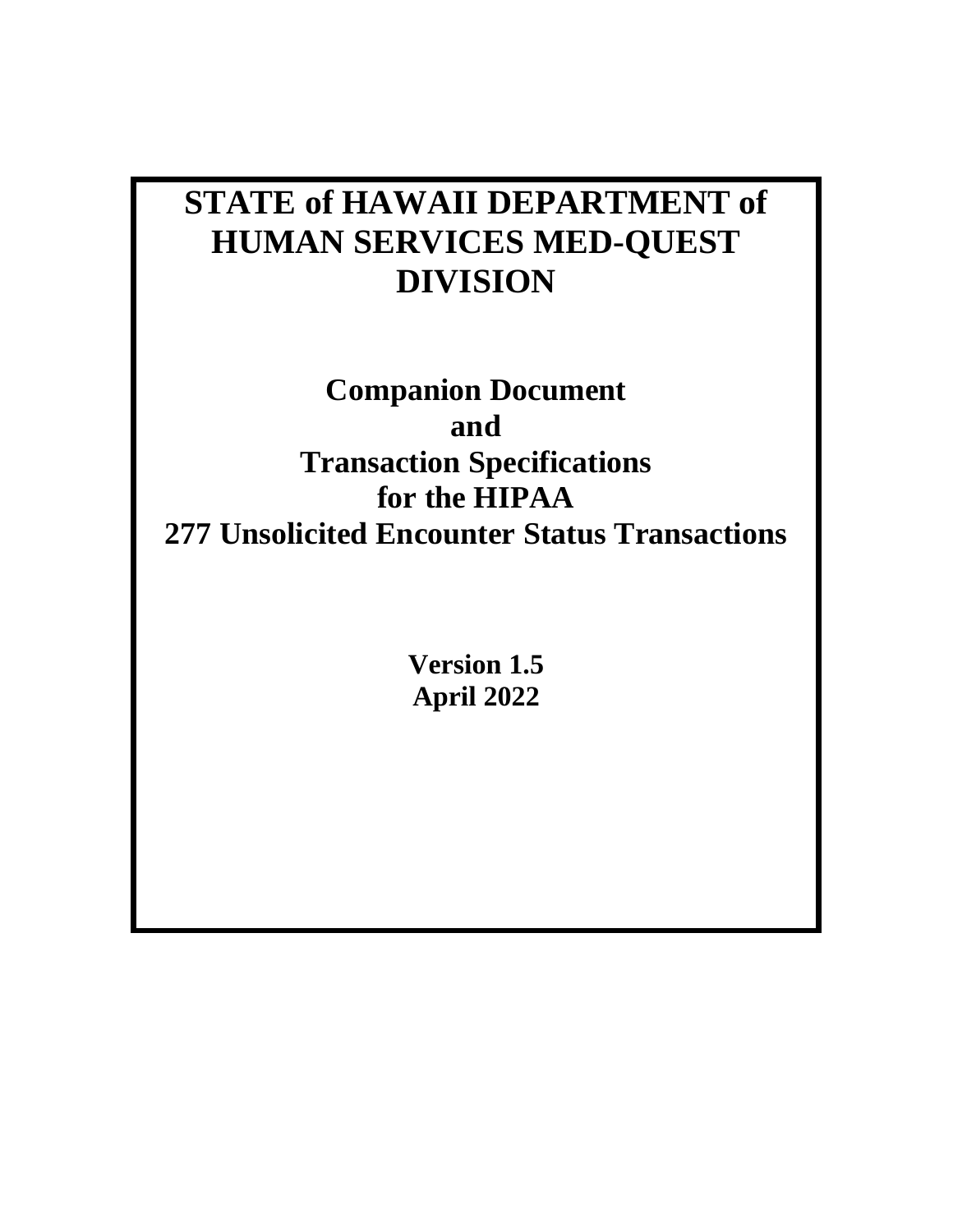# **Revision History**

| <b>Version</b> | <b>Date</b>      | <b>Description</b>                                                                                | <b>Author</b>                   |
|----------------|------------------|---------------------------------------------------------------------------------------------------|---------------------------------|
| 1.0            | <b>July 2012</b> | Draft document for Unsolicited (277U)                                                             | <b>MQD</b> Information Services |
|                |                  | <b>Encounter Status Transactions</b>                                                              | Division                        |
| 1.1            | Sep 2012         | GS08 - Expect '003070X070                                                                         | <b>MQD</b> Information Services |
|                |                  |                                                                                                   | Division                        |
| 1.2            | March 2013       | <b>Add New Status Code</b>                                                                        | <b>MQD</b> Information Services |
|                |                  | $P5 =$ Pending/Payer Administrative/System hold<br>$41$ = Special handling required at payer site | Division                        |
| 1.2            | April 2014       | Include updated Interchange Flow Diagram                                                          | <b>MQD</b> Information Services |
|                |                  |                                                                                                   | Division                        |
| 1.3            | <b>July 2014</b> | Corrections and Clarifications to the                                                             | <b>MQD</b> Information Services |
|                |                  | following sections:                                                                               | Division                        |
|                |                  | 1.2, 2.1, 2.2, 3.1, 3.2, 5.2                                                                      |                                 |
| 1.4            | March 2016       | Updated reference to 14-digit Claim                                                               | <b>MQD</b> Systems Office       |
|                |                  | Reference number. Removed the reference                                                           |                                 |
|                |                  | to the 14-digit.                                                                                  |                                 |
| 1.5            | April 2022       | 2220D 1 <sup>st</sup> Occurrence: Updated Element                                                 | <b>MQD</b> Systems Office       |
|                |                  | Name for SVC02 & SVC03.                                                                           |                                 |
|                |                  | 2220D 2 <sup>nd</sup> Occurrence: Updated Element                                                 |                                 |
|                |                  | Name for SVC02 & SVC03 and updated                                                                |                                 |
|                |                  | Valid Values & Definition for SVC03.                                                              |                                 |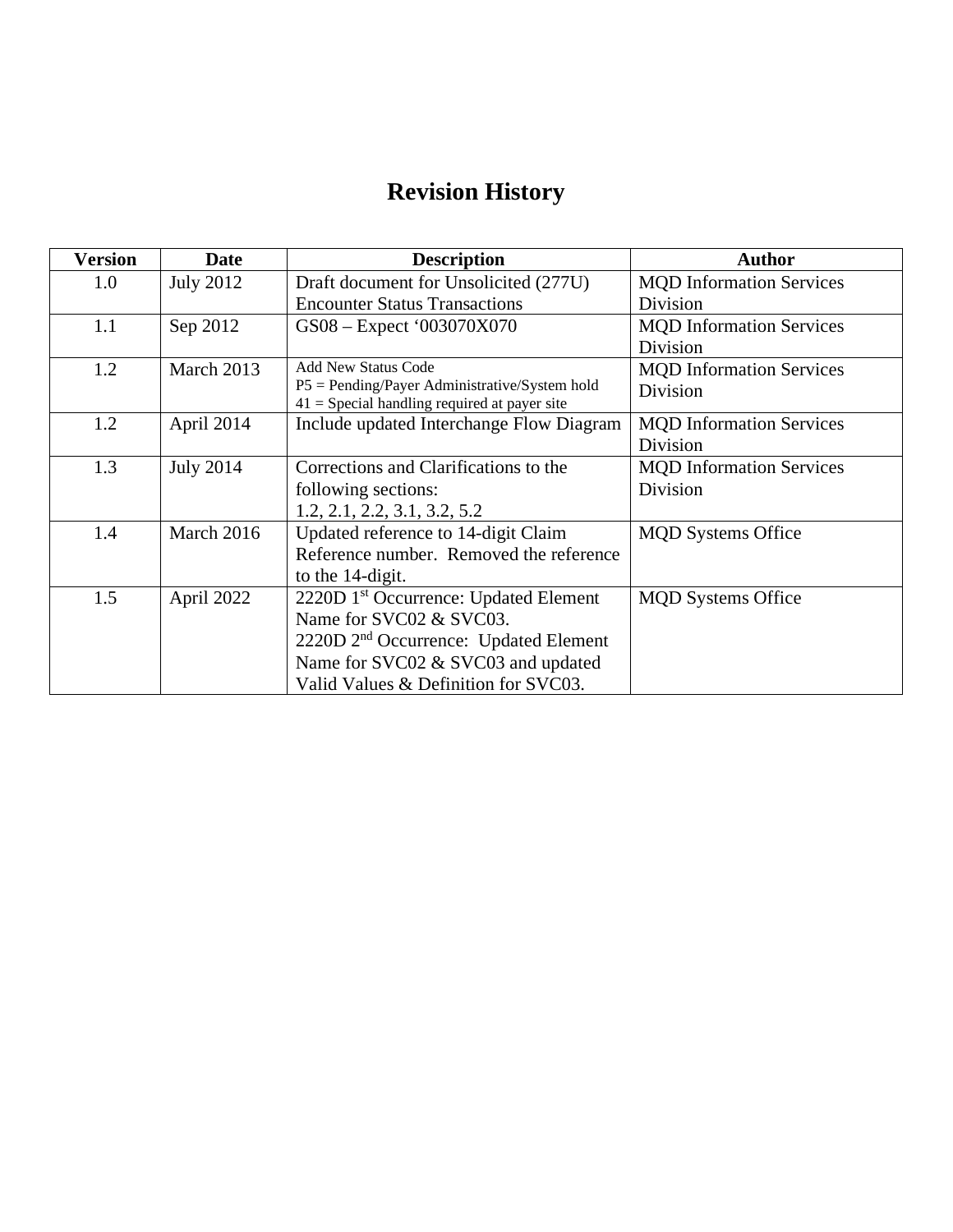# **Table of Contents**

| 1. | <b>Introduction</b>                                  |                                                  | 1  |
|----|------------------------------------------------------|--------------------------------------------------|----|
|    | 1.1                                                  | Document Purpose                                 | 1  |
|    | 1.2                                                  | Contents of this Companion Document              | 4  |
| 2. | <b>277 Unsolicited Encounter Status Transactions</b> |                                                  | 5  |
|    | 2.1                                                  | <b>Transaction Overview</b>                      | 5  |
|    | 2.2                                                  | 277 Unsolicited Encounter Status Transaction     | 6  |
| 3. |                                                      | <b>Technical Infrastructure and Procedures</b>   | 8  |
|    | 3.1                                                  | <b>Technical Environment</b>                     | 8  |
|    | 3.2                                                  | Directory and File Naming Conventions            | 9  |
| 4. |                                                      | <b>Transaction Standards</b>                     | 10 |
|    | 4.1                                                  | General Information                              | 10 |
|    | 4.2                                                  | <b>Batch Data Interchange Conventions</b>        | 11 |
|    | 4.3                                                  | MQD Interchange Flow for 277U Transaction        | 17 |
| 5. |                                                      | <b>Transaction Specifications</b>                | 18 |
|    | 5.1                                                  | <b>About Transaction Specifications</b>          | 18 |
|    | 5.2                                                  | 277U Encounter Status Transaction Specifications | 19 |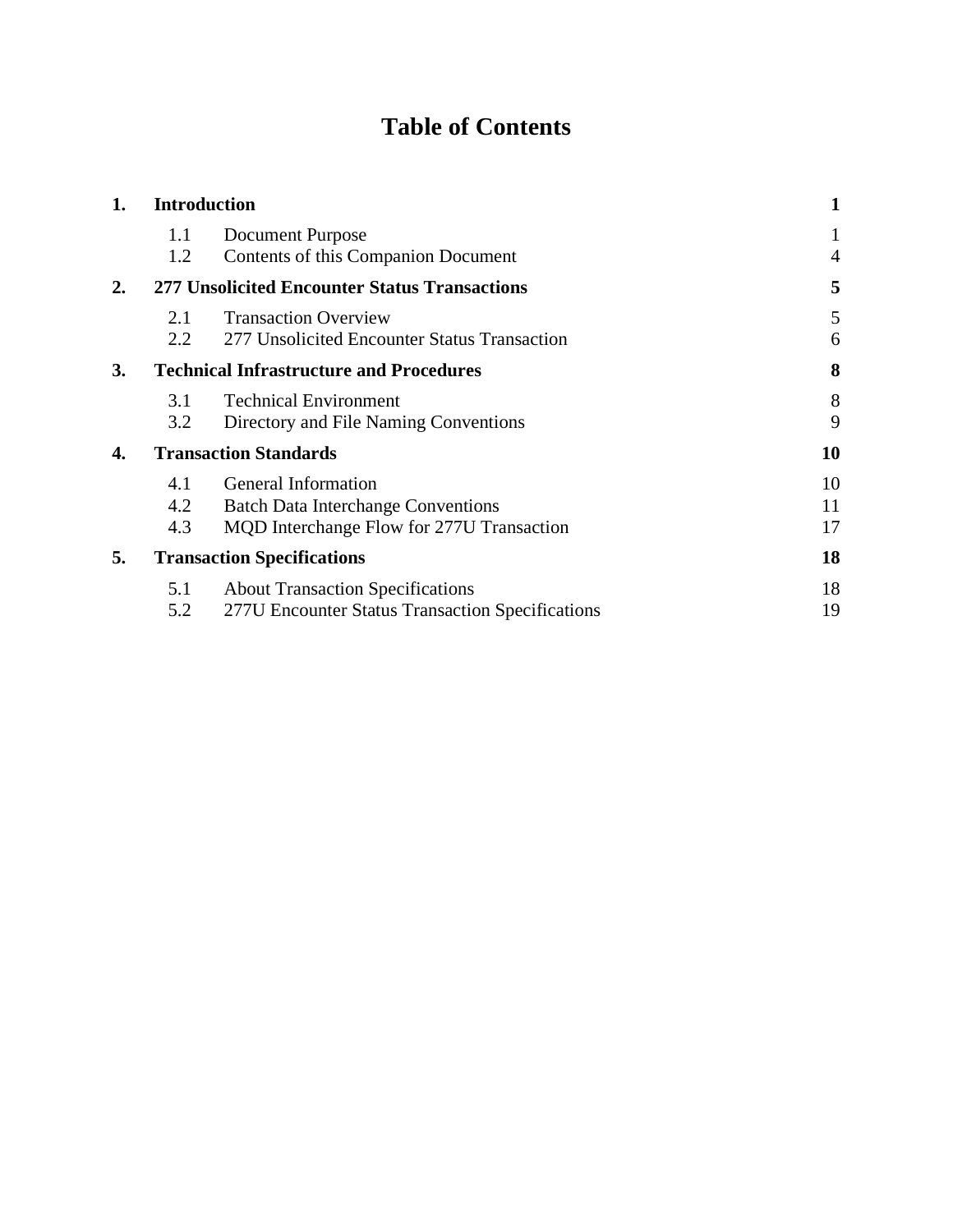## <span id="page-3-0"></span>**1. Introduction**

### <span id="page-3-1"></span>**1.1 Document Purpose**

| <b>Companion</b> | Companion Documents are available to external entities (health plans,      |
|------------------|----------------------------------------------------------------------------|
| <b>Documents</b> | program contractors, trading partners, third party processors, and billing |
|                  | services) to clarify the information on HIPAA-compliant electronic         |
|                  | interfaces with MQD.                                                       |

**HIPAA Overview** The Administrative Simplification provisions of the Health Insurance Portability and Accountability Act of 1996 (HIPAA, Title II) require the federal Department of Health and Human Services to establish national standards for electronic health care transactions and national identifiers for providers, health plans, and employers. The Act also addresses the security and privacy of health data. The long-term purpose of these standards is to improve the efficiency and effectiveness of the nation's health care system by encouraging widespread use of standard electronic data interchanges in health care.

> The intent of the law is that all electronic transactions for which standards are specified must be conducted according to the standards. These standards were reviewed through a process that included significant public and private sector input prior to publication in the Federal Register as Final Rules with legally binding implementation time frames.

Covered entities are required to accept HIPAA Transactions in the standard format in which they are sent and must not delay a transaction or adversely affect an entity that wants to conduct the transactions electronically. Both MQD and its providers are HIPAA covered entities.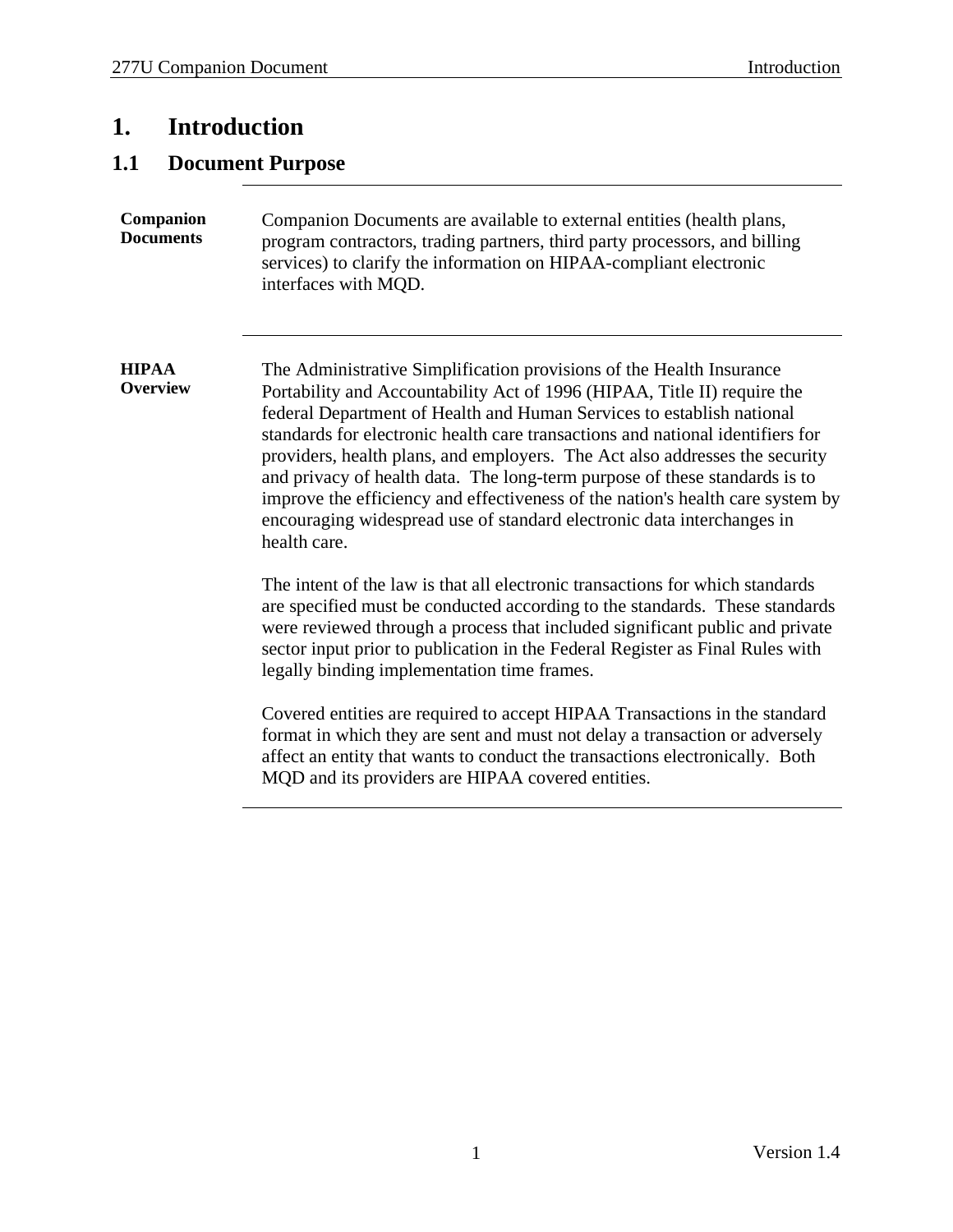| <b>Document</b><br>Objective                                              | This Companion Document provides information about the 277 Health Care<br>Payer Unsolicited Claim Status Transactions that is specific to MQD and<br>MQD trading partners. MQD uses the unsolicited version of the 277<br>Transaction to inform submitting health plans of the statuses of encounters<br>that have been adjudicated by MQD. For this transaction, the document<br>describes the data sent electronically to MQD health plans and other trading<br>partners in response to encounter submissions. |  |  |
|---------------------------------------------------------------------------|------------------------------------------------------------------------------------------------------------------------------------------------------------------------------------------------------------------------------------------------------------------------------------------------------------------------------------------------------------------------------------------------------------------------------------------------------------------------------------------------------------------|--|--|
| <b>Intended Users</b>                                                     | Companion Documents are intended for the technical staffs of health plans<br>and other entities that are responsible for electronic transaction exchanges.<br>They also offer a statement of HIPAA Transaction and Code Set<br>Requirements from an MQD perspective.                                                                                                                                                                                                                                             |  |  |
| <b>Relationship to</b><br><b>HIPAA</b><br>Implementation<br><b>Guides</b> | Companion Documents supplement the HIPAA Implementation Guides for<br>each of the HIPAA transactions. Rules for format, content, and field values<br>can be found in the Implementation Guides. This document describes the<br>MQD environment and interchange conventions for batch Unsolicited 277<br>(277U) Encounter Status Transactions. It also provides trading partners with<br>specific information on the fields and values on 277U transactions received<br>from MQD.                                 |  |  |
|                                                                           | Companion Documents are intended to supplement rather than replace the<br>standard HIPAA Implementation Guide for each transaction set.<br>Information in these documents is not intended to:                                                                                                                                                                                                                                                                                                                    |  |  |
|                                                                           | Modify the definition, data condition, or use of any data element or<br>ш<br>segment in the standard Implementation Guides.<br>Add any additional data elements or segments to the defined data set.<br>Utilize any code or data values that are not valid in the standard<br>п<br><b>Implementation Guides.</b><br>Change the meaning or intent of any implementation specifications in<br>the standard Implementation Guides.                                                                                  |  |  |
|                                                                           | The Unsolicited Encounter/Claim Status Transaction differs from other X12<br>and NCPDP Transactions in that HIPAA Transaction and Code Set Rules do<br>not yet mandate it. Rather, it is an X12 Transaction that MQD uses to<br>support implementation of 837 and NCPDP Transactions for encounters by<br>returning information to health plans on encounters accepted and adjudicated<br>by MQD.                                                                                                                |  |  |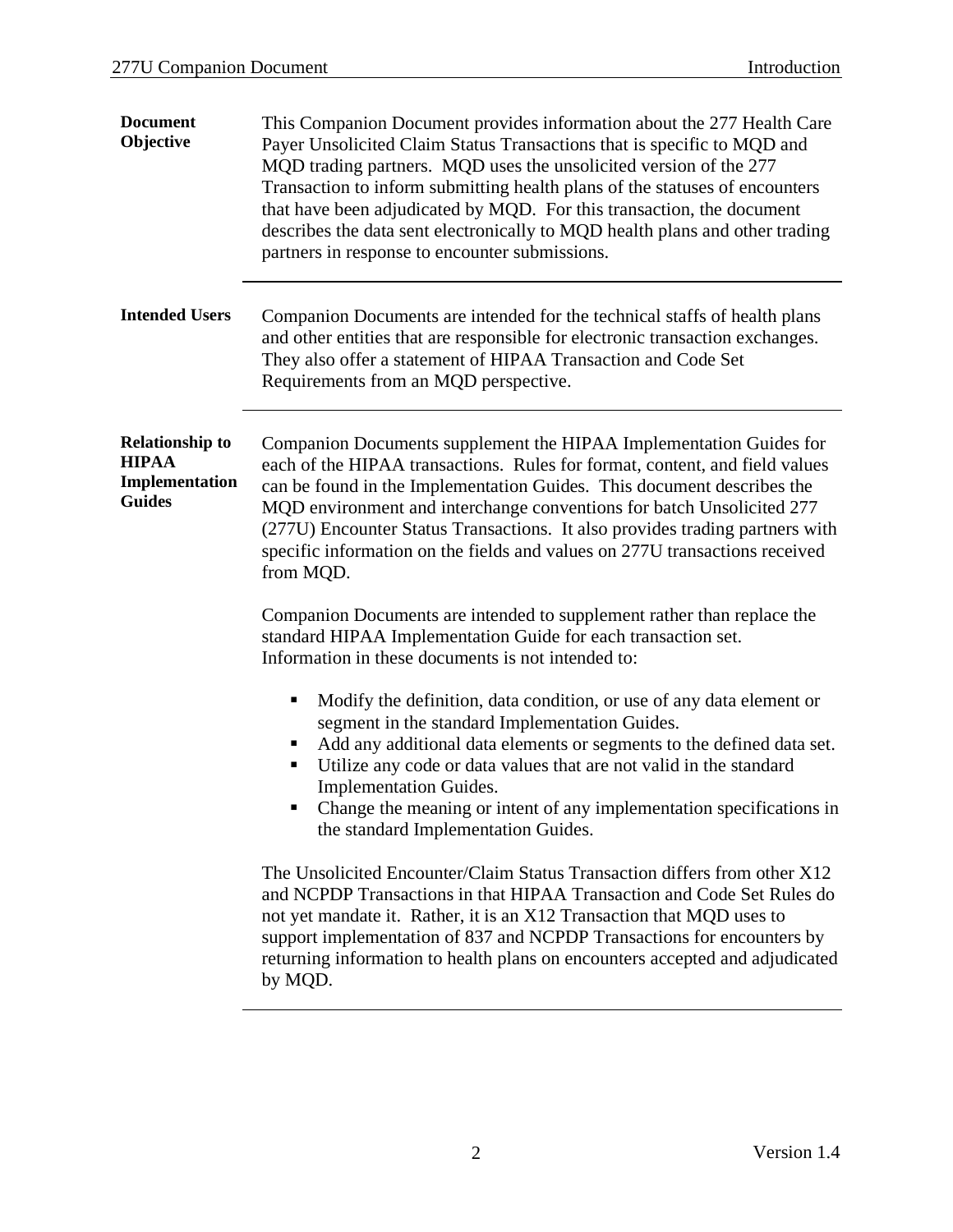**Disclaimer** This Companion Document is intended to be a technical document describing the specific technical and procedural requirements for interfaces between MQD and its trading partners. It does not supersede either health plan contracts or the specific procedure manuals for various operational processes. If there are conflicts between this document and either the provider contracts or operational procedure manuals, the contract or procedure manual will prevail.

> Substantial effort has been taken to minimize conflicts or errors; however, MQD or its employees will not be liable or responsible for any errors or expenses resulting from the use of information in this document. If you believe there is an error in the document, please notify the MQD immediately.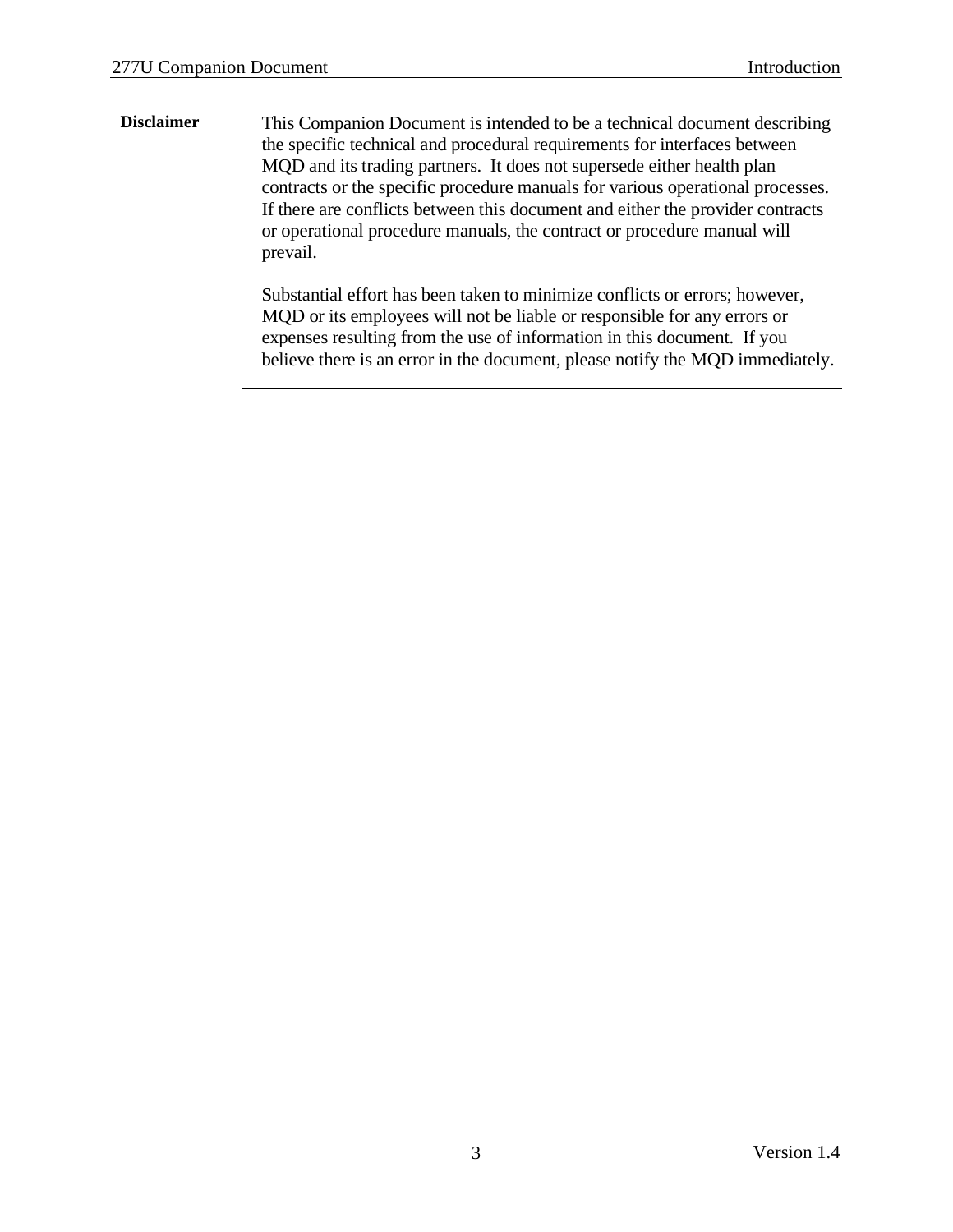| <b>Introduction</b>                         | Section 1 provides general information on Companion Documents and<br>HIPAA and outlines the information to be included in the remainder of the<br>document.                                                                                                                                                                                                                                                                                                                                                                                |  |  |  |  |
|---------------------------------------------|--------------------------------------------------------------------------------------------------------------------------------------------------------------------------------------------------------------------------------------------------------------------------------------------------------------------------------------------------------------------------------------------------------------------------------------------------------------------------------------------------------------------------------------------|--|--|--|--|
| <b>Transaction</b><br><b>Overview</b>       | Section 2 provides an overview of the transactions included in this<br>Companion Document including information on:<br>The purpose of the transaction(s)<br>The standard Implementation Guide for the transaction(s)<br>п                                                                                                                                                                                                                                                                                                                  |  |  |  |  |
| <b>Technical</b><br><b>Infrastructure</b>   | Section 3 provides a brief statement of the technical interfaces required for<br>trading partners to communicate with MQD via electronic transactions.                                                                                                                                                                                                                                                                                                                                                                                     |  |  |  |  |
| <b>Transaction</b><br><b>Standards</b>      | Section 4 provides information relating to the transactions included in this<br>Companion Document including:<br>General HIPAA transaction standards<br>Data interchange conventions applicable to the transactions<br>п<br>Procedures for handling rejected transmissions and transactions<br>п                                                                                                                                                                                                                                           |  |  |  |  |
| <b>Transaction</b><br><b>Specifications</b> | Section 5 provides more specific information relating to the transaction<br>included in this Companion Document including:<br>A statement of the purpose of transaction specifications for electronic<br>п<br>interchanges between MQD and other HIPAA covered entities.<br>Detailed specifications that show how MQD expects to populate data<br>п<br>elements in the 277 Unsolicited Encounter Status Transactions when<br>MQD uses transaction data elements in ways that are not fully<br>described by the HIPAA Implementation Guide. |  |  |  |  |

# <span id="page-6-0"></span>**1.2 Contents of this Companion Document**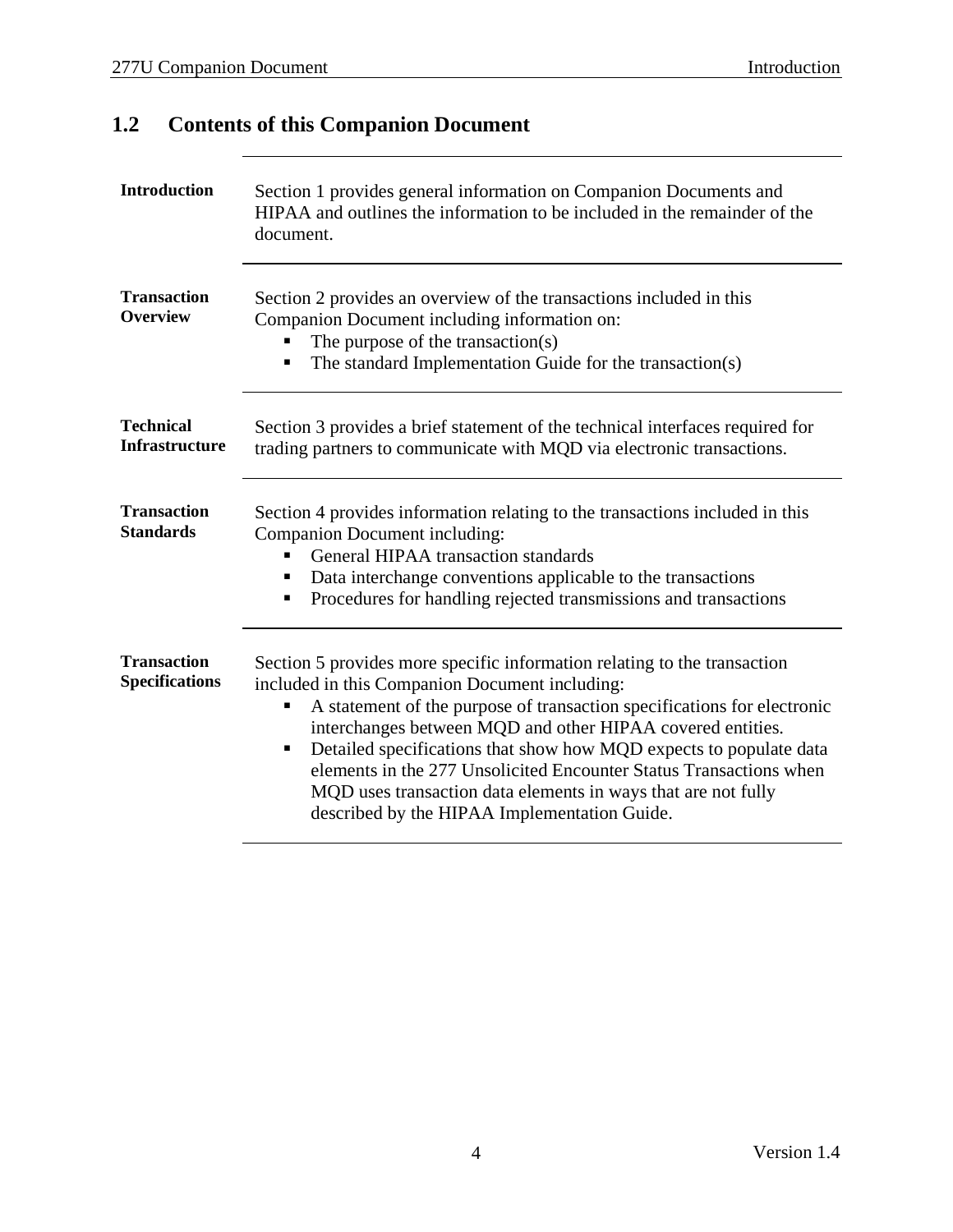# <span id="page-7-0"></span>**2. 277 Unsolicited Encounter Status Transactions**

### <span id="page-7-1"></span>**2.1 Transaction Overview**

**Encounter Status Transactions** MQD uses the ASC X12 277 Health Care Payer Unsolicited Claim Status Transaction to inform contracted health plans of the statuses of the encounters that they have submitted to MQD. Encounters that have been accepted by MQD and adjudicated by the Hawaii Pre-Paid Medical Management Information System (HPMMIS) are reported on the Unsolicited 277 Transaction. Encounters that have been pended or denied by HPMMIS as well as approved encounters are included.

Following periodic HPMMIS batch encounter adjudication, MQD returns to each plan a 277U Status Transaction with information on each adjudicated encounter. 277U Transactions can be downloaded to health plan systems as HIPAA compliant transactions. In either mode, claim status responses carry identification and status information as well as service data. HIPAA Status Category and Status Codes tell 277U receivers when encounters are approved or denied by MQD and when they are pended for correction and require modification. For each health plan, encounters are in 277 sequence by Servicing Provider ID, MQD Recipient ID, and Encounter Reference Number.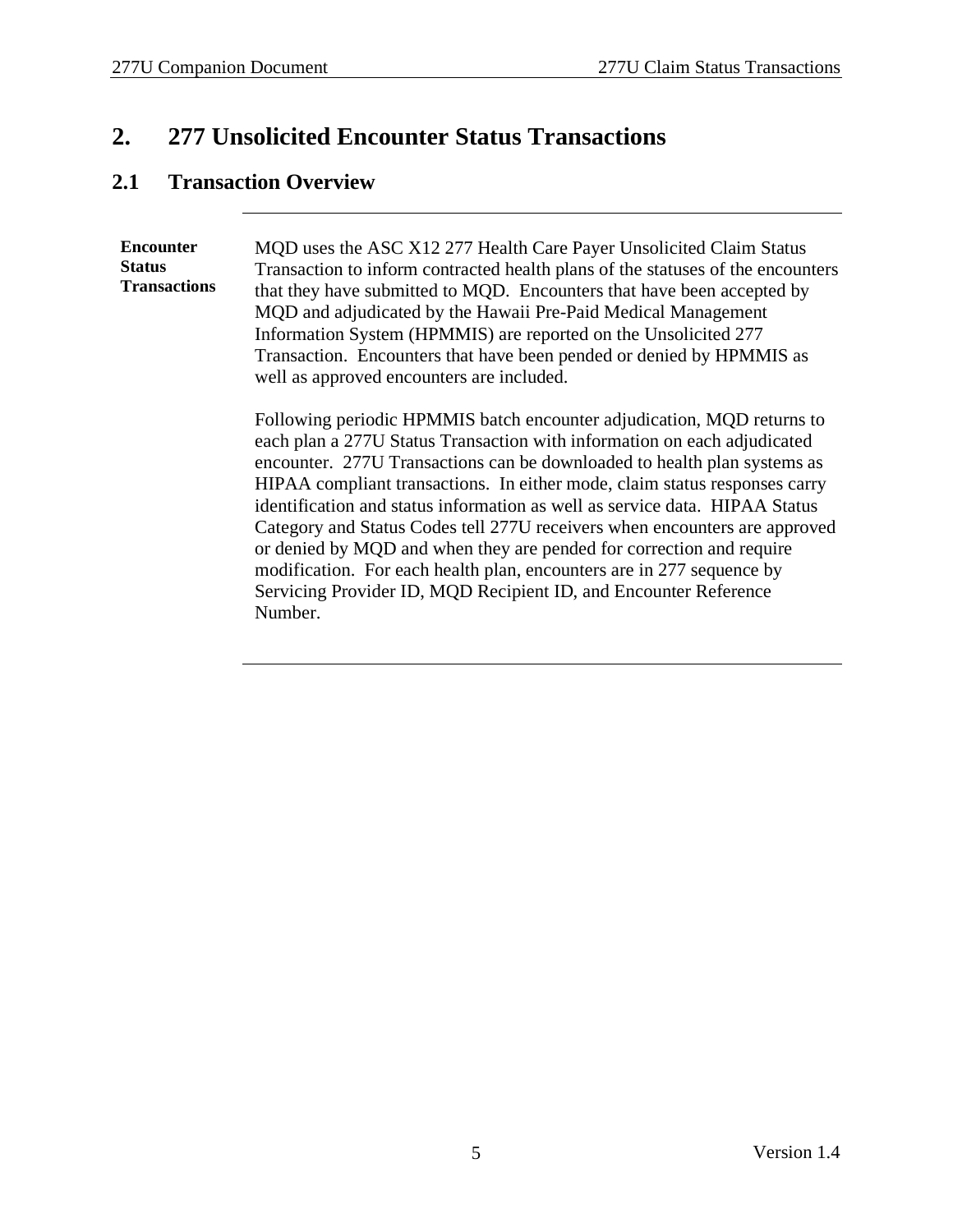# <span id="page-8-0"></span>**2.2 277 Unsolicited Encounter Status Transaction**

| <b>Standard</b><br>Implementation<br>Guide   | The standard Implementation Guide for the 277 Transaction Set is the<br>American National Standards Institute (ANSI) Accredited Standards<br>Committee (ASC) X12N Implementation Guide for the Health Care Payer<br>Unsolicited Claim Status Transactions. The Implementation Guide for the<br>277U is not yet final. The version adopted by MQD and used in preparation<br>of this document is:                                                                                                                                                                                                                                                                                                                                                                                                                                                                                                                                                                                                                                                                                                                          |  |  |
|----------------------------------------------|---------------------------------------------------------------------------------------------------------------------------------------------------------------------------------------------------------------------------------------------------------------------------------------------------------------------------------------------------------------------------------------------------------------------------------------------------------------------------------------------------------------------------------------------------------------------------------------------------------------------------------------------------------------------------------------------------------------------------------------------------------------------------------------------------------------------------------------------------------------------------------------------------------------------------------------------------------------------------------------------------------------------------------------------------------------------------------------------------------------------------|--|--|
|                                              | ASC X12N 277 (003070X070) dated May 2003<br>٠                                                                                                                                                                                                                                                                                                                                                                                                                                                                                                                                                                                                                                                                                                                                                                                                                                                                                                                                                                                                                                                                             |  |  |
|                                              | An Addenda to this Guide has not been published. MQD MCOs may either<br>purchase the 277U Implementation Guide or rely on MQD specifications.                                                                                                                                                                                                                                                                                                                                                                                                                                                                                                                                                                                                                                                                                                                                                                                                                                                                                                                                                                             |  |  |
| <b>Unsolicited 277</b><br><b>Transaction</b> | For each health plan that receives them, 277U Encounter Status Transactions<br>are organized in a hierarchical manner by servicing provider, health plan<br>member, encounter, and service line. A 2000D Claim Submitter Level Loop<br>appears for each member and two 2200D Claim Submitter Trace Number<br>Loops for each encounter. Each 2000D Loop and loops subservient to it carry<br>recipient identification and demographic information and claim status, service,<br>and payment information. Two 2200D Loops are created for each encounter.<br>This allows MQD to return both the MQD CRN and the Health Plan CRN.<br>The 2220D Loop Service Line information is not used for pended encounters.<br>The combinations of HIPAA compliant Status Category and Status Codes that<br>MQD uses on the 277U reflect encounter processing categories determined by<br>HPMMIS. Complete translation of HPMMIS encounter error codes is not<br>attempted.<br>Further information on the Status Category and Status Codes used by MQD in<br>the 277U Transaction can be found in Section 5.2, 277 Unsolicited Encounter |  |  |
|                                              | <b>Status Transactions Specifications.</b>                                                                                                                                                                                                                                                                                                                                                                                                                                                                                                                                                                                                                                                                                                                                                                                                                                                                                                                                                                                                                                                                                |  |  |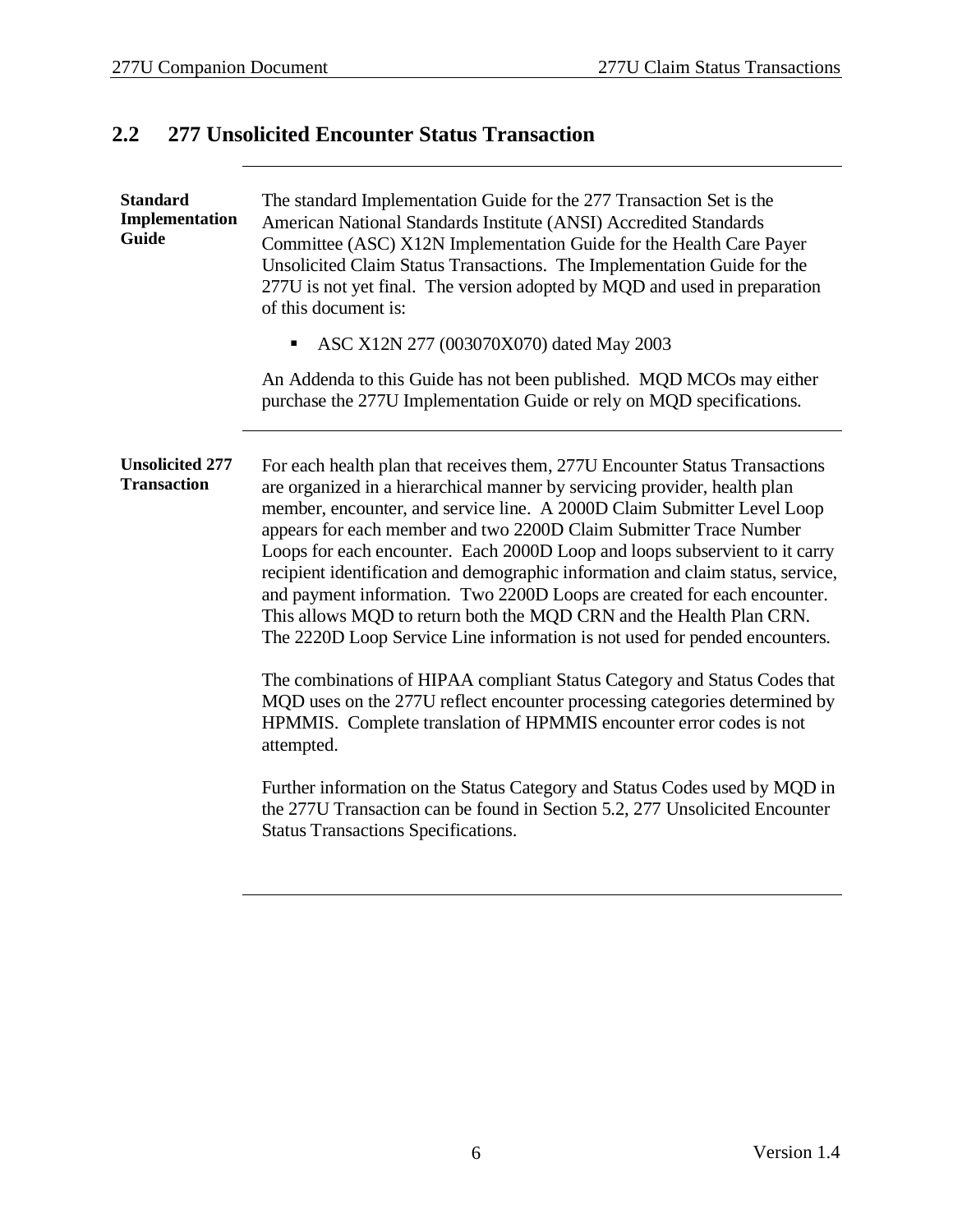| <b>Related</b><br><b>Transactions</b> | The 277 Unsolicited Encounter Status Transaction is similar in design and<br>data content to the response component of the 276/277 Claim Status Request<br>and Response Transaction Set. As used by MQD, however, the 277U is quite<br>distinct and serves as a separate business function. It transmits data on<br>encounters to health plans rather than data on fee-for-service claims to<br>providers. |  |
|---------------------------------------|------------------------------------------------------------------------------------------------------------------------------------------------------------------------------------------------------------------------------------------------------------------------------------------------------------------------------------------------------------------------------------------------------------|--|
| <b>Transmission</b>                   | 277U files will be available from the MQD SFTP server following encounter                                                                                                                                                                                                                                                                                                                                  |  |
| <b>Schedules</b>                      | processing.                                                                                                                                                                                                                                                                                                                                                                                                |  |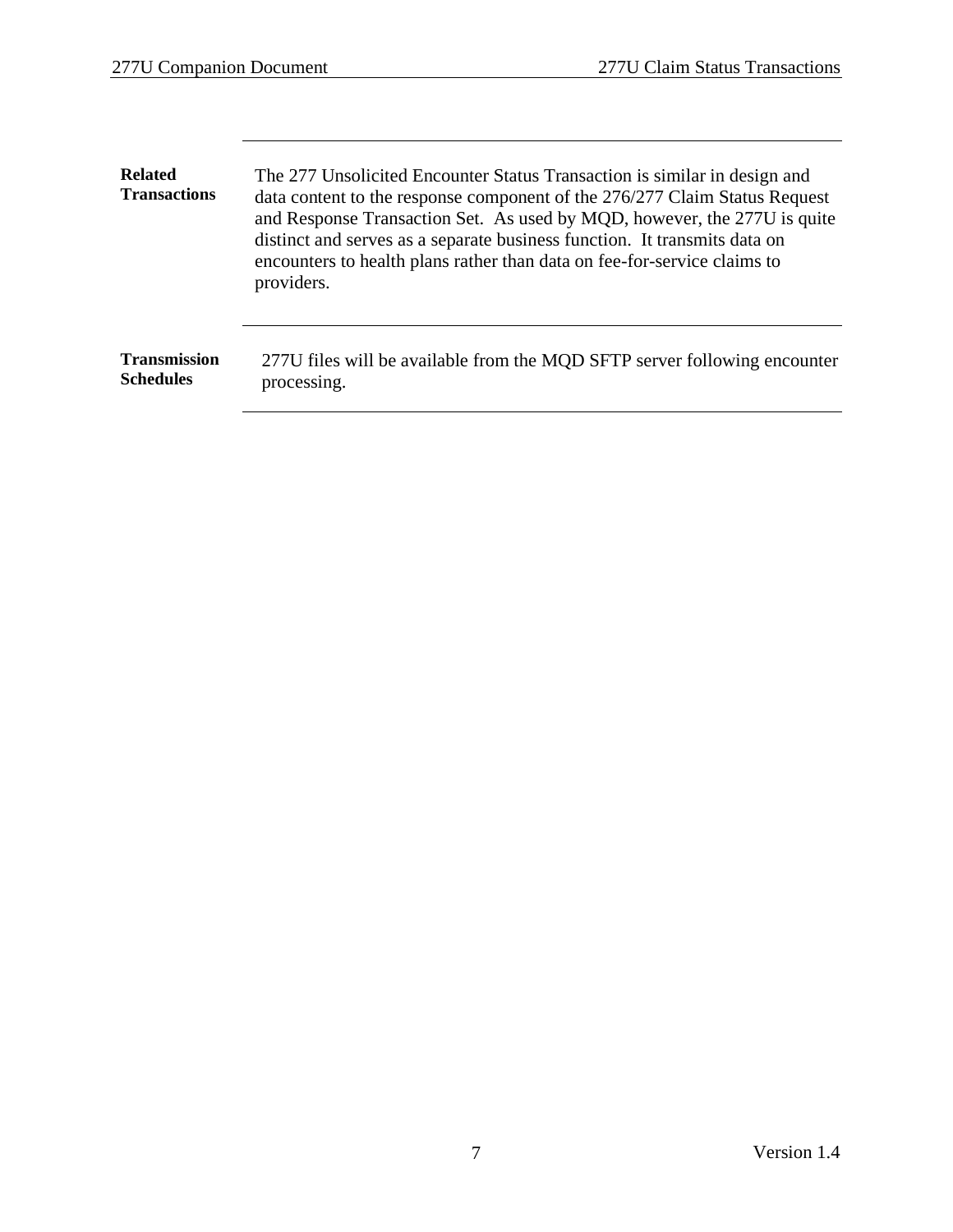## <span id="page-10-0"></span>**3. Technical Infrastructure and Procedures**

### <span id="page-10-1"></span>**3.1 Technical Environment**

**MQD Data Center Communications Requirements** The SFTS (Secure File Transfer Server) is the source of all file transfers between the MQD and the health plans. The SFTS accepts a standard web browser via Hypertext Transfer Protocol over Secure Socket Layer (HTTPS) and File Transfer Protocol (FTP) over Secure Shell (SSH) SFTP. The SFTS is available 24 hours a day, seven days a week. An Electronic Data Request form along with instructions will be made available to Health Plans in order to receive access to the SFTS. A health plan can request a service account which is used for automated processes as well as individual logon access. There will no longer be a generic logon account for each health plan.

#### **Technical Assistance and Help**

**Med-QUEST Systems Office**

| <b>System</b>                         | <b>Primary</b>         |  |
|---------------------------------------|------------------------|--|
| All Systems                           | <b>MQD Help Desk</b>   |  |
|                                       | 692-7953               |  |
| Encounter                             | Wileen Ortega          |  |
|                                       | 692-7990               |  |
| Provider                              | Wileen Ortega          |  |
|                                       | 692-7990               |  |
| Health Plan & Rosters Questions       | Haidee Shaw            |  |
|                                       | 692-7963               |  |
| VPN, Connectivity to MQD SFTP, Logins | <b>Network Support</b> |  |
|                                       | 692-7953               |  |

#### **To report problems, please send an email to** [mqdhelpdesk@medicaid.dhs.state.hi.us.](mailto:mqdhelpdesk@medicaid.dhs.state.hi.us)

### **If your problem is critical to your operation, please call the above personnel.**

For calls reaching Systems Office Staff voicemail, a customer can leave a message or press "03" and the call will be transferred to the MQD Help Desk for assignment. If you get the Help Desk voicemail, please leave a message and a SO staff member will return your call within 2 hours **(during normal business hours)**.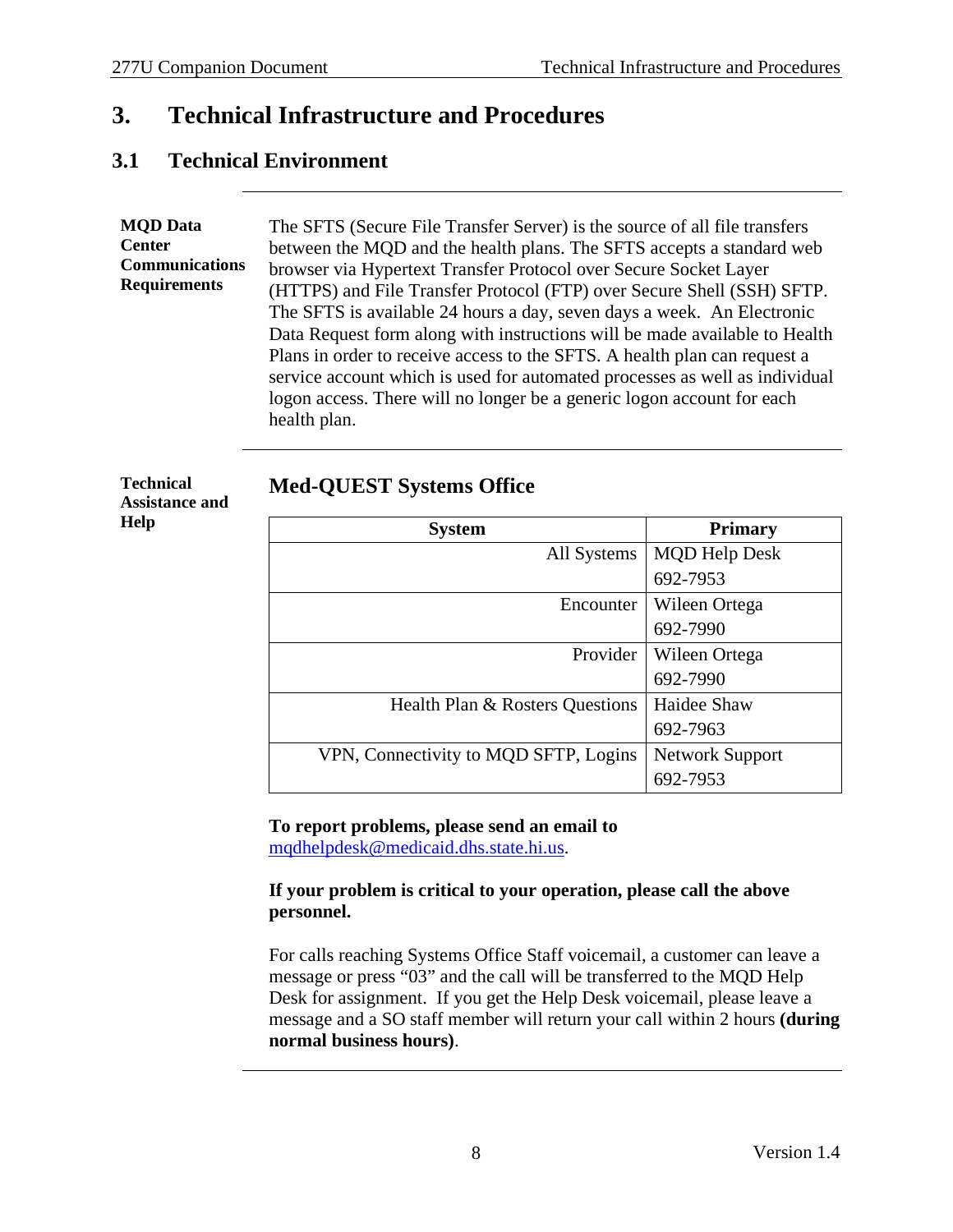### <span id="page-11-0"></span>**3.2 Directory and File Naming Conventions**

**SFTP Directory Naming Convention** The current structure on the SFTP server is designed to provide logical access to all files, ease troubleshooting searches, and simplify security for account set ups and maintenance. Current SFTP Directory file naming conventions are as follows:

### **SFTP\HPNAME\(PROD\TEST)\(EDI-IN\EDI-OUT)\**

- HPNAME The Health Plan acronym assigned by MQD.
- Prod The default directory name indicating it is the production environment.
- Test The default directory name indicating it is the test environment.
- EDI-IN The default directory name indicating inbound data.
- EDI-OUT The default directory name that indicating outbound data.

| <b>File Naming</b><br>Convention | <b>277U Encounter Status Transaction</b>                                                                                                       |
|----------------------------------|------------------------------------------------------------------------------------------------------------------------------------------------|
|                                  | The 277U Encounter Status Transaction is produced at the end of the<br>Encounter cycle, and it contains all adjudicated and pending encounter- |

bending encounters. Refer to Section 5.2, 277U Encounter Status Transaction Specifications, for more information.

HIU277-nnnnnn-YYMMDD.TXT

- HI is the state code.
- U to indicate Unsolicited.
- 277 is the Transaction code.
- nnnnnn is the Health Plan ID.
- YYMMDD is the process date.
- TXT is the file extension.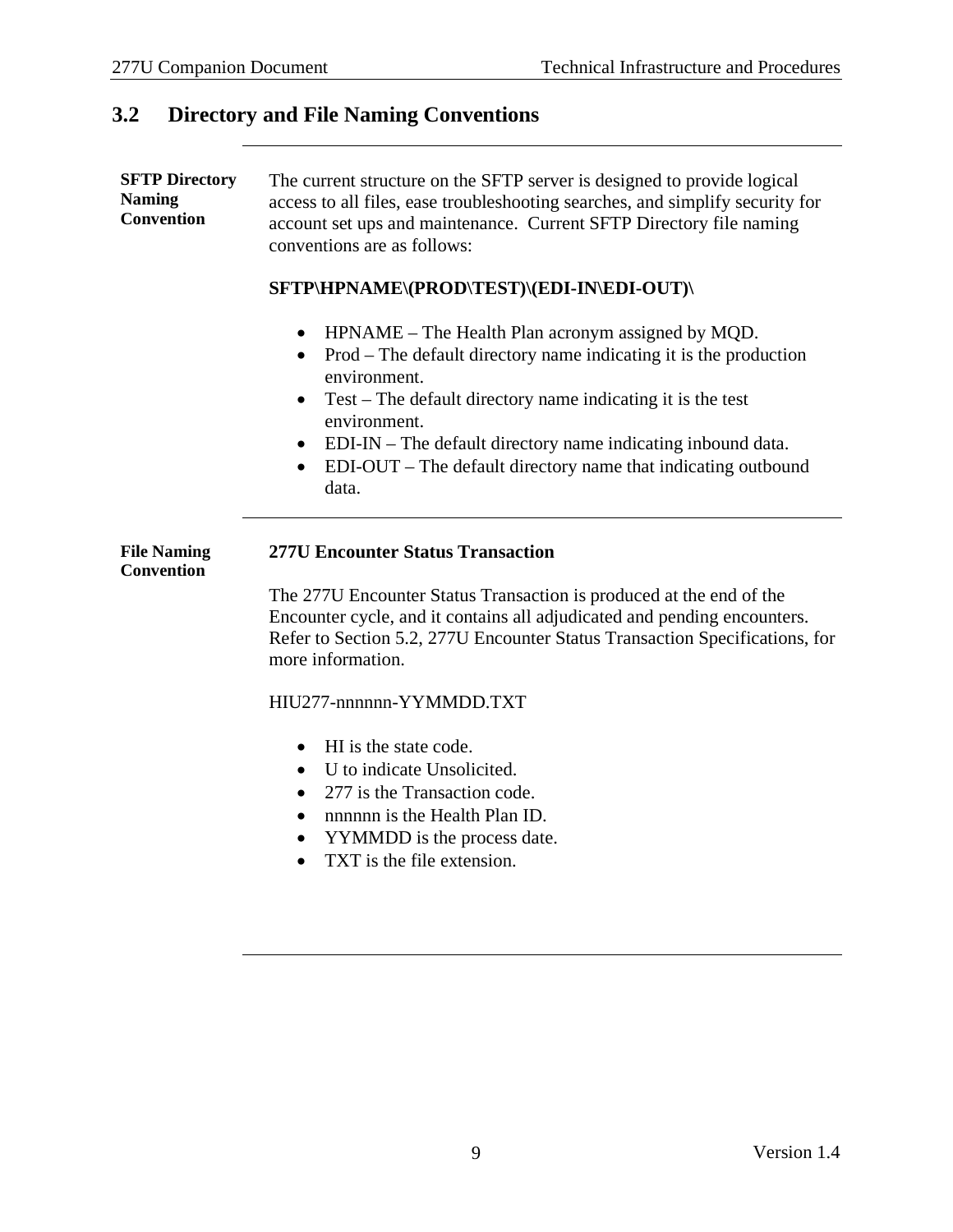# <span id="page-12-0"></span>**4. Transaction Standards**

# <span id="page-12-1"></span>**4.1 General Information**

| <b>HIPAA</b><br><b>Requirements</b>         | HIPAA standards are specified in the Implementation Guide for each<br>mandated transaction and modified by authorized Addenda. The 277U has<br>not yet been mandated, however, MQD has adopted the standard<br>transaction.                                                                                                                                                                                                                                                                                                                                                                                |  |  |
|---------------------------------------------|------------------------------------------------------------------------------------------------------------------------------------------------------------------------------------------------------------------------------------------------------------------------------------------------------------------------------------------------------------------------------------------------------------------------------------------------------------------------------------------------------------------------------------------------------------------------------------------------------------|--|--|
| Size of<br>Transmissions/<br><b>Batches</b> | The 277U Implementation Guide makes no recommendations as to the<br>maximum transaction size.                                                                                                                                                                                                                                                                                                                                                                                                                                                                                                              |  |  |
| <b>Other Standards</b>                      | Use of 277U Header and Service Line Data for Various Encounter Types<br>Variations between use of 2200D (Header) and 2220D (Service Line)<br>Loops for institutional and non-institutional encounter types are a major<br>consideration for the 277U Transaction. All institutional encounters, both<br>inpatient and outpatient, use a single header-level 2200D Loop. Line level<br>data on institutional encounters is not included on the 277U. For non-<br>institutional encounters (Professional and Pharmacy), both header and line<br>data (2200D and 2220D Loops) appears for every service line. |  |  |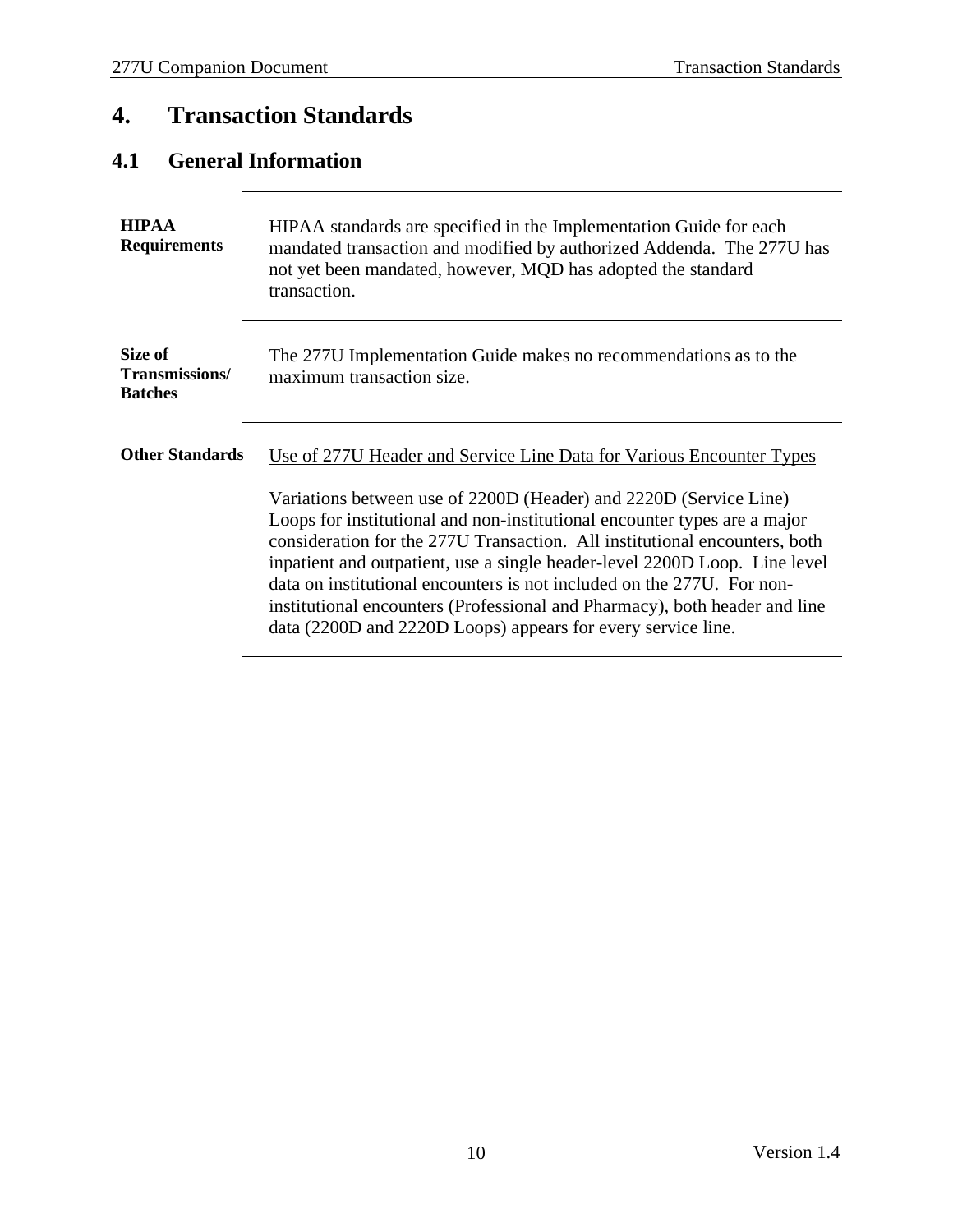# <span id="page-13-0"></span>**4.2 Batch Data Interchange Conventions**

| <b>Overview of Data</b><br><b>Interchange</b>            | When sending batch 277U Transactions to encounter submitters, MQD<br>follows standards developed by the Accredited Standards Committee (ASC)<br>of the American National Standards Institute (ANSI). These standards<br>involve Interchange (ISA/IEA) and Functional Group (GS/GE) Segments or<br>"outer envelopes". All 277U Transactions are enclosed in transmission<br>level ISA/IEA envelopes and, within transmissions, functional group level<br>GS/GE envelopes. The segments and data elements used in outer envelopes<br>are documented in Appendix B of Implementation Guides. |  |  |
|----------------------------------------------------------|-------------------------------------------------------------------------------------------------------------------------------------------------------------------------------------------------------------------------------------------------------------------------------------------------------------------------------------------------------------------------------------------------------------------------------------------------------------------------------------------------------------------------------------------------------------------------------------------|--|--|
|                                                          | Transaction Specifications that say how individual data elements are<br>populated by MQD on ISA/IEA and GS/GE envelopes appear in the table<br>beginning on the next page. This document assumes that security<br>considerations involving user identifiers, passwords, and encryption<br>procedures are handled by the MQD SFTP Server and not through the ISA<br>Segment.                                                                                                                                                                                                               |  |  |
|                                                          | The ISA/IEA Interchange Envelope, unlike most ASC X12 data structures,<br>has fixed fields of a fixed length. Blank fields cannot be left out.<br>Sender and Receiver Identification Numbers in ISA and GS Segments are<br>assigned in Trading Partner Tables maintained by MQD.                                                                                                                                                                                                                                                                                                          |  |  |
| <b>Envelope</b><br><b>Specifications</b><br><b>Table</b> | Definitions of table column follow:<br>Loop ID<br>The Implementation Guide's identifier for a data loop within a transaction.<br>Always "NA" in this situation because segments in outer envelopes have<br>segments and elements but not loops.<br>Segment ID<br>The Implementation Guide's identifier for a data segment.<br>Element ID<br>The Implementation Guide's identifier for a data element within a segment.                                                                                                                                                                    |  |  |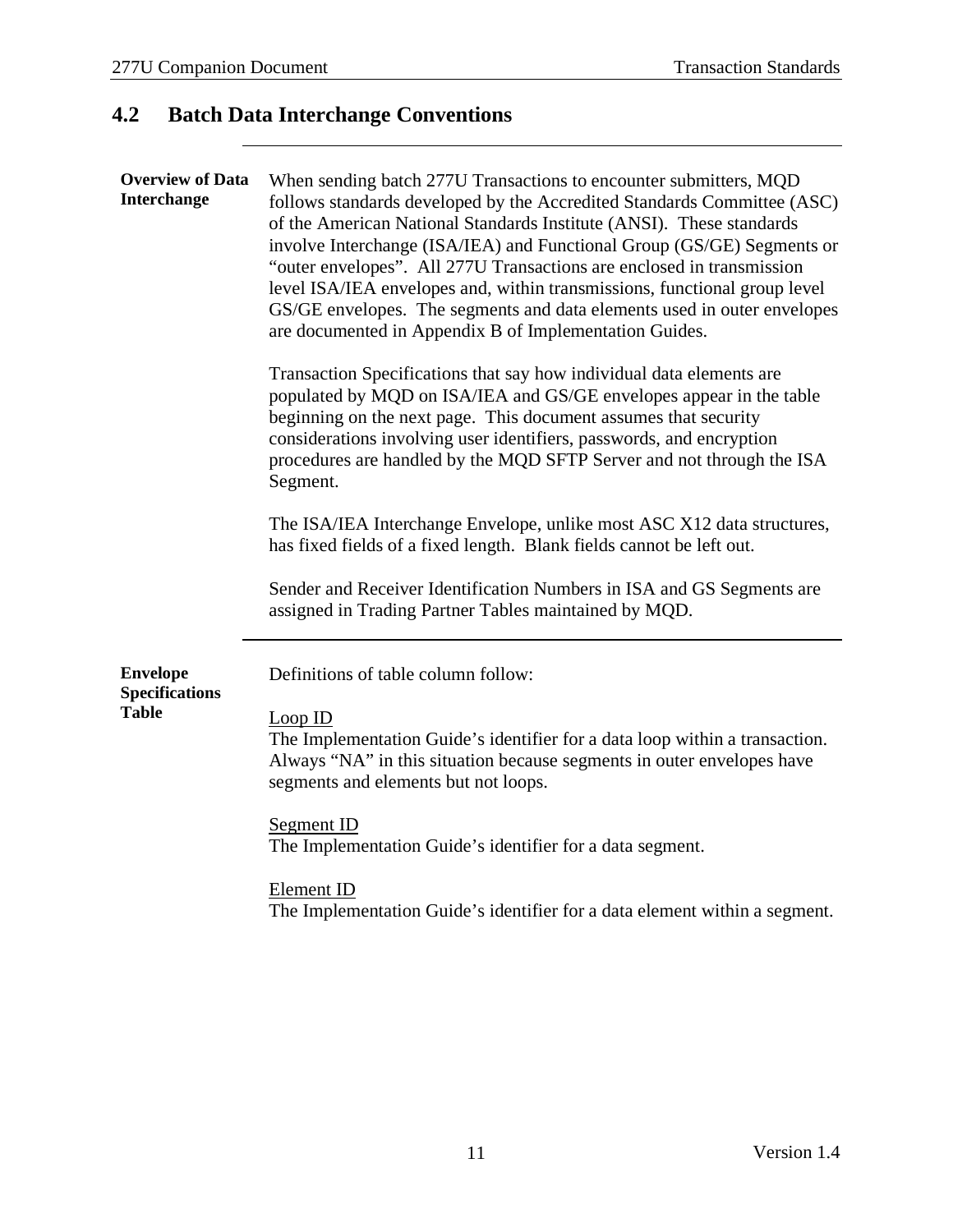#### Element Name

The data element name as shown in the Implementation Guide. When the industry name differs from the Data Element Dictionary name, the more descriptive industry name is used.

#### Element Definition/Length

How the data element is defined in the Implementation Guide. For ISA and IEA Segments only, fields are of fixed lengths and are present whether or not they are populated. For this reason, field lengths are provided in this column after element definitions.

#### Valid Values

Data element values in the Implementation Guide that are used by MQD.

#### Definition/Format

Definitions of valid values used by MQD and additional information about MQD data element requirements.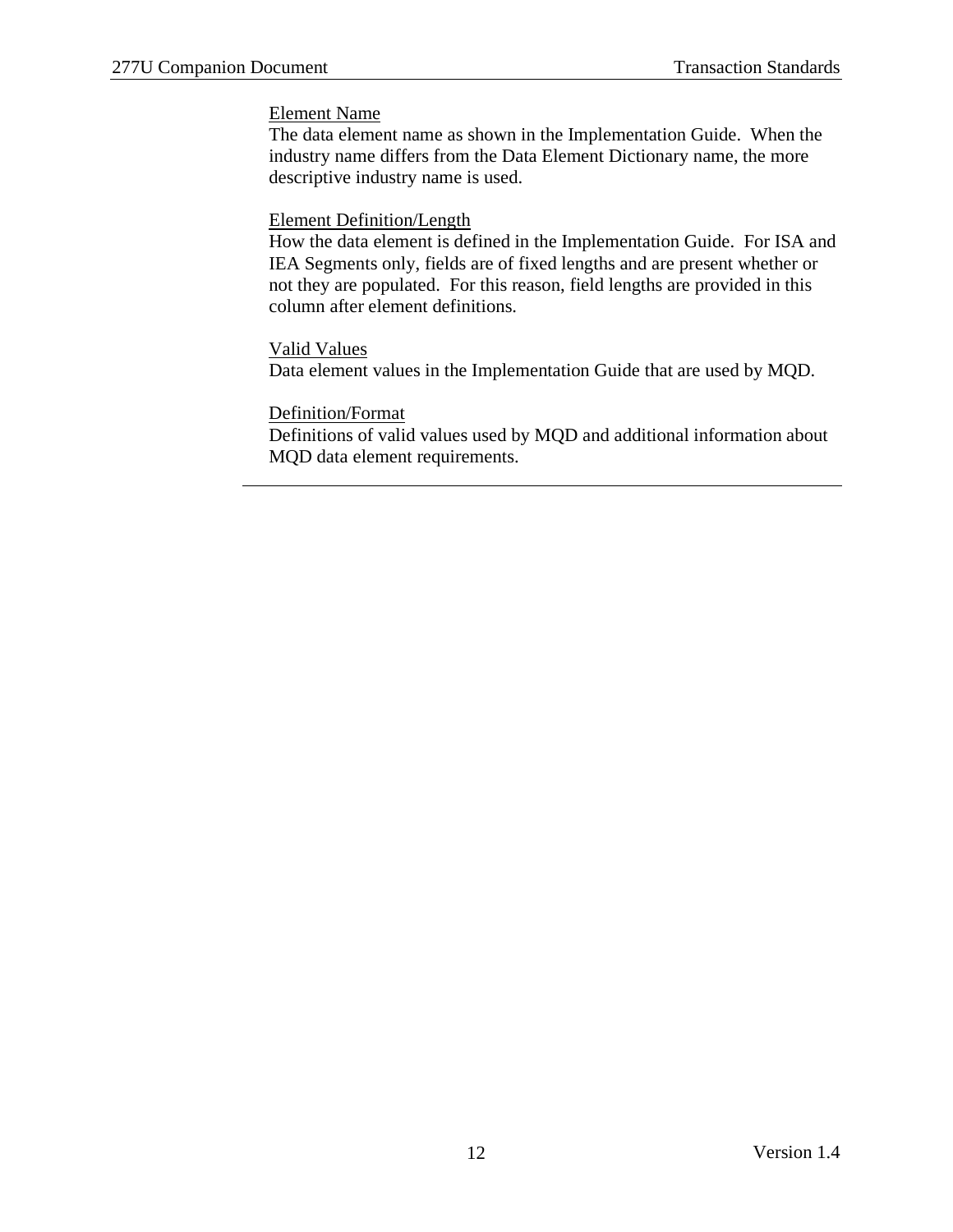|            | ISA/IEA INTERUMANUE CUNTRUL ENVELUFE SFEUIFIUATIUNS |                      |                                                                |                                                                                                                                                                                                                                        |                               |                                                                                            |  |  |
|------------|-----------------------------------------------------|----------------------|----------------------------------------------------------------|----------------------------------------------------------------------------------------------------------------------------------------------------------------------------------------------------------------------------------------|-------------------------------|--------------------------------------------------------------------------------------------|--|--|
| Loop<br>ID | Seg<br>ID                                           | <b>Element</b><br>ID | <b>Element Name</b>                                            | <b>Element Definition/Length</b>                                                                                                                                                                                                       | <b>Valid</b><br><b>Values</b> | <b>Definition/Format</b>                                                                   |  |  |
|            | <b>ISA INTERCHANGE HEADER</b>                       |                      |                                                                |                                                                                                                                                                                                                                        |                               |                                                                                            |  |  |
| <b>NA</b>  | <b>ISA</b>                                          | ISA01                | <b>AUTHORIZATION</b><br><b>INFORMATION</b><br><b>QUALIFIER</b> | Code to identify the type of information in the<br>Authorization Information Element/2 Characters                                                                                                                                      | 00                            | No Authorization Information Present                                                       |  |  |
| <b>NA</b>  | <b>ISA</b>                                          | ISA02                | <b>AUTHORIZATION</b><br>INFORMATION                            | Information used for additional identification or<br>authorization of the interchange sender or the data in the<br>interchange; the type of information is set by the<br>Authorization Information Qualifier/10 characters             |                               | eave field blank - not used by MQD                                                         |  |  |
| <b>NA</b>  | <b>ISA</b>                                          | ISA03                | <b>SECURITY</b><br><b>INFORMATION</b><br><b>QUALIFIER</b>      | Code to identify the type of information in the Security<br>Information/2 characters                                                                                                                                                   | 00                            | No Security Information present                                                            |  |  |
| <b>NA</b>  | <b>ISA</b>                                          | ISA04                | <b>SECURITY</b><br><b>INFORMATION</b>                          | This field is used for identifying the security information<br>about the interchange sender and the data in the<br>interchange; the type of information is set by the<br>Security Information Qualifier/10 characters                  |                               | eave field blank - not used by MQD                                                         |  |  |
| <b>NA</b>  | <b>ISA</b>                                          | ISA05                | <b>INTERCHANGE ID</b><br><b>QUALIFIER</b>                      | Qualifier to designate the system/method of code<br>structure used to designate the sender or receiver ID<br>element being qualified/2 characters                                                                                      | ZZ                            | <b>Mutually Defined</b>                                                                    |  |  |
| <b>NA</b>  | <b>ISA</b>                                          | ISA06                | <b>INTERCHANGE</b><br><b>SENDER ID</b>                         | Identification code published by the sender for other<br>parties to use as the receiver ID to route data to them;<br>the sender always codes this value in the sender ID<br>element/15 characters                                      |                               | "MQD" followed by the nine-digit MQD<br>Federal Tax ID number (996001089)                  |  |  |
| <b>NA</b>  | <b>ISA</b>                                          | ISA07                | <b>INTERCHANGE ID</b><br><b>QUALIFIER</b>                      | Qualifier to designate the system/method of code<br>structure used to designate the sender or receiver ID<br>element being qualified/2 characters                                                                                      | $\overline{ZZ}$               | <b>Mutually Defined</b>                                                                    |  |  |
| <b>NA</b>  | <b>ISA</b>                                          | <b>ISA08</b>         | <b>INTERCHANGE</b><br><b>RECEIVER ID</b>                       | Identification code published by the receiver of the data.<br>When sending, it is used by the sender as their sending<br>ID, thus other parties sending to them will use this as a<br>receiving ID to route data to them/15 characters |                               | The six-character Health Plan acronym plus<br>the Health Plan Tax ID<br>(НННННН990000000). |  |  |
| <b>NA</b>  | <b>ISA</b>                                          | <b>ISA09</b>         | <b>INTERCHANGE DATE</b>                                        | Date of the interchange/6 characters                                                                                                                                                                                                   |                               | The Interchange Date in YYMMDD format                                                      |  |  |
| <b>NA</b>  | <b>ISA</b>                                          | <b>ISA10</b>         |                                                                | INTERCHANGE TIME Time of the interchange/4 characters                                                                                                                                                                                  |                               | The Interchange Time in HHMM format                                                        |  |  |

### **ISA/IEA INTERCHANGE CONTROL ENVELOPE SPECIFICATIONS**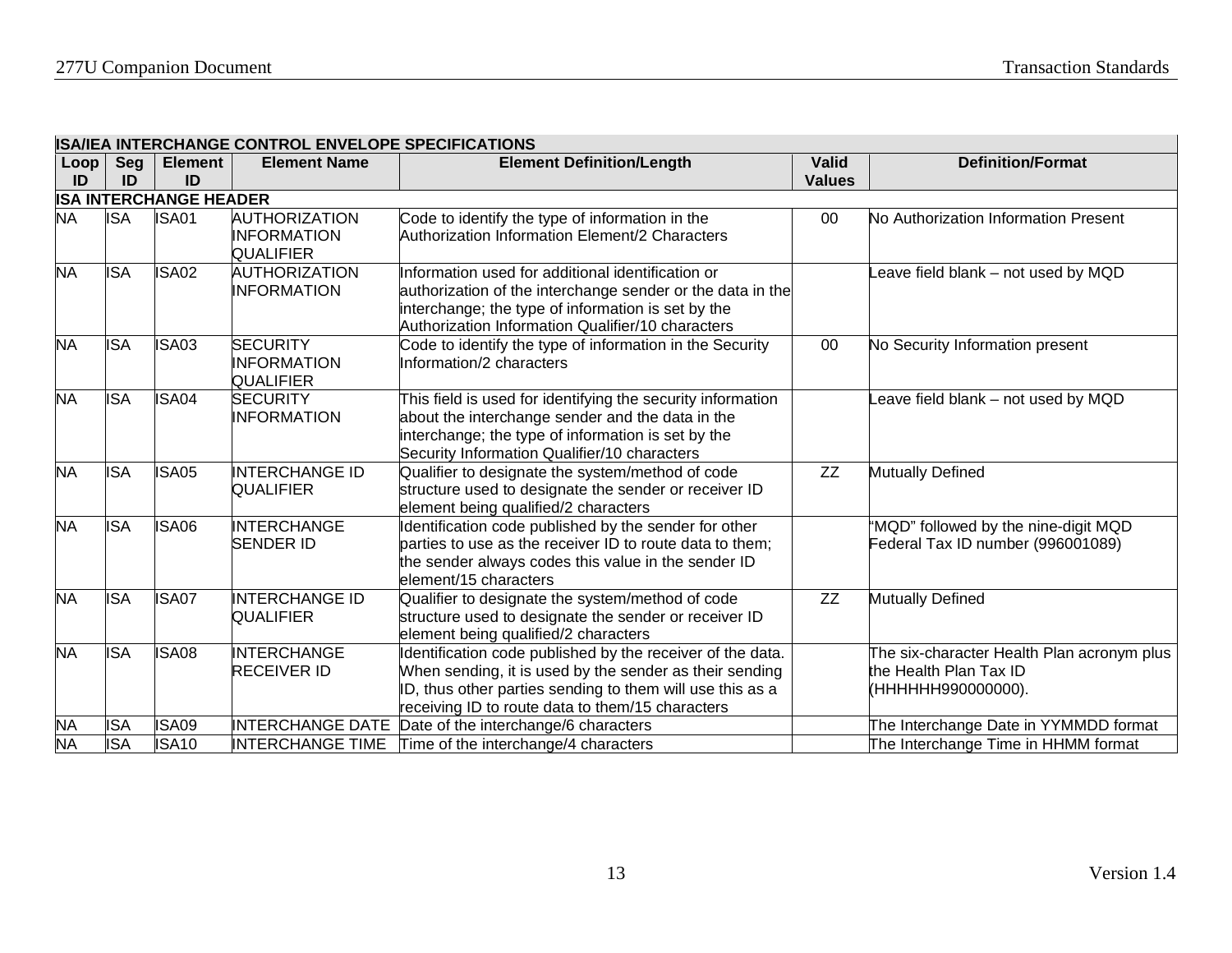$\overline{\phantom{0}}$ 

|            | ISA/IEA INTERCHANGE CONTROL ENVELOPE SPECIFICATIONS |                      |                                                                               |                                                                                                                                                               |                               |                                                                                                                                                                                                                                                                                                                                                                                                                                                                       |  |  |  |  |
|------------|-----------------------------------------------------|----------------------|-------------------------------------------------------------------------------|---------------------------------------------------------------------------------------------------------------------------------------------------------------|-------------------------------|-----------------------------------------------------------------------------------------------------------------------------------------------------------------------------------------------------------------------------------------------------------------------------------------------------------------------------------------------------------------------------------------------------------------------------------------------------------------------|--|--|--|--|
| Loop<br>ID | Seg<br>ID                                           | <b>Element</b><br>ID | <b>Element Name</b>                                                           | <b>Element Definition/Length</b>                                                                                                                              | <b>Valid</b><br><b>Values</b> | <b>Definition/Format</b>                                                                                                                                                                                                                                                                                                                                                                                                                                              |  |  |  |  |
| <b>NA</b>  | <b>ISA</b>                                          | <b>ISA11</b>         | <b>INTERCHANGE</b><br><b>CONTROL</b><br><b>STANDARDS</b><br><b>IDENTIFIER</b> | Code to identify the agency responsible for the control<br>standard used by the message that is enclosed by the<br>interchange header and trailer/1 character | U                             | J.S. EDI Community of ASC X12, TDCC,<br>and UCS                                                                                                                                                                                                                                                                                                                                                                                                                       |  |  |  |  |
| <b>NA</b>  | <b>ISA</b>                                          | <b>ISA12</b>         | <b>INTERCHANGE</b><br><b>CONTROL VERSION</b><br><b>NUMBER</b>                 | This version number covers the interchange control<br>segments/5 characters                                                                                   | 00307                         | Draft Standards for Trial Use Approved for<br>Publication by ASC X12 Procedure Review<br>Board through October 1997                                                                                                                                                                                                                                                                                                                                                   |  |  |  |  |
| <b>NA</b>  | <b>ISA</b>                                          | ISA <sub>13</sub>    | <b>INTERCHANGE</b><br><b>CONTROL NUMBER</b>                                   | A control number assigned by the interchange sender/9<br>characters                                                                                           |                               | The Interchange Control Number. ISA13<br>must be identical to the control number in<br>associated Interchange Trailer field IEA02.                                                                                                                                                                                                                                                                                                                                    |  |  |  |  |
| <b>NA</b>  | <b>ISA</b>                                          | ISA14                | <b>ACKNOWLEDGE-</b><br><b>MENT REQUESTED</b>                                  | Code sent by the sender to request an Interchange<br>Acknowledgement (TA1)/1 character                                                                        | $\mathbf{1}$                  | Interchange Acknowledgement Requested<br>MQD does not require TA1 Interchange<br>Acknowledgement Segments from its<br>rading partners. If trading partners send<br>hem, however, the MQD translator will<br>eceive them and notify MQD staff of their<br>eceipt.                                                                                                                                                                                                      |  |  |  |  |
| <b>NA</b>  | <b>ISA</b>                                          | ISA <sub>15</sub>    | <b>USAGE INDICATOR</b>                                                        | Code to indicate whether data enclosed is test,<br>production or information/1 character                                                                      | $\mathsf{P}$<br>Τ             | <b>Production Data or</b><br>Test Data                                                                                                                                                                                                                                                                                                                                                                                                                                |  |  |  |  |
| <b>NA</b>  | <b>ISA</b>                                          | <b>ISA16</b>         | <b>COMPONENT</b><br><b>ELEMENT</b><br><b>SEPARATOR</b>                        | The delimiter value used to separate components of<br>composite data elements/1 character                                                                     |                               | A "pipe" (the symbol above the backslash on<br>most keyboards) is the value used by MQD<br>for component separation. Segment and<br>element level delimiters are defined by<br>usage in the ISA Segment and do not<br>equire separate ISA elements to identify<br>them.<br>Delimiter values, by definition, cannot be<br>used as data, even within free-form<br>messages. The following separator or<br>delimiter values are used by MQD on<br>outgoing transactions: |  |  |  |  |

### **ISA/IEA INTERCHANGE CONTROL ENVELOPE SPECIFICATIONS**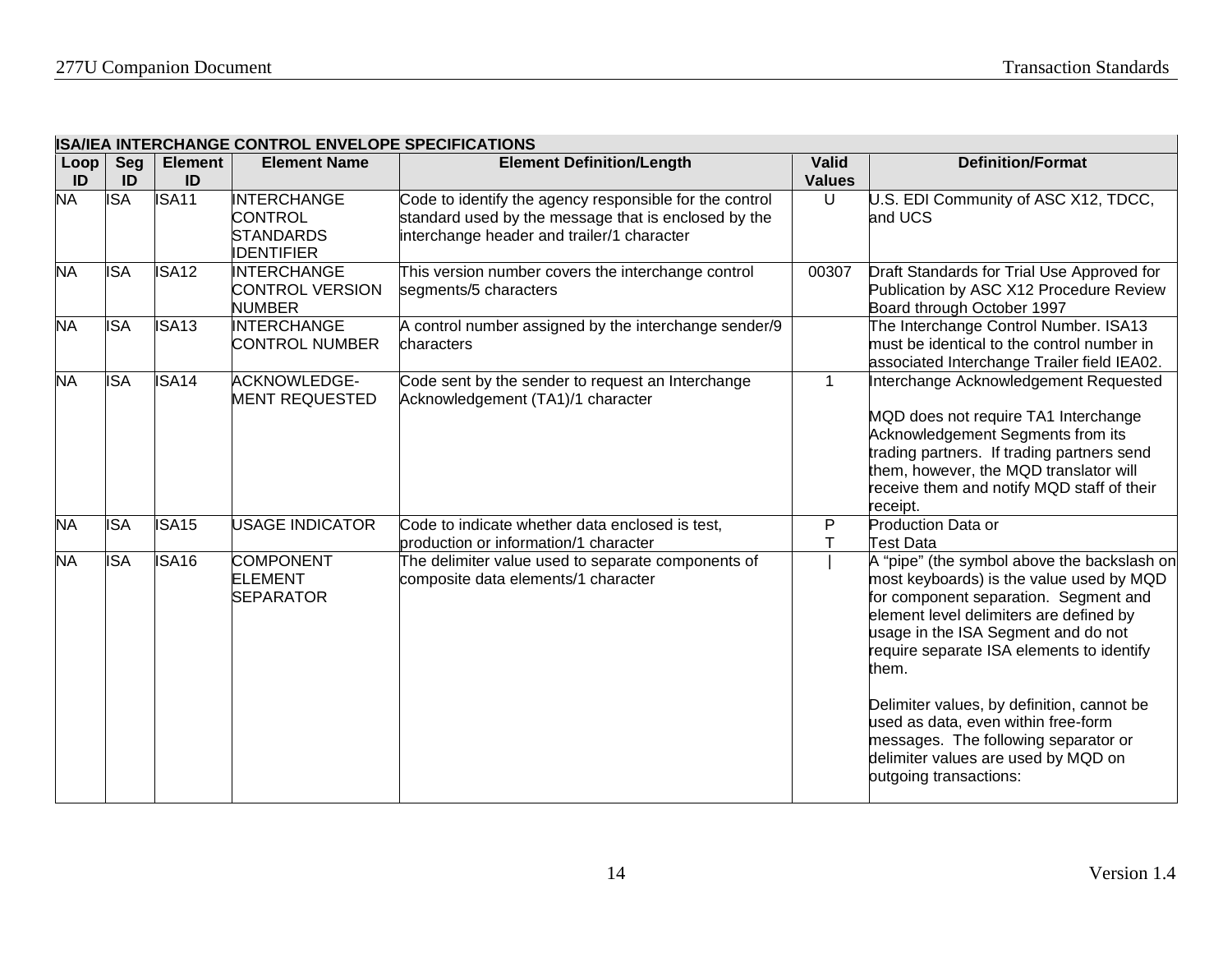|              | IISA/IEA INTERUHANGE CONTROL ENVELOPE SPECIFICATIONS |                                |                                                             |                                                                                       |                        |                                                                                         |  |  |  |
|--------------|------------------------------------------------------|--------------------------------|-------------------------------------------------------------|---------------------------------------------------------------------------------------|------------------------|-----------------------------------------------------------------------------------------|--|--|--|
| Loop  <br>ID | Seg<br>ID                                            | Element<br>ID                  | <b>Element Name</b>                                         | <b>Element Definition/Length</b>                                                      | Valid<br><b>Values</b> | <b>Definition/Format</b>                                                                |  |  |  |
|              |                                                      |                                |                                                             |                                                                                       |                        | Segment Delimiter - "~' (tilde – hexadecimal<br>value X"7E")                            |  |  |  |
|              |                                                      |                                |                                                             |                                                                                       |                        | Element Delimiter - "{" (left rounded bracket<br>- hexadecimal value X"7B")             |  |  |  |
|              |                                                      |                                |                                                             |                                                                                       |                        | Composite Component Delimiter (ISA16) -<br>" " (pipe – hexadecimal value X"7C")         |  |  |  |
|              |                                                      |                                |                                                             |                                                                                       |                        | These values are used because they are not<br>likely to occur within transaction data.  |  |  |  |
|              |                                                      | <b>IEA INTERCHANGE TRAILER</b> |                                                             |                                                                                       |                        |                                                                                         |  |  |  |
| <b>NA</b>    | IEA.                                                 | IEA01                          | NUMBER OF<br>INCLUDED<br><b>FUNCTIONAL</b><br><b>GROUPS</b> | A count of the number of functional groups included in<br>an interchange/5 characters |                        | The number of functional groups of<br>transactions in the interchange                   |  |  |  |
| <b>NA</b>    | <b>IEA</b>                                           | IEA02                          | INTERCHANGE<br>CONTROL NUMBER                               | A control number assigned by the interchange sender/9<br>characters                   |                        | A control number identical to the header-<br>level Interchange Control Number in ISA13. |  |  |  |

#### **ISA/IEA INTERCHANGE CONTROL ENVELOPE SPECIFICATIONS**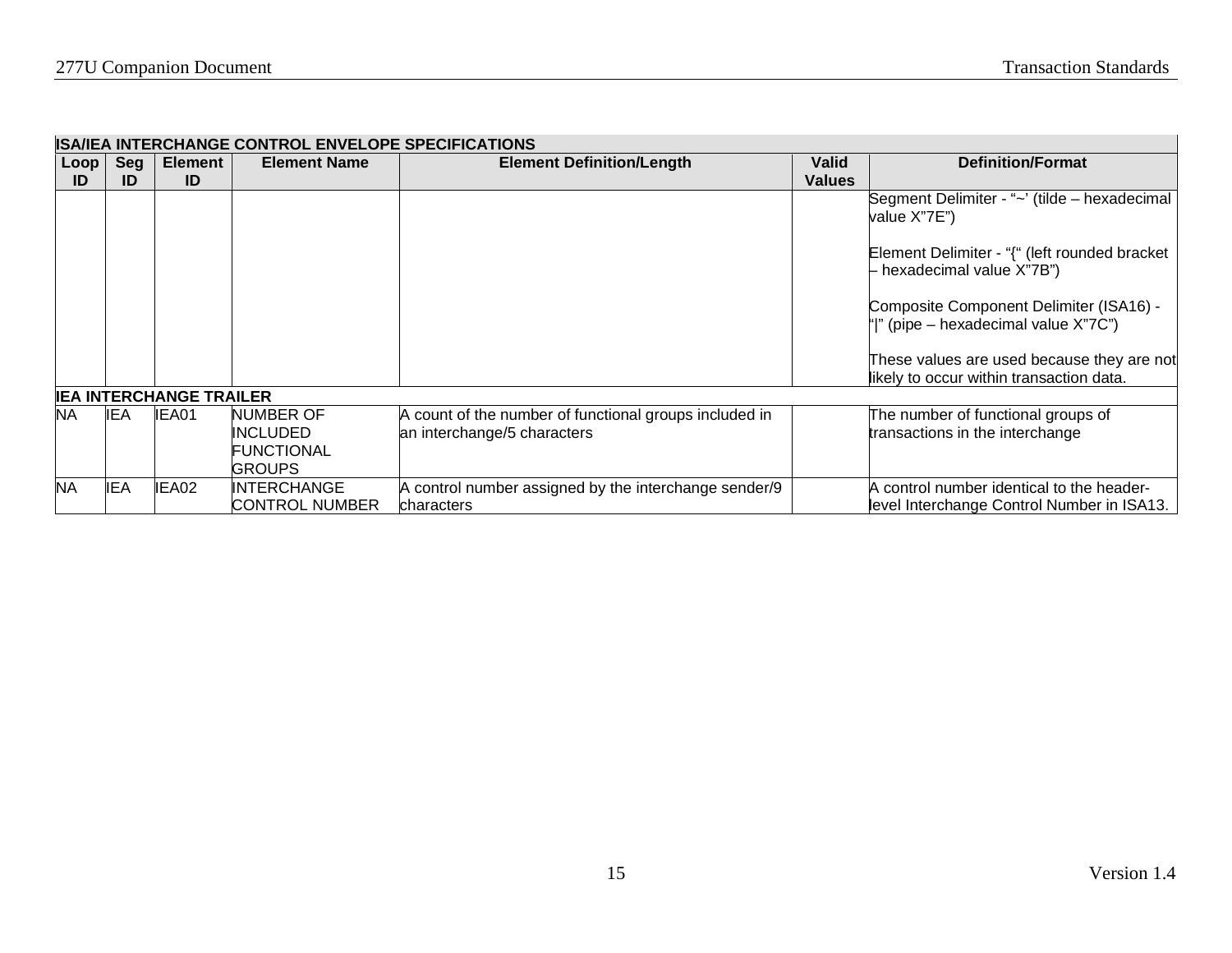$\overline{\phantom{0}}$ 

|            | <b>IGS/GE FUNCTIONAL GROUP ENVELOPE SPECIFICATIONS</b> |                      |                                                                   |                                                                                        |                |                                                               |                            |  |  |  |  |
|------------|--------------------------------------------------------|----------------------|-------------------------------------------------------------------|----------------------------------------------------------------------------------------|----------------|---------------------------------------------------------------|----------------------------|--|--|--|--|
| Loop<br>ID | Sea<br>ID                                              | <b>Element</b><br>ID | <b>Element Name</b>                                               | <b>Element Definition/Length</b>                                                       | Valid<br>Value | <b>Definition/Format</b>                                      | <b>Source</b>              |  |  |  |  |
|            | <b>GS FUNCTIONAL GROUP HEADER</b>                      |                      |                                                                   |                                                                                        |                |                                                               |                            |  |  |  |  |
| <b>NA</b>  | GS                                                     | GS01                 | <b>FUNCTIONAL</b><br><b>IDENTIFIER CODE</b> transaction sets      | Code identifying a group of application related                                        | HN             | Health Care Claim Status<br>Notification (277)                | <b>HIPAA Code Set</b>      |  |  |  |  |
| <b>NA</b>  | GS                                                     | GS02                 | <b>APPLICATION</b><br>SENDER'S CODE                               | Code identifying party sending transmission;<br>codes agreed to by trading partners    |                | 'MQD" followed by the nine-digit<br>MQD Federal Tax ID number | <b>Transmission sender</b> |  |  |  |  |
| <b>NA</b>  | <b>GS</b>                                              | GS03                 | <b>APPLICATION</b><br><b>RECEIVER'S</b><br><b>CODE</b>            | Codes identifying party receiving transmission.<br>Codes agreed to by trading partners |                | The six-digit Health Plan ID<br>assigned by MQD.              | Transmission sender        |  |  |  |  |
| <b>NA</b>  | GS                                                     | GS04                 | <b>DATE</b>                                                       | Date expressed as YYMMDD                                                               |                | The functional group creation<br>date.                        | Transmission sender        |  |  |  |  |
| <b>NA</b>  | GS                                                     | GS05                 | <b>TIME</b>                                                       | Time on a 24-hour clock in HHMM format.                                                |                | The functional group creation<br>time.                        | Transmission sender        |  |  |  |  |
| <b>NA</b>  | GS                                                     | GS06                 | <b>NUMBER</b>                                                     | GROUP CONTROL Assigned number originated and maintained by<br>the sender               |                | A control number for the<br>functional group of transactions. | Transaction sender         |  |  |  |  |
| <b>NA</b>  | GS                                                     | GS07                 | <b>RESPONSIBLE</b><br><b>AGENCY CODE</b>                          | Code used in conjunction with Element GS08<br>to identify the issuer of the standard   | $\mathsf{X}$   | <b>Accredited Standards Committee</b><br>X12                  | <b>HIPAA Code Set</b>      |  |  |  |  |
| <b>NA</b>  | GS                                                     | GS08                 | <b>VERSION/</b><br>RELEASE/<br>INDUSTRY<br><b>IDENTIFIER CODE</b> | Code that identifies the version of the<br>transaction(s) in the functional group      |                | 003070X070<br>The 277U Transaction has no<br>Addenda.         | <b>HIPAA Code Set</b>      |  |  |  |  |
|            |                                                        |                      | <b>GE FUNCTIONAL GROUP TRAILER</b>                                |                                                                                        |                |                                                               |                            |  |  |  |  |
| <b>NA</b>  | GE                                                     | GE01                 | <b>NUMBER OF</b><br><b>TRANSACTION</b><br><b>SETS INCLUDED</b>    | The number of transactions in the functional<br>group ended by this trailer segment    |                |                                                               | Transmission sender        |  |  |  |  |
| <b>NA</b>  | <b>GE</b>                                              | GE <sub>02</sub>     | <b>NUMBER</b>                                                     | GROUP CONTROL Assigned number originated and maintained by<br>the sender               |                | This number must match the<br>control number in GS06.         | Transmission sender        |  |  |  |  |

### **GS/GE FUNCTIONAL GROUP ENVELOPE SPECIFICATIONS**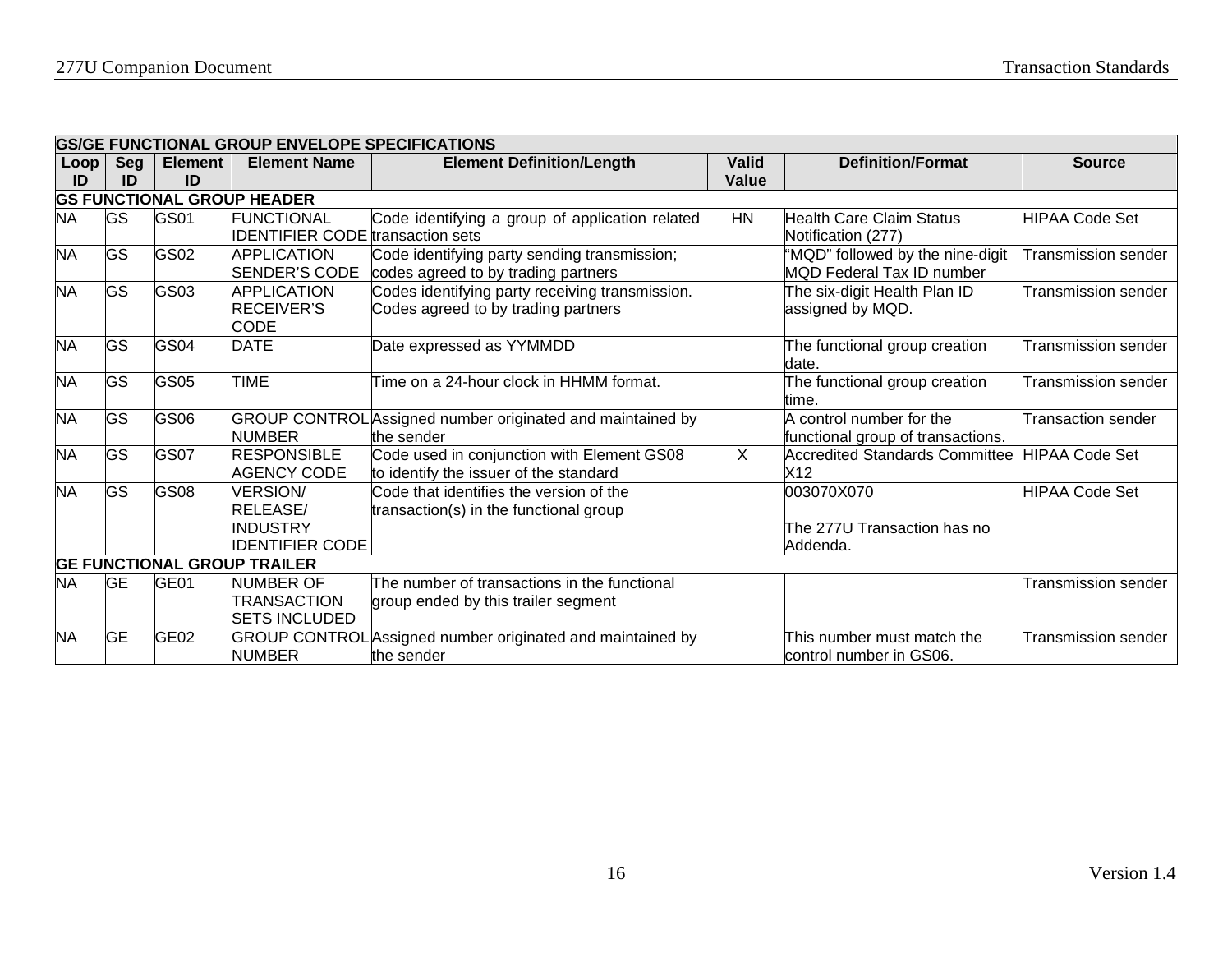## <span id="page-19-0"></span>**4.3 MQD Interchange Flow for 277U Transaction**

# **MQD Interchange Flow for 277U Transaction**

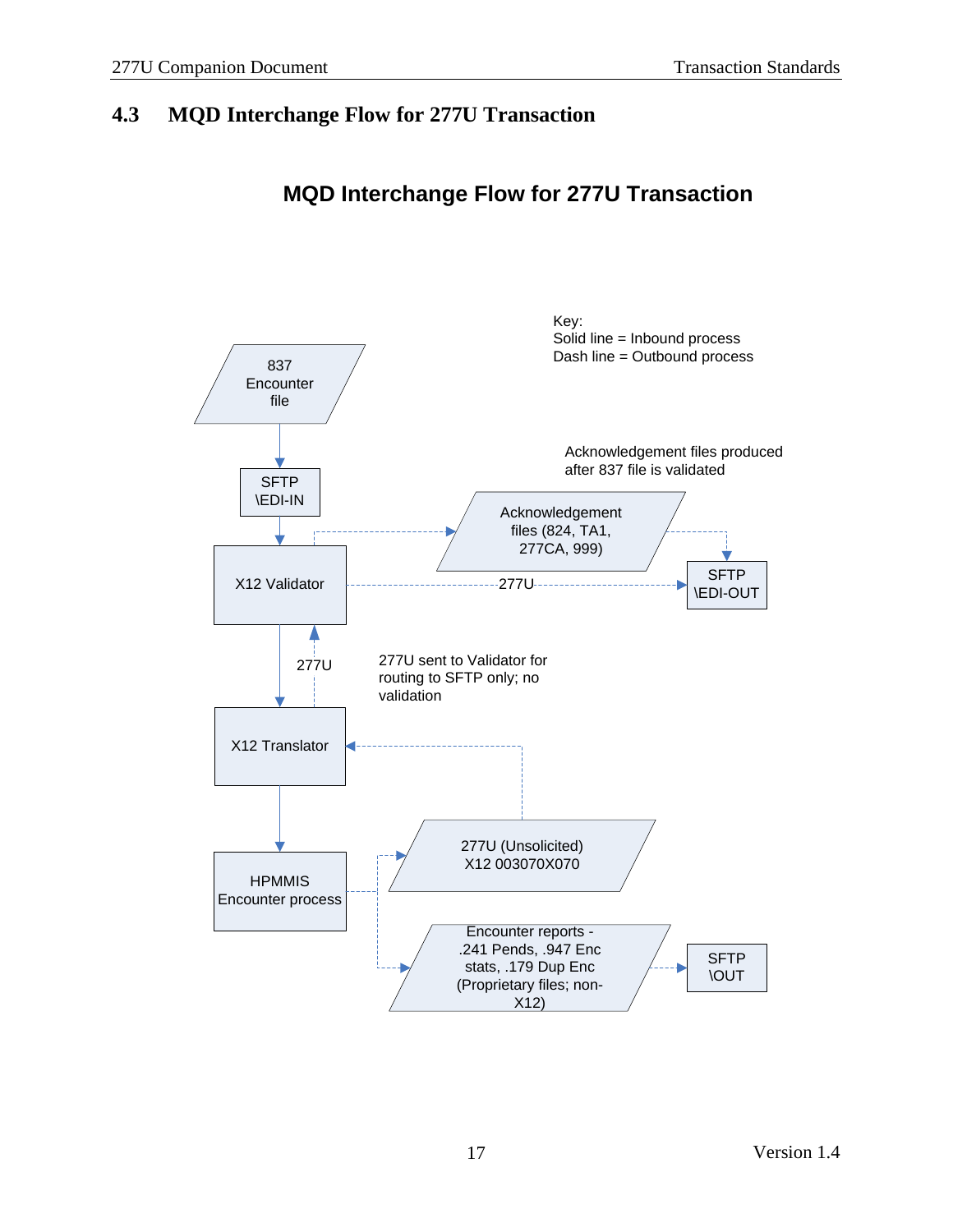# <span id="page-20-0"></span>**5. Transaction Specifications**

# <span id="page-20-1"></span>**5.1 About Transaction Specifications**

| <b>Purpose</b><br>Transaction Specifications document the data elements and code set values<br>that pass between MQD and its trading partners. In some cases the values<br>specified are subsets of the data element values listed or referenced in<br>Implementation Guides. In others, they are specific to MQD requirements.<br>For example, in the Subscriber Number Loop of a transaction in the |                                                                                                                                                                                                                                                                                                                                                                                                                                                      |  |  |  |  |
|-------------------------------------------------------------------------------------------------------------------------------------------------------------------------------------------------------------------------------------------------------------------------------------------------------------------------------------------------------------------------------------------------------|------------------------------------------------------------------------------------------------------------------------------------------------------------------------------------------------------------------------------------------------------------------------------------------------------------------------------------------------------------------------------------------------------------------------------------------------------|--|--|--|--|
|                                                                                                                                                                                                                                                                                                                                                                                                       | Implementation Guide, Element NM109 is defined as an alphanumeric<br>identification element that is between 1 and 30 characters long. In the<br>Transaction Specifications, NM109 is defined as the member's HAWI ID.<br>The length and format of the field are based on the characteristics of the<br>MQD Recipient ID rather than on the variable field size defined for the<br>transaction by the more generic Implementation Guide.              |  |  |  |  |
| <b>Relationship to</b><br><b>HIPAA</b><br>Implementation<br><b>Guides</b>                                                                                                                                                                                                                                                                                                                             | Transaction Specifications supplement information in the Implementation<br>Guides for each HIPAA Transaction with additional information specific to<br>the trading partners using the transaction. MQD has taken the same<br>approach to its data requirements as it has for mandated transactions.                                                                                                                                                 |  |  |  |  |
|                                                                                                                                                                                                                                                                                                                                                                                                       | The information in the Transaction Specifications is not intended to:                                                                                                                                                                                                                                                                                                                                                                                |  |  |  |  |
|                                                                                                                                                                                                                                                                                                                                                                                                       | Modify the definition, data condition, or use of any data element or<br>segment in the standard Implementation Guides.<br>Add any additional data elements or segments to the defined data<br>ш<br>set.<br>Utilize any code or data values that are not valid in the standard<br>$\blacksquare$<br><b>Implementation Guides.</b><br>Change the meaning or intent of any implementation specifications<br>п<br>in the standard Implementation Guides. |  |  |  |  |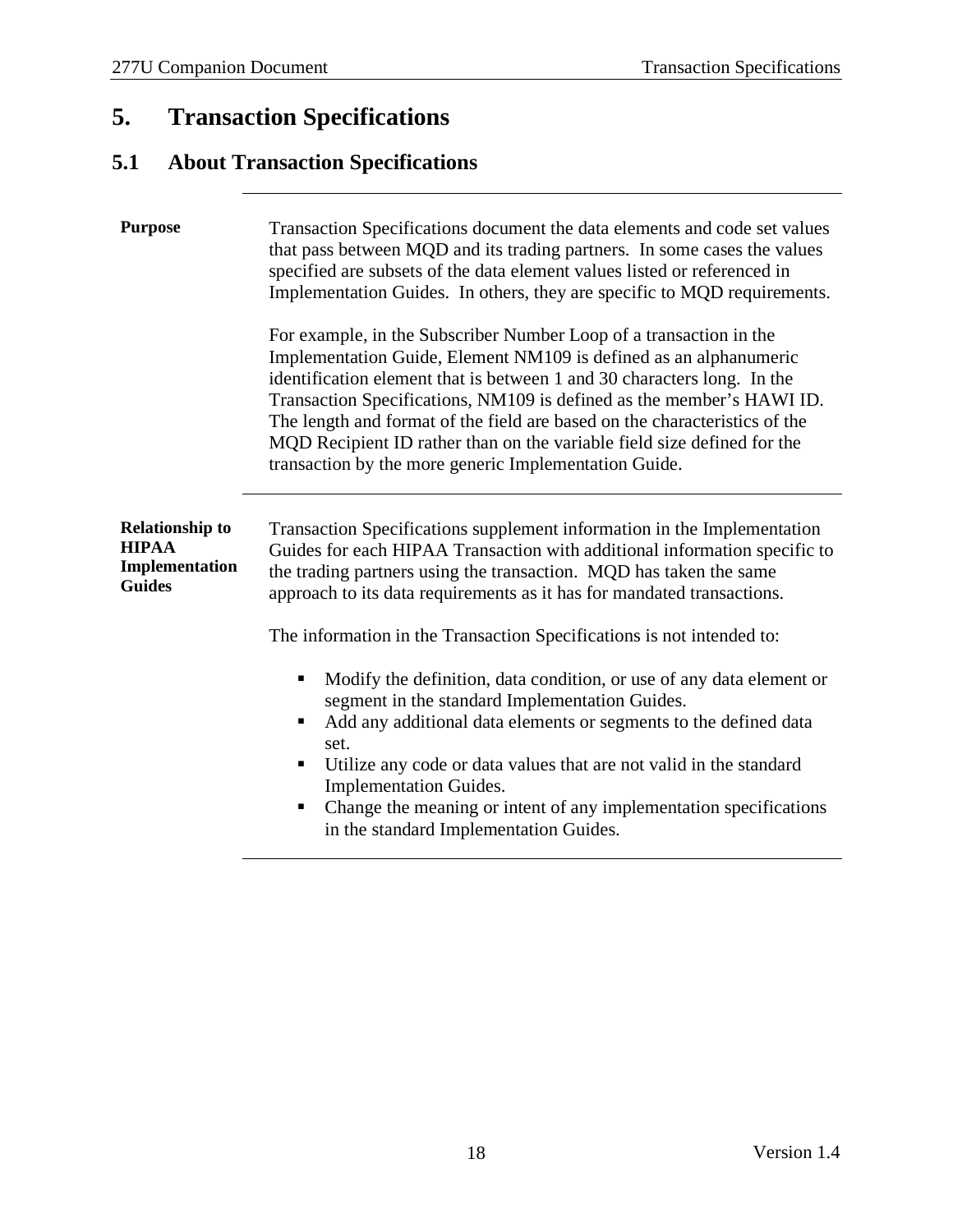### <span id="page-21-0"></span>**5.2 277U Encounter Status Transaction Specifications**

### **Overview** The purpose of these Transaction Specifications is to identify and describe the data elements used in the MQD 277U Encounter Status Transaction. These elements tell encounter submitters the results of the periodic MQD encounter adjudication process. Approved, pended and denied encounters are included.

#### **Status Category and Status Codes** The 277U Transaction uses HIPAA compliant Health Care Claim Status Category and Health Care Claim Status Codes to show the statuses of selected encounters and service lines. For institutional encounters, statuses are reported at the invoice level. Professional and pharmacy statuses are reported at the service level line.

On the 277U Transaction, institutional encounters populate data in only the header-level 2200D Loop without use of the 2220D Service Line Loop. Professional and pharmacy encounters are "split" when they have more than one payment line. They are represented on the 277U by data in both 2200D and 2220D Loops with a separate header for each service line.

MQD assigns four sets of Status Category/Status Code combinations at the institutional invoice or professional/pharmacy service line level. Detailed information appears in the table below.

For each institutional invoice or professional/pharmacy service line submitted during the previous month and accepted by MQD, the system generates an appropriate HIPAA compliant Status Category/Status Code combination for the 277U Transaction.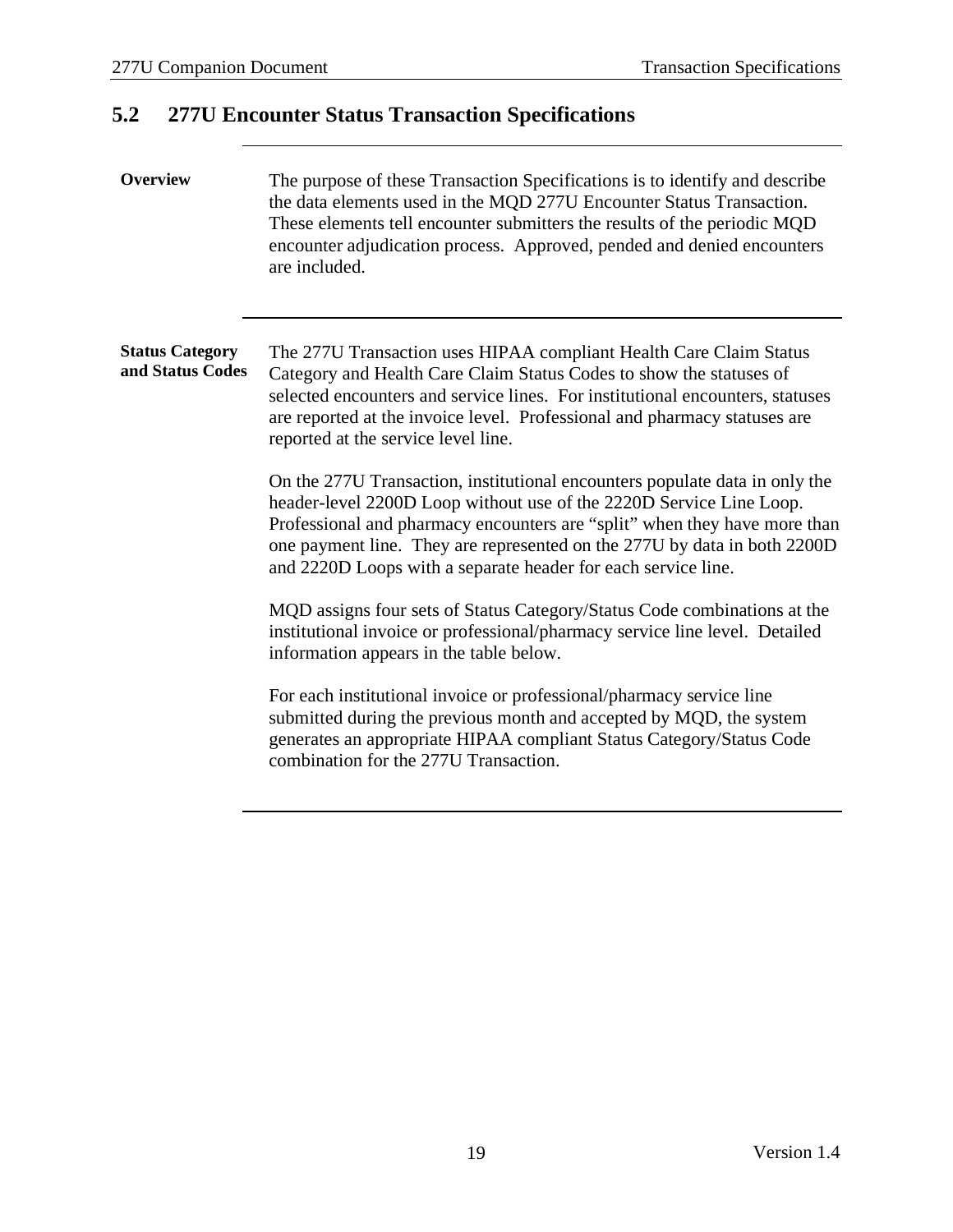| STATUS CODES USED BY MED-QUEST ON THE 277U ENCOUNTER STATUS TRANSACTION |                                                                                                                   |                                          |                                                                                                           |                                                                                                                                           |  |  |  |  |  |
|-------------------------------------------------------------------------|-------------------------------------------------------------------------------------------------------------------|------------------------------------------|-----------------------------------------------------------------------------------------------------------|-------------------------------------------------------------------------------------------------------------------------------------------|--|--|--|--|--|
| <b>HC Claim Status</b><br><b>Category Code</b><br>$(STCO1-1)$           | <b>Description</b>                                                                                                | <b>HC Claim Status</b><br>Code (STC01-2) | <b>Description</b>                                                                                        | <b>MQD Comments</b>                                                                                                                       |  |  |  |  |  |
| P <sub>1</sub>                                                          | Pending/In Process - The<br>Claim or Encounter is in the<br><b>Adjudication System</b>                            | 02                                       | More detailed information in<br>letter.                                                                   | Refer to the .241 file for further<br>info on the pended encounter.                                                                       |  |  |  |  |  |
| F <sub>0</sub>                                                          | Finalized - The Claim or<br>Encounter has completed the<br>adjudication cycle and no<br>more action will be taken | $\Omega$                                 | Cannot provide further status<br>electronically.                                                          | Encounter has adjudicated<br>successfully.                                                                                                |  |  |  |  |  |
| F <sub>3</sub>                                                          | Finalized/Revised -<br>Adjudication information has<br>been changed                                               | 686                                      | The Claim or Encounter has<br>completed the adjudication<br>cycle and the entire claim has<br>been voided | Encounter has been successfully<br>Voided.                                                                                                |  |  |  |  |  |
| F <sub>3</sub>                                                          | Finalized/Revised -<br>Adjudication information has<br>been changed                                               | $\Omega$                                 | Cannot provide further status<br>electronically.                                                          | Encounter has been successfully<br>Replaced.                                                                                              |  |  |  |  |  |
| F <sub>0</sub>                                                          | Finalized - The Claim or<br>Encounter has completed the<br>adjudication cycle and no<br>more action will be taken | 585                                      | Denied Charge or Non-covered<br>Charge                                                                    | Encounter will appear in MQD's<br>system as Denied by Health Plan.                                                                        |  |  |  |  |  |
| P <sub>5</sub>                                                          | Pending/Payer<br>Administrative/System hold                                                                       | 41                                       | Special handling required at<br>payer site                                                                | Internal system issue with<br>encounter to be resolved<br>internally. Health Plan can<br>disregard unless otherwise<br>instructed by MQD. |  |  |  |  |  |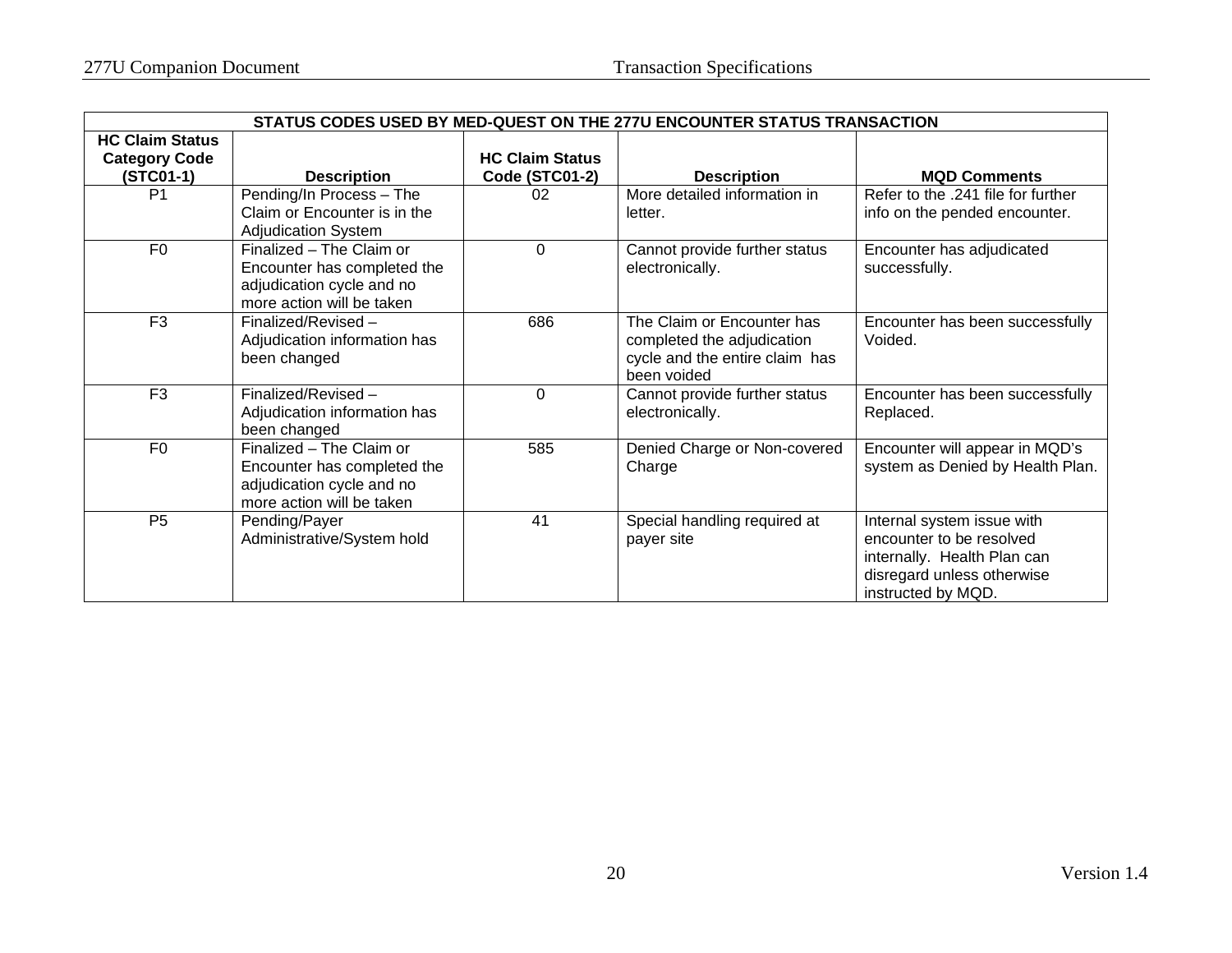| <b>Transaction</b><br><b>Specifications</b><br><b>Table</b> | 277U Encounter Status Transaction Specifications for individual data<br>elements are shown in the table beginning on the next page. Definitions of<br>table columns follow:                              |
|-------------------------------------------------------------|----------------------------------------------------------------------------------------------------------------------------------------------------------------------------------------------------------|
|                                                             | Loop ID<br>The Implementation Guide's identifier for a data loop within a transaction.                                                                                                                   |
|                                                             | Segment ID<br>The Implementation Guide's identifier for a data segment within a loop.                                                                                                                    |
|                                                             | Element ID<br>The Implementation Guide's identifier for a data element within a segment.                                                                                                                 |
|                                                             | <b>Element Name</b><br>A data element name as shown in the Implementation Guide. When the<br>industry name differs from the Data Element Dictionary name, the more<br>descriptive industry name is used. |
|                                                             | <b>Element Definition</b><br>How the data element is defined in the Implementation Guide.                                                                                                                |
|                                                             | <b>Valid Values</b><br>Data element values in the Implementation Guide that are used by MQD.                                                                                                             |
|                                                             | Definition/Format<br>Definitions of valid values used by MQD and additional information about<br>MQD data element requirements.                                                                          |
|                                                             |                                                                                                                                                                                                          |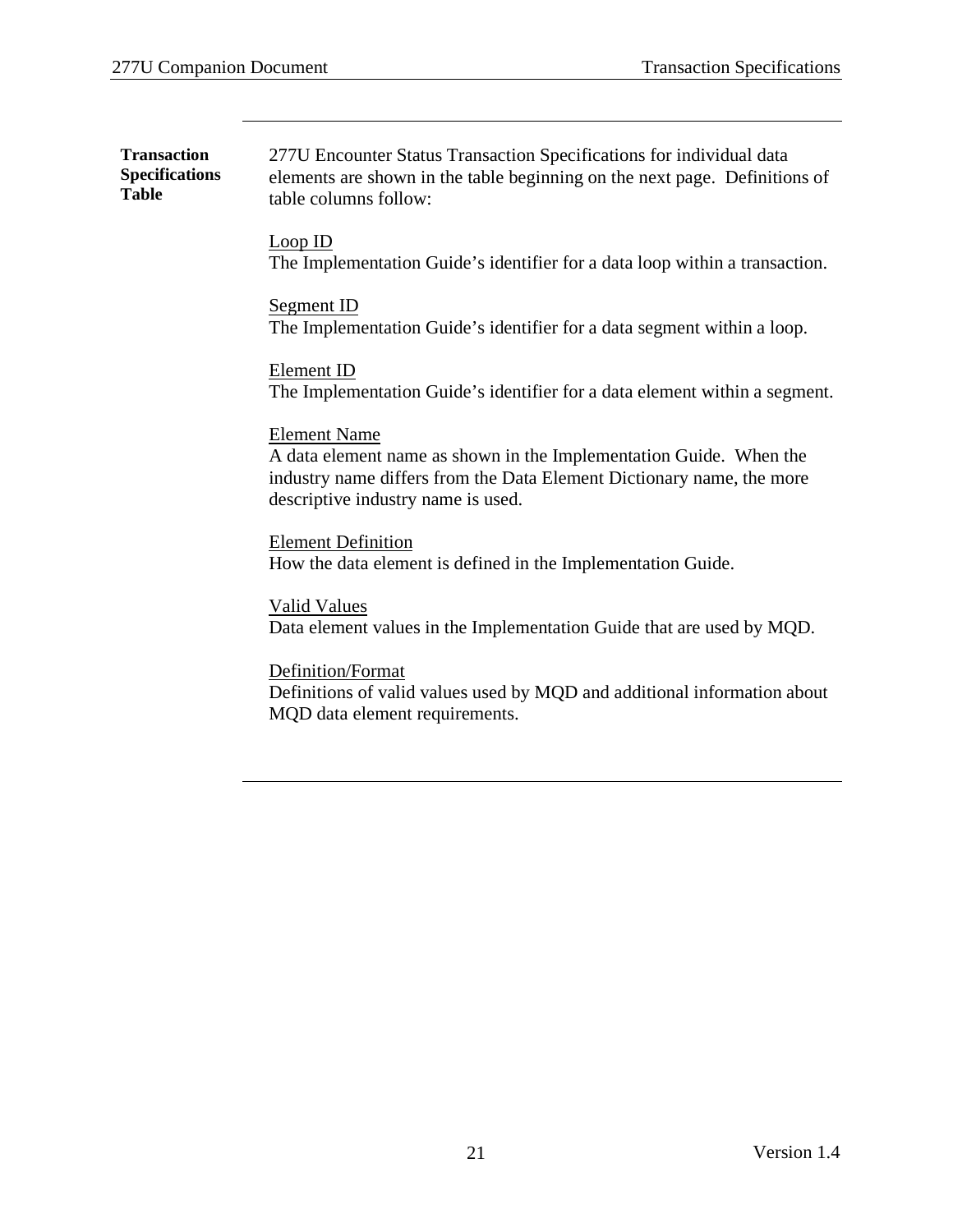|                       | <b>277U ENCOUNTER STATUS TRANSACTION SPECIFICATIONS</b> |                  |                                                 |                                                                                                                                                                     |                      |                                                                                                                                                                                                                                                                                                            |  |  |  |  |
|-----------------------|---------------------------------------------------------|------------------|-------------------------------------------------|---------------------------------------------------------------------------------------------------------------------------------------------------------------------|----------------------|------------------------------------------------------------------------------------------------------------------------------------------------------------------------------------------------------------------------------------------------------------------------------------------------------------|--|--|--|--|
|                       | Loop Segment Element                                    |                  | <b>Element Name</b>                             | <b>Element Definition</b>                                                                                                                                           | <b>Valid</b>         | <b>Definition/Format</b>                                                                                                                                                                                                                                                                                   |  |  |  |  |
| ID                    | ID                                                      | ID               |                                                 |                                                                                                                                                                     | <b>Values</b>        |                                                                                                                                                                                                                                                                                                            |  |  |  |  |
| N/A                   | <b>ST</b>                                               | ST01             | <b>Transaction Set</b><br>Identifier Code       | Code uniquely identifying a<br><b>Transaction Set</b>                                                                                                               | 277                  | <b>Health Care Claim Status Notification</b>                                                                                                                                                                                                                                                               |  |  |  |  |
| N/A                   | <b>ST</b>                                               | ST <sub>02</sub> | <b>Transaction Set</b><br><b>Control Number</b> | The unique identification number<br>within a transaction set                                                                                                        |                      | A number assigned by MQD that is unique within the functional<br>group (GS/GE) and interchange (ISA/ISE) envelopes                                                                                                                                                                                         |  |  |  |  |
| N/A                   | <b>BHT</b>                                              | BHT01            | Hierarchical<br><b>Structure Code</b>           | Code indicating the hierarchical<br>application structure of a<br>transaction set that utilizes the<br>HL segment to define the<br>structure of the transaction set | 0010                 | Information Source, Information Receiver, Provider of Service,<br>Subscriber, Dependant                                                                                                                                                                                                                    |  |  |  |  |
| N/A                   | <b>BHT</b>                                              | BHT02            | <b>Transaction Set</b><br>Purpose Code          | Code identifying purpose of<br>transaction set                                                                                                                      | 08                   | <b>Status</b>                                                                                                                                                                                                                                                                                              |  |  |  |  |
| N/A                   | <b>BHT</b>                                              | BHT03            | Originator<br>Application                       | An identification number that<br>identifies a transaction within the<br>Transaction Identifier originator's applications system                                     |                      | A unique number generated by MQD to identify the 277U<br>Transaction that is different from the number assigned to all other<br>277U Transactions. For the 277U Transaction, BHT03 consists of<br>the Health Plan ID (X[6]), the TSN (X[3]), Date (CCYYMMDD), and<br>a Transaction Sequence Number (N[3]). |  |  |  |  |
| N/A                   | <b>BHT</b>                                              | BHT04            | <b>Transaction Set</b><br><b>Creation Date</b>  | Identifies the date the submitter<br>created the transaction                                                                                                        |                      | The date on which the 277U Transaction is created in YYMMDD<br>format.                                                                                                                                                                                                                                     |  |  |  |  |
| N/A                   | <b>BHT</b>                                              | BHT06            | <b>Transaction Type</b><br>Code                 | Code specifying the type of<br>transaction                                                                                                                          | <b>TH</b>            | Receipt Acknowledgement Advice                                                                                                                                                                                                                                                                             |  |  |  |  |
| $2000\overline{A}$ HL |                                                         | HL01             | <b>Hierarchical ID</b><br>Number                | A unique number assigned by<br>the sender to identify a particular<br>data segment in a hierarchical<br>structure                                                   | $\mathbf{1}$         | Always "1" for the initial HL Segment                                                                                                                                                                                                                                                                      |  |  |  |  |
| 2000A HL              |                                                         | HL <sub>03</sub> | <b>Hierarchical Level</b><br>Code               | Code defining the characteristic<br>of a level in a hierarchical<br>structure                                                                                       | 20                   | <b>Information Source</b>                                                                                                                                                                                                                                                                                  |  |  |  |  |
| 2000A HL              |                                                         | HL <sub>04</sub> | <b>Hierarchical Child</b><br>Code               | Code indicating if there are<br>hierarchical child data segments<br>subordinate to the level being<br>described                                                     | $\mathbf{1}$         | Additional subordinate HL Data Segment in this hierarchical<br>structure                                                                                                                                                                                                                                   |  |  |  |  |
| 2100A                 | NM <sub>1</sub>                                         | NM101            | Entity Identifier Code Code identifying an      | organizational entity, a physical<br>location, property or an individual                                                                                            | <b>PR</b>            | Payer                                                                                                                                                                                                                                                                                                      |  |  |  |  |
| 2100A NM1             |                                                         | NM102            | <b>Entity Type Qualifier</b>                    | Code qualifying the type of entity                                                                                                                                  | $\overline{2}$       | Non-Person Entity                                                                                                                                                                                                                                                                                          |  |  |  |  |
| 2100A                 | NM <sub>1</sub>                                         | NM103            | Payer Name                                      | Name identifying the payer<br>organization                                                                                                                          | MED-<br><b>QUEST</b> | The organization name of the payer -                                                                                                                                                                                                                                                                       |  |  |  |  |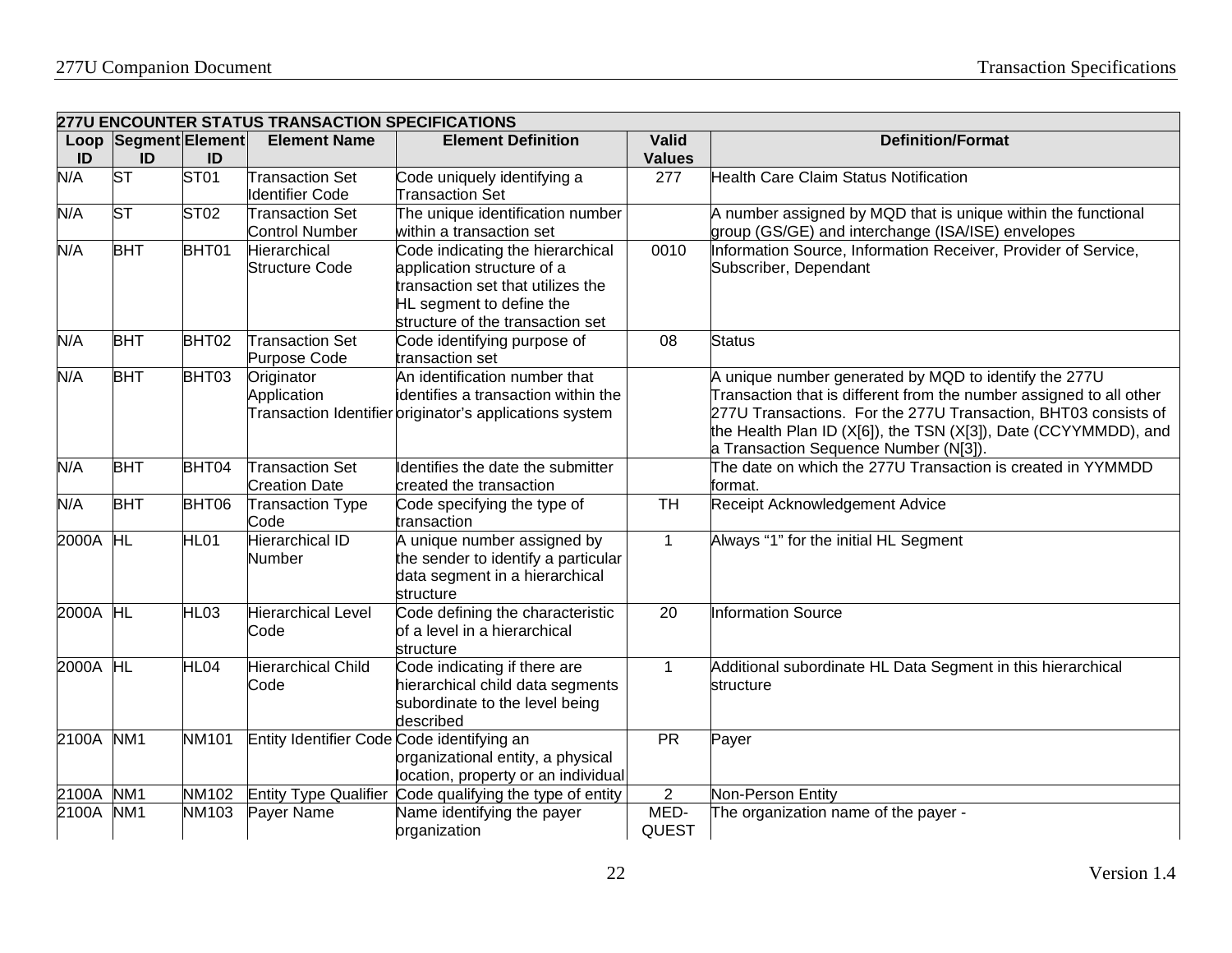|           | <b>277U ENCOUNTER STATUS TRANSACTION SPECIFICATIONS</b> |                  |                                                |                                                                                                                                                                          |                |                                                                                                                                                         |  |  |  |
|-----------|---------------------------------------------------------|------------------|------------------------------------------------|--------------------------------------------------------------------------------------------------------------------------------------------------------------------------|----------------|---------------------------------------------------------------------------------------------------------------------------------------------------------|--|--|--|
|           | Loop Segment Element                                    |                  | <b>Element Name</b>                            | <b>Element Definition</b>                                                                                                                                                | <b>Valid</b>   | <b>Definition/Format</b>                                                                                                                                |  |  |  |
| ID        | ID                                                      | ID               |                                                |                                                                                                                                                                          | <b>Values</b>  |                                                                                                                                                         |  |  |  |
| 2100A     | NM <sub>1</sub>                                         | <b>NM108</b>     | <b>Identification Code</b><br>Qualifier        | Code designating the<br>system/method of code structure<br>used for Identification Code                                                                                  | F <sub>1</sub> | Federal Taxpayer's Identification Number                                                                                                                |  |  |  |
| 2100A     | NM <sub>1</sub>                                         | <b>NM109</b>     | Payer Identifier                               | Number identifying the payer<br>organization                                                                                                                             |                | 996001089 The MQD Federal Tax ID                                                                                                                        |  |  |  |
| 2000B HL  |                                                         | HL01             | <b>Hierarchical ID</b><br>Number               | A unique number assigned by<br>the sender to identify a particular<br>data segment in a hierarchical<br>structure                                                        | 2              | The HL Segment within the 2000B Information Receiver Level Loop<br>is always for the second HL Segment in the transaction.                              |  |  |  |
| 2000B HL  |                                                         | HL <sub>02</sub> | <b>Hierarchical Parent</b><br><b>ID Number</b> | Identification number of the next<br>higher hierarchical data segment<br>that the data segment being<br>described is subordinate to                                      | $\mathbf{1}$   | The level of the HL Segment to which this HL Segment is<br>subordinate.                                                                                 |  |  |  |
| 2000B HL  |                                                         | HL <sub>03</sub> | <b>Hierarchical Level</b><br>Code              | Code defining the characteristic<br>of a level in a hierarchical<br>structure                                                                                            | 21             | Information Receiver                                                                                                                                    |  |  |  |
| 2000B HL  |                                                         | HL04             | <b>Hierarchical Child</b><br>Code              | Code indicating if there are<br>hierarchical child data segments<br>subordinate to the level being<br>described                                                          | 1              | Additional subordinate HL Data Segment in this hierarchical<br>structure                                                                                |  |  |  |
| 2100B     | NM <sub>1</sub>                                         | <b>NM101</b>     | Entity Identifier Code Code identifying an     | organizational entity, a physical<br>location, property or an individual                                                                                                 | 41             | Submitter                                                                                                                                               |  |  |  |
| 2100B     | NM <sub>1</sub>                                         | NM102            | <b>Entity Type Qualifier</b>                   | Code qualifying the type of entity                                                                                                                                       | $\overline{2}$ | Non-Person Entity                                                                                                                                       |  |  |  |
| 2100B     | NM <sub>1</sub>                                         | NM103            | ast or Organization<br>Name                    | Information Receiver The name of the organization or<br>last name of the individual that<br>expects to receive information or<br>is receiving information                |                | For MQD, the information receiver is an organization with a single<br>hame. NM103 in this loop is an organization name for the receiving<br>ealth plan. |  |  |  |
| 2100B NM1 |                                                         | <b>NM108</b>     | <b>Identification Code</b><br>Qualifier        | Code designating the<br>system/method of code structure<br>used for Identification Code                                                                                  | 46             | Electronic Transmitter Identification Number (ETIN)                                                                                                     |  |  |  |
| 2100B NM1 |                                                         | <b>NM109</b>     |                                                | Information Receiver The identification number of the<br>Identification Numberindividual or organization who<br>expects to receive information in<br>response to a query |                | The six-digit MQD Health Plan ID, the three-digit Transmission<br>Submitter Number (TSN).                                                               |  |  |  |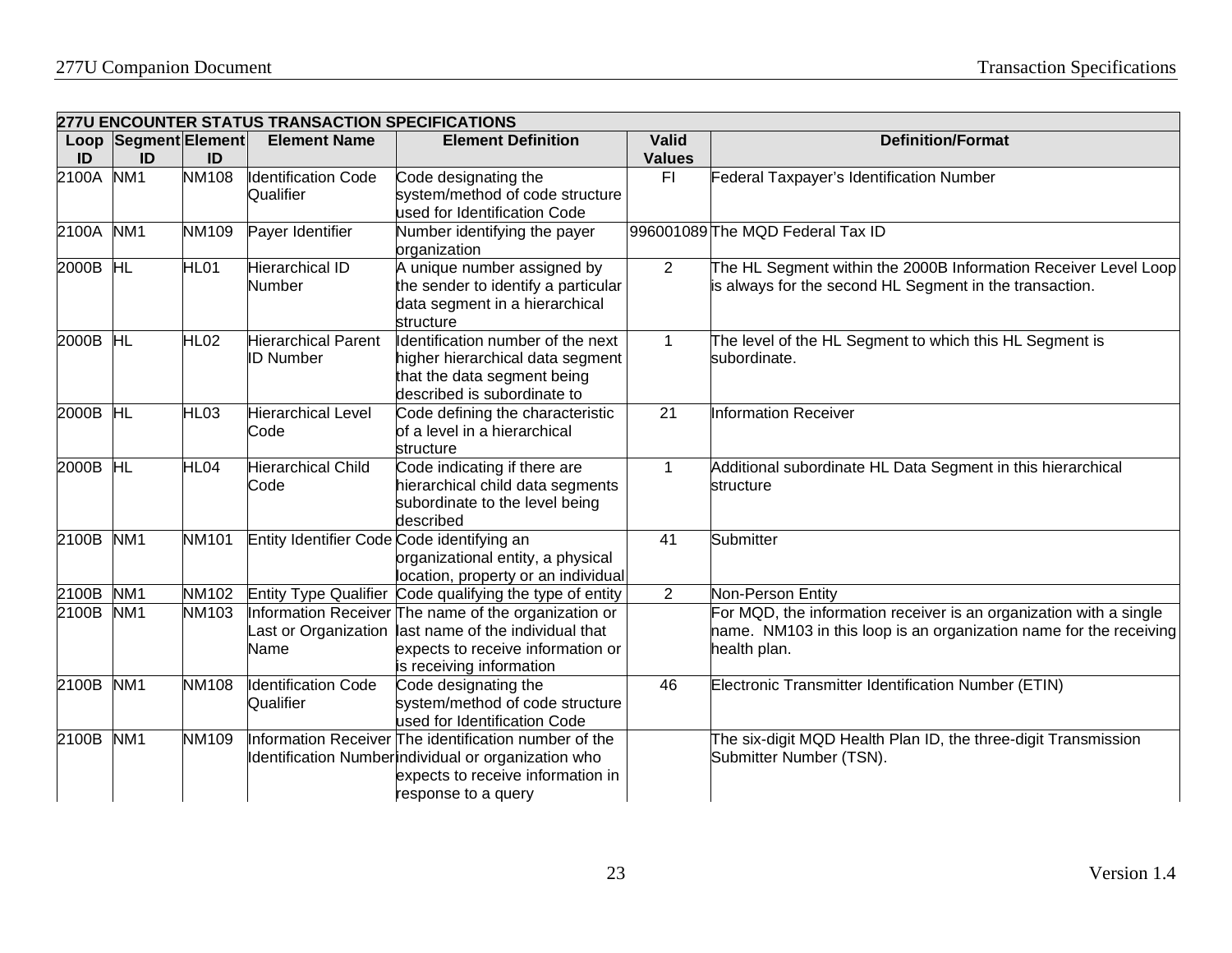|                                |                      |                  | <b>277U ENCOUNTER STATUS TRANSACTION SPECIFICATIONS</b> |                                                                                                                                                                                            |                 |                                                                                                                                                                                                                                                                                                                                                                                                              |
|--------------------------------|----------------------|------------------|---------------------------------------------------------|--------------------------------------------------------------------------------------------------------------------------------------------------------------------------------------------|-----------------|--------------------------------------------------------------------------------------------------------------------------------------------------------------------------------------------------------------------------------------------------------------------------------------------------------------------------------------------------------------------------------------------------------------|
|                                | Loop Segment Element |                  | <b>Element Name</b>                                     | <b>Element Definition</b>                                                                                                                                                                  | <b>Valid</b>    | <b>Definition/Format</b>                                                                                                                                                                                                                                                                                                                                                                                     |
| ID                             | ID                   | ID               |                                                         |                                                                                                                                                                                            | <b>Values</b>   |                                                                                                                                                                                                                                                                                                                                                                                                              |
| 2000C $\overline{\mathsf{HL}}$ |                      | HL01             | Hierarchical ID<br>Number                               | A unique number assigned by<br>the sender to identify a particular<br>data segment in a hierarchical<br>structure                                                                          | $3 - nnn$       | For MQD, this is the third, servicing provider level HL Level within<br>the 277U Transaction. For 277U Transactions, with any number of<br>servicing providers within a health plan network, the value of HL01<br>in Loop 2000C begins with 3 and increases by 1 for each servicing<br>provider. The second servicing provider should have a<br>2000C/HL01 value of 4, the third a value of 5, and so forth. |
| 2000C HL                       |                      | <b>HL02</b>      | Hierarchical Parent<br>D Number                         | Identification number of the next<br>higher hierarchical data segment<br>that the data segment being<br>described is subordinate to                                                        | $\overline{2}$  | For MQD, the 2000C Service Provider Level Loop is always<br>subordinate to the 2000B Information Receiver Loop.                                                                                                                                                                                                                                                                                              |
| 2000C HL                       |                      | HL <sub>03</sub> | Hierarchical Level<br>Code                              | Code defining the characteristic<br>of a level in a hierarchical<br>structure                                                                                                              | 19              | <b>Provider of Service</b>                                                                                                                                                                                                                                                                                                                                                                                   |
| 2000C HL                       |                      | HL04             | <b>Hierarchical Child</b><br>Code                       | Code indicating if there are<br>hierarchical child data segments<br>subordinate to the level being<br>described                                                                            |                 | Additional Subordinate Data Segment in the Hierarchical Structure                                                                                                                                                                                                                                                                                                                                            |
| 2100C NM1                      |                      | <b>NM101</b>     | Entity Identifier Code Code identifying an              | organizational entity, a physical<br>location, property or an individual                                                                                                                   | 1P              | Provider                                                                                                                                                                                                                                                                                                                                                                                                     |
| 2100C NM1                      |                      | <b>NM102</b>     | <b>Entity Type Qualifier</b>                            | Code qualifying the type of entity                                                                                                                                                         | $\overline{2}$  | Non-Person Entity                                                                                                                                                                                                                                                                                                                                                                                            |
| 2100C NM1                      |                      | <b>NM103</b>     | Provider Last or<br><b>Organization Name</b>            | The last name of the provider of<br>care or name of the provider<br>organization submitting a<br>transaction or related to the<br>information provided in or<br>request by the transaction |                 | The name of the encounter's servicing provider<br>Or<br>"No Name Available"                                                                                                                                                                                                                                                                                                                                  |
| 2100C NM1                      |                      | <b>NM108</b>     | dentification Code<br>Qualifier                         | Code designating the<br>system/method of code structure<br>used for Identification Code                                                                                                    | XX<br><b>SV</b> | National Provider ID Number<br>Service Provider Number                                                                                                                                                                                                                                                                                                                                                       |
| 2100C NM1                      |                      | <b>NM109</b>     | Provider Identifier                                     | Number assigned by the payer,<br>regulatory authority, or other<br>authorized body or agency to<br>identify the provider                                                                   |                 | The NPI number after May 22, 2007 as mandated by HIPAA. Prior<br>to then or for those providers who do not have an NPI, the six-<br>character MQD Provider ID and two-character Location Code of the<br>servicing provider on the encounter.                                                                                                                                                                 |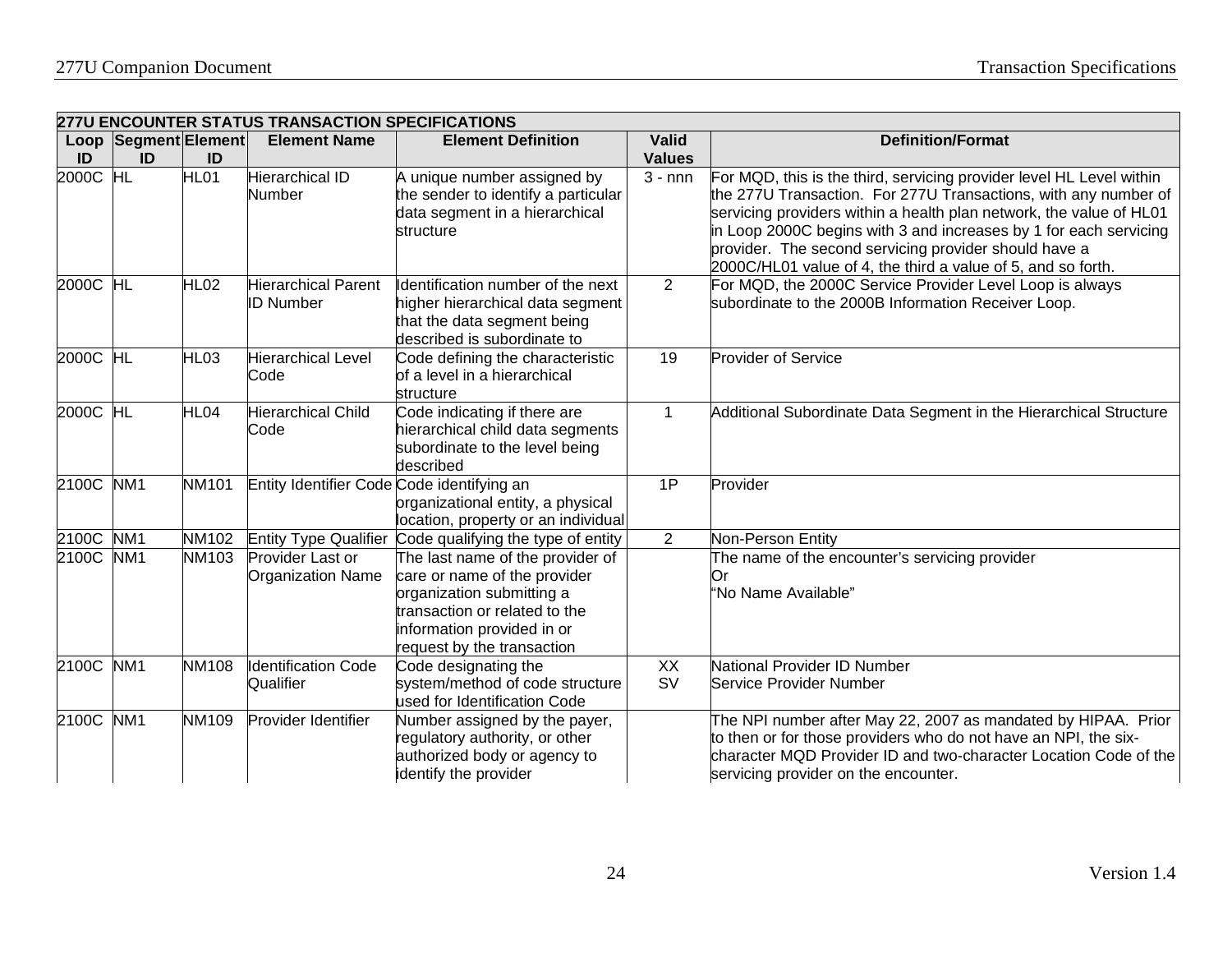|            | <b>277U ENCOUNTER STATUS TRANSACTION SPECIFICATIONS</b> |                  |                                                |                                                                                                                                     |                               |                                                                                                                                                                                                                                                                                                          |  |  |  |  |
|------------|---------------------------------------------------------|------------------|------------------------------------------------|-------------------------------------------------------------------------------------------------------------------------------------|-------------------------------|----------------------------------------------------------------------------------------------------------------------------------------------------------------------------------------------------------------------------------------------------------------------------------------------------------|--|--|--|--|
| Loop<br>ID | Segment Element<br>ID                                   | ID               | <b>Element Name</b>                            | <b>Element Definition</b>                                                                                                           | <b>Valid</b><br><b>Values</b> | <b>Definition/Format</b>                                                                                                                                                                                                                                                                                 |  |  |  |  |
| 2000D HL   |                                                         | HL <sub>01</sub> | <b>Hierarchical ID</b><br>Number               | A unique number assigned by<br>the sender to identify a particular<br>data segment in a hierarchical<br>structure                   | $4 - nnn$                     | For MQD, this is the final HL Level within the 277U Transaction.<br>For interactive requests, HL01 in the 2000D Loop will always have<br>a value of 4. 277U Transactions can have any number of recipient<br>claim status requests; the value of HL01 in Loop 2000D begins with<br>4 and increases by 1. |  |  |  |  |
| 2000D HL   |                                                         | HL <sub>02</sub> | <b>Hierarchical Parent</b><br><b>ID Number</b> | Identification number of the next<br>higher hierarchical data segment<br>that the data segment being<br>described is subordinate to | 3                             | For MQD, the 2000D Subscriber Loop is always subordinate to the<br>2000C Service Provider Loop.                                                                                                                                                                                                          |  |  |  |  |
| 2000D HL   |                                                         | HL <sub>03</sub> | <b>Hierarchical Level</b><br>Code              | Code defining the characteristic<br>of a level in a hierarchical<br>structure                                                       | 22                            | Subscriber                                                                                                                                                                                                                                                                                               |  |  |  |  |
| 2000D HL   |                                                         | HL04             | <b>Hierarchical Child</b><br>Code              | Code indicating if there are<br>hierarchical child data segments<br>subordinate to the level being<br>described                     | $\mathbf 0$                   | No subordinate HL Segment in this hierarchical structure<br>A subordinate segment would be at the dependent level – not used<br>by MQD.                                                                                                                                                                  |  |  |  |  |
| 2100D      | NM <sub>1</sub>                                         | NM101            | Entity Identifier Code Code identifying an     | organizational entity, a physical<br>location, property or an individual                                                            | QC                            | Patient                                                                                                                                                                                                                                                                                                  |  |  |  |  |
| 2100D      | NM <sub>1</sub>                                         | NM102            | <b>Entity Type Qualifier</b>                   | Code qualifying the type of entity                                                                                                  |                               | Person                                                                                                                                                                                                                                                                                                   |  |  |  |  |
| 2100D      | NM <sub>1</sub>                                         | NM103            | Subscriber Last<br>Name                        | The surname of the insured<br>individual or subscriber to the<br>coverage                                                           |                               | The patient's Last Name                                                                                                                                                                                                                                                                                  |  |  |  |  |
| 2100D      | NM <sub>1</sub>                                         | NM104            | <b>Subscriber First</b><br>Name                | The first name of the insured<br>individual or subscriber to the<br>coverage                                                        |                               | The patient's First Name                                                                                                                                                                                                                                                                                 |  |  |  |  |
| 2100D      | NM <sub>1</sub>                                         | NM108            | <b>Identification Code</b><br>Qualifier        | Code designating the<br>system/method of code structure<br>used for Identification Code                                             | MI                            | <b>Member Identification Number</b>                                                                                                                                                                                                                                                                      |  |  |  |  |
| 2100D      | NM <sub>1</sub>                                         | NM109            | Subscriber Identifier                          | Insured's or subscriber's unique<br>identification number assigned<br>by a payer                                                    |                               | The member's MED-QUEST ID                                                                                                                                                                                                                                                                                |  |  |  |  |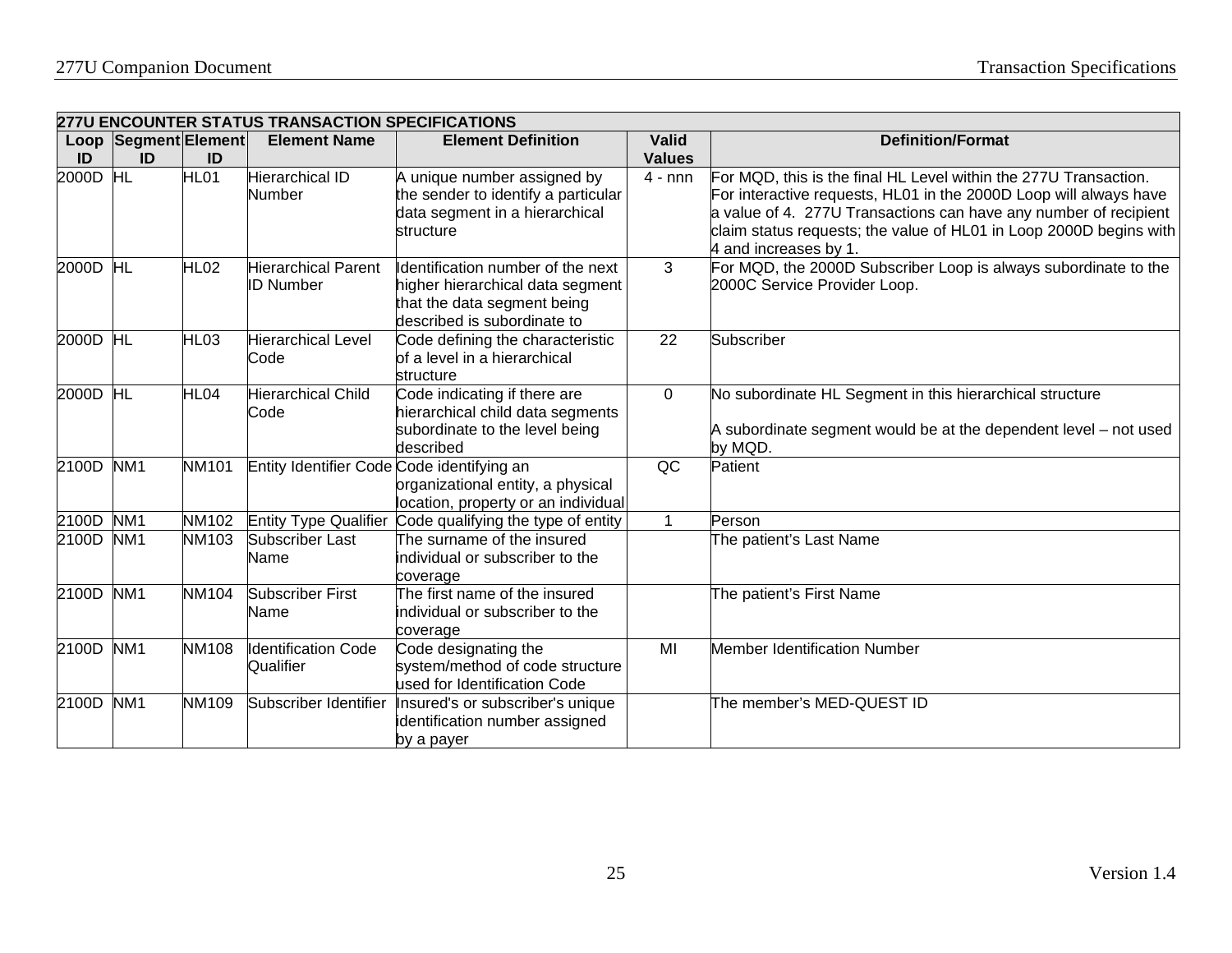|                              | <b>277U ENCOUNTER STATUS TRANSACTION SPECIFICATIONS</b> |                   |                           |                                                                     |                |                                                                                                                 |  |  |  |
|------------------------------|---------------------------------------------------------|-------------------|---------------------------|---------------------------------------------------------------------|----------------|-----------------------------------------------------------------------------------------------------------------|--|--|--|
|                              | <b>Loop Segment Element</b>                             |                   | <b>Element Name</b>       | <b>Element Definition</b>                                           | <b>Valid</b>   | <b>Definition/Format</b>                                                                                        |  |  |  |
| ID                           | ID                                                      | ID                |                           |                                                                     | <b>Values</b>  |                                                                                                                 |  |  |  |
| 2200D<br>1st                 | <b>TRN</b>                                              | TRN01             | Trace Type Code           | Code identifying the type of<br>reassociation which needs to be     | $\overline{2}$ | <b>Referenced Transaction Trace Numbers</b>                                                                     |  |  |  |
| occurre                      |                                                         |                   |                           | performed                                                           |                | The 2200D Loop, although it is called the "C Submitter's Identifier                                             |  |  |  |
| nce                          |                                                         |                   |                           |                                                                     |                | Loop" in the 277U Implementation Guide, is the loop that carrier                                                |  |  |  |
|                              |                                                         |                   |                           |                                                                     |                | header-level data for both institutional and non-institutional                                                  |  |  |  |
|                              |                                                         |                   |                           |                                                                     |                | encounters.                                                                                                     |  |  |  |
|                              |                                                         |                   |                           |                                                                     |                | Two 2200D Loops will be created. The first occurrence of the                                                    |  |  |  |
|                              |                                                         |                   |                           |                                                                     |                | 2200D Loop will contain the MQD CRN in element REF02. The                                                       |  |  |  |
|                              |                                                         |                   |                           |                                                                     |                | second occurrence of the 2200D Loop will contain the Health Plan                                                |  |  |  |
|                              |                                                         |                   |                           |                                                                     |                | CRN in element REF02.                                                                                           |  |  |  |
| <b>2200D TRN</b>             |                                                         | TRN <sub>02</sub> | <b>Trace Number</b>       | Identification number used by                                       |                | Patient Account Number matches CLM01 from all 837                                                               |  |  |  |
| 1 <sub>st</sub>              |                                                         |                   |                           | originator of the transaction                                       |                | Transactions.                                                                                                   |  |  |  |
| occurre                      |                                                         |                   |                           |                                                                     |                | No Data Available' for NCPDP transaction                                                                        |  |  |  |
| nce                          |                                                         |                   |                           |                                                                     |                |                                                                                                                 |  |  |  |
| 2200D STC<br>1 <sub>st</sub> |                                                         |                   | STC01-1 Health Care Claim | Code indicating the category of<br>the associated claim status code |                | Four combinations of Status Category and Status Codes identify                                                  |  |  |  |
|                              |                                                         |                   | <b>Status Category</b>    |                                                                     |                | adjudication statuses equivalent to the statuses maintained in                                                  |  |  |  |
| occurre                      |                                                         |                   | Code                      |                                                                     |                | HPMMIS. Specific code values and descriptions can be found in<br>the Status Code Table earlier in this section. |  |  |  |
| nce<br>2200D STC             |                                                         |                   | STC01-2 Health Care Claim | Code conveying the status of a                                      |                | Four combinations of Status Category and Status Codes identify                                                  |  |  |  |
| $1$ st                       |                                                         |                   | <b>Status Code</b>        | claim                                                               |                | adjudication statuses equivalent to the statuses maintained in                                                  |  |  |  |
| occurre                      |                                                         |                   |                           |                                                                     |                | HPMMIS. Specific code values and descriptions can be found in                                                   |  |  |  |
| nce                          |                                                         |                   |                           |                                                                     |                | the Status Code Table earlier in this section.                                                                  |  |  |  |
| 2200D STC                    |                                                         | STC <sub>02</sub> | <b>Status Information</b> | The date that the status                                            |                | The MQD Encounter Processing Date in YYMMDD format                                                              |  |  |  |
| 1 <sub>st</sub>              |                                                         |                   | <b>Effective Date</b>     | information provided is effective                                   |                |                                                                                                                 |  |  |  |
| occurre                      |                                                         |                   |                           |                                                                     |                |                                                                                                                 |  |  |  |
| nce                          |                                                         |                   |                           |                                                                     |                |                                                                                                                 |  |  |  |
| 2200D                        | <b>STC</b>                                              | STC03             | <b>Action Code</b>        | Code indicating type of action                                      | <b>NA</b>      | No Action Required                                                                                              |  |  |  |
| 1st                          |                                                         |                   |                           |                                                                     |                |                                                                                                                 |  |  |  |
| occurre                      |                                                         |                   |                           |                                                                     |                | Actions taken to correct pended encounters are separate from the                                                |  |  |  |
| nce                          |                                                         |                   |                           |                                                                     |                | 277U Transaction. Health plans receive separate Pended                                                          |  |  |  |
|                              |                                                         |                   |                           |                                                                     |                | Encounter Files to facilitate encounter correction.                                                             |  |  |  |
| 2200D                        | <b>STC</b>                                              | STC04             | <b>Total Claim Charge</b> | The sum of all charges included                                     |                | The amount charged by the provider for all services on the claim                                                |  |  |  |
| 1 <sub>st</sub>              |                                                         |                   | Amount                    | within this claim                                                   |                | that generated this encounter.                                                                                  |  |  |  |
| occurre                      |                                                         |                   |                           |                                                                     |                |                                                                                                                 |  |  |  |
| nce                          |                                                         |                   |                           |                                                                     |                |                                                                                                                 |  |  |  |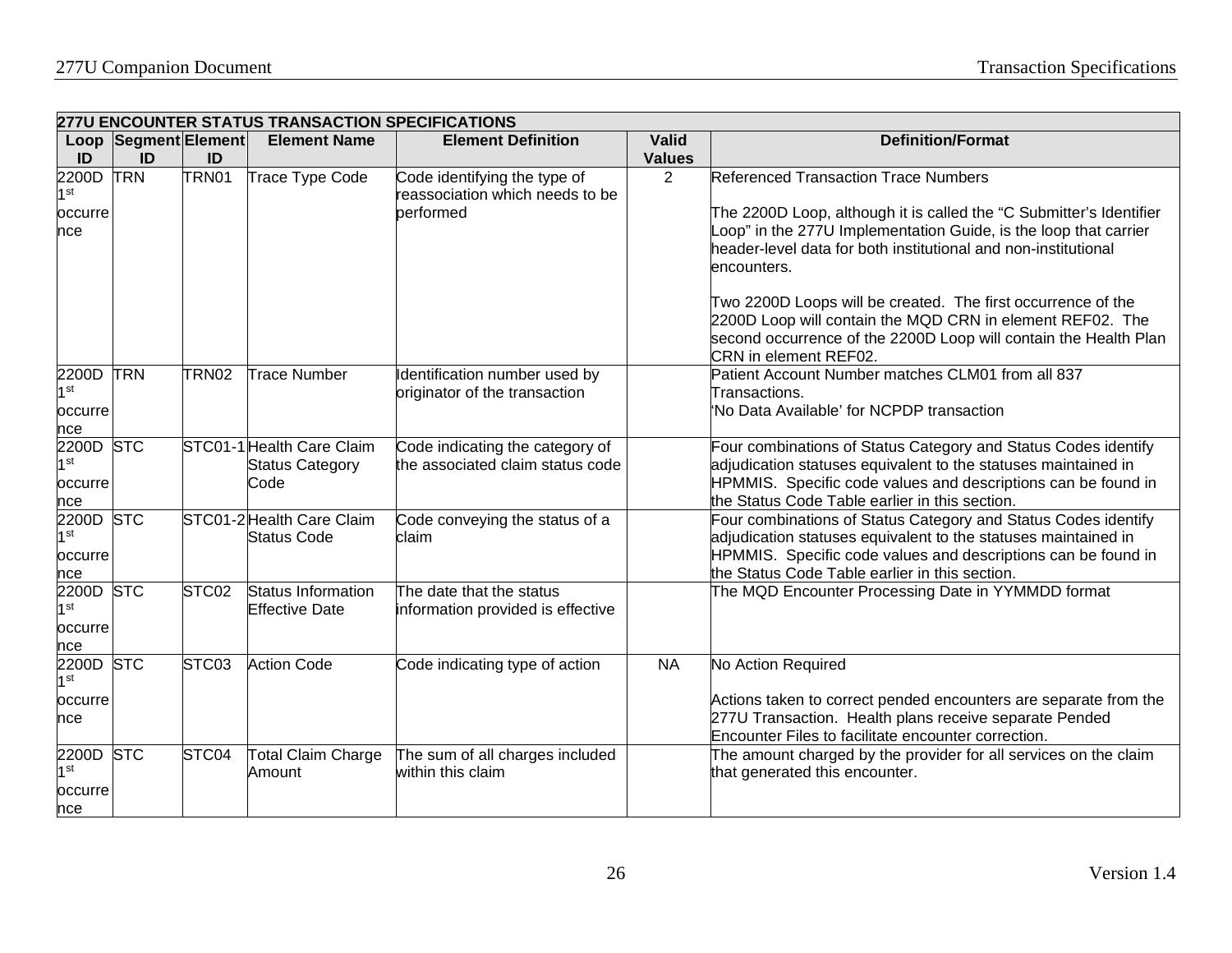|                                                | 277U ENCOUNTER STATUS TRANSACTION SPECIFICATIONS |                   |                                             |                                                                                                                                                                                                                                |                 |                                                                                                                                   |  |  |  |
|------------------------------------------------|--------------------------------------------------|-------------------|---------------------------------------------|--------------------------------------------------------------------------------------------------------------------------------------------------------------------------------------------------------------------------------|-----------------|-----------------------------------------------------------------------------------------------------------------------------------|--|--|--|
|                                                | Loop Segment Element                             |                   | <b>Element Name</b>                         | <b>Element Definition</b>                                                                                                                                                                                                      | Valid           | <b>Definition/Format</b>                                                                                                          |  |  |  |
| ID                                             | ID                                               | ID                |                                             |                                                                                                                                                                                                                                | <b>Values</b>   |                                                                                                                                   |  |  |  |
| 2200D<br>1 <sup>st</sup><br>occurre<br>nce     | <b>REF</b>                                       | REF01             | Reference<br>Identification<br>Qualifier    | Code qualifying the reference<br>identification                                                                                                                                                                                | 1K              | Payer's Claim Number                                                                                                              |  |  |  |
| 2200D REF<br>1 <sup>st</sup><br>occurre<br>nce |                                                  | REF02             | Number                                      | Payer Claim Control A number assigned by the payer<br>to identify a claim. The number<br>is usually referred to as an<br>Internal Control Number (ICN),<br>Claim Control Number (CCN) or<br>a Document Control Number<br>(DCN) |                 | In the first occurrence of the 2200D Loop, this REF Segment carries<br>the Claim Reference number (CRN) assigned by MQD.          |  |  |  |
| 2200D REF<br>1 <sup>st</sup><br>occurre<br>nce |                                                  | REF01             | Reference<br>Identification<br>Qualifier    | Code qualifying the specific type<br>of bill or claim                                                                                                                                                                          | <b>BLT</b>      | <b>Billing Type</b><br>This REF Segment is used on institutional claims only                                                      |  |  |  |
| 2200D REF<br>1 <sup>st</sup><br>occurre<br>nce |                                                  | REF02             | <b>Bill Type Identifier</b>                 | A code indicating the specific<br>type of bill or claim                                                                                                                                                                        |                 | The Institutional claim's UB-92 Type of Bill Code                                                                                 |  |  |  |
| 2200D REF<br>1 <sup>st</sup><br>occurre<br>nce |                                                  | REF01             | Reference<br>Identification<br>Qualifier    | Code qualifying the reference<br>identification                                                                                                                                                                                | EA              | <b>Medical Record Identification Number</b>                                                                                       |  |  |  |
| 2200D REF<br>1 <sup>st</sup><br>occurre<br>nce |                                                  | REF02             | <b>Medical Record</b><br>Number             | A unique number assigned to<br>patient by the provider to assist<br>in retrieval of medical records                                                                                                                            |                 | When available, the Medical Record Number with which the claim<br>used by the health plan to generate an encounter is associated. |  |  |  |
| 2200D DTP<br>1 <sup>st</sup><br>occurre<br>nce |                                                  | DTP01             | Date Time Qualifier                         | Code specifying the type of date<br>or time or both date and time                                                                                                                                                              | 472             | Service                                                                                                                           |  |  |  |
| 2200D DTP<br>1 <sup>st</sup><br>occurre<br>nce |                                                  | DTP <sub>02</sub> | Date Time Period<br><b>Format Qualifier</b> | Code indicating the date format,<br>time format, or date and time<br>format                                                                                                                                                    | RD <sub>8</sub> | Range of dates                                                                                                                    |  |  |  |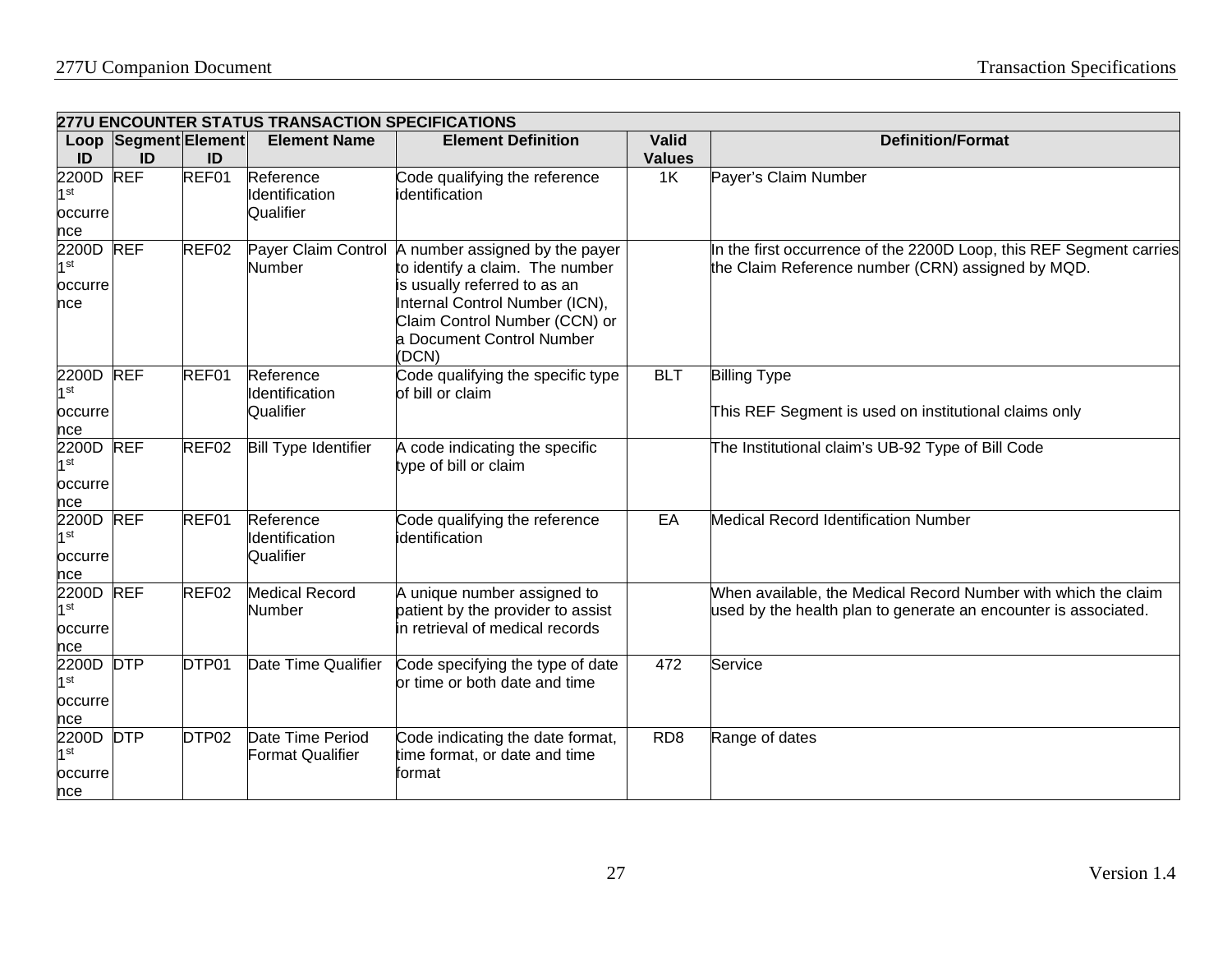|                                                       | <b>277U ENCOUNTER STATUS TRANSACTION SPECIFICATIONS</b> |       |                                                   |                                                                                                                                              |                 |                                                                                                                                                                                                                    |  |  |  |
|-------------------------------------------------------|---------------------------------------------------------|-------|---------------------------------------------------|----------------------------------------------------------------------------------------------------------------------------------------------|-----------------|--------------------------------------------------------------------------------------------------------------------------------------------------------------------------------------------------------------------|--|--|--|
|                                                       | Loop Segment Element                                    |       | <b>Element Name</b>                               | <b>Element Definition</b>                                                                                                                    | <b>Valid</b>    | <b>Definition/Format</b>                                                                                                                                                                                           |  |  |  |
| ID                                                    | ID                                                      | ID    |                                                   |                                                                                                                                              | <b>Values</b>   |                                                                                                                                                                                                                    |  |  |  |
| 2200D DTP<br>1 <sup>st</sup><br>occurre<br>nce        |                                                         | DTP03 | Date Time Period                                  | Expression of a date. A time. Or<br>range of dates, times or dates<br>and times                                                              |                 | On institutional encounters, the first and last Dates of Service.<br>Dates of Service appear only at the service line level for<br>professional and pharmacy encounters.<br>Expressed in format CCYYMMDD-CCYYMMDD  |  |  |  |
| 2200D<br>1 <sup>st</sup>                              |                                                         |       |                                                   | Service Line Information Loop                                                                                                                |                 | This loop will not be present for encounters in a pend status.                                                                                                                                                     |  |  |  |
| occurre<br>nce                                        |                                                         |       |                                                   |                                                                                                                                              |                 |                                                                                                                                                                                                                    |  |  |  |
| <b>2220D SVC</b><br>1 <sup>st</sup><br>occurre<br>nce |                                                         |       | SVC01-1 Product or Service<br><b>ID Qualifier</b> | Code identifying the type/source<br>of the descriptive number used in<br>Product/Service ID                                                  | HC<br><b>ND</b> | Health Care Financing Administration Common Procedural Coding<br>System (HCPCS) Codes<br>National Drug Code<br>The "HC" value is for professional service lines, and the "ND" value<br>for pharmacy service lines. |  |  |  |
| 2220D<br>1 <sup>st</sup><br>occurre<br>nce            | <b>SVC</b>                                              |       | Code                                              | SVC01-2 Service Identification A code from a recognized coding<br>scheme identified by a qualifier<br>that describes the service<br>rendered |                 | On professional and outpatient lines, the HCPCS Procedure Code.<br>On pharmacy lines, the NDC Code.                                                                                                                |  |  |  |
| 2220D<br>1 <sup>st</sup><br>occurre<br>nce            | <b>SVC</b>                                              |       | SVC01-3 Procedure Modifier                        | This identifies special<br>circumstances related to the<br>performance of the service                                                        |                 | present, the first Procedure Modifier on a professional service<br>line.                                                                                                                                           |  |  |  |
| 2220D<br>1 <sup>st</sup><br>occurre<br>nce            | <b>SVC</b>                                              |       | SVC01-4 Procedure Modifier                        | This identifies special<br>circumstances related to the<br>berformance of the service.                                                       |                 | f present, the second Procedure Modifier on a professional service<br>line.                                                                                                                                        |  |  |  |
| 2220D SVC<br>1 <sup>st</sup><br>occurre<br>nce        |                                                         |       | SVC01-5 Procedure Modifier                        | This identifies special<br>circumstances related to the<br>performance of the service.                                                       |                 | f present, the third Procedure Modifier on a professional service<br>line.                                                                                                                                         |  |  |  |
| <b>2220D SVC</b><br>1 <sup>st</sup><br>occurre<br>nce |                                                         |       | SVC01-6 Procedure Modifier                        | This identifies special<br>circumstances related to the<br>performance of a service                                                          |                 | f present, the fourth Procedure Modifier on a professional service<br>line.                                                                                                                                        |  |  |  |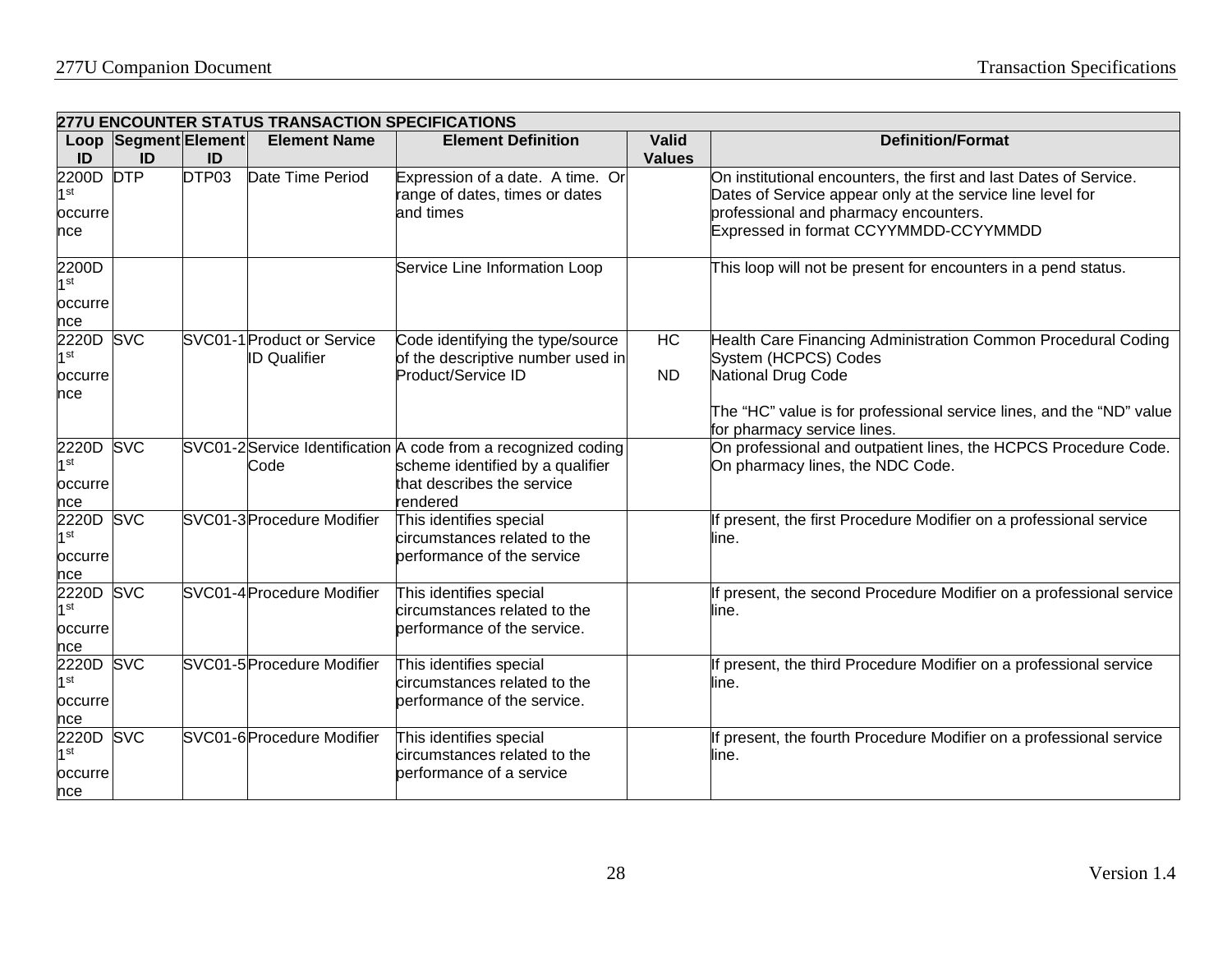|                                                |                      |                   | <b>277U ENCOUNTER STATUS TRANSACTION SPECIFICATIONS</b>     |                                                                     |               |                                                                                                                                                                                                                                                                                                                                                                                                                      |
|------------------------------------------------|----------------------|-------------------|-------------------------------------------------------------|---------------------------------------------------------------------|---------------|----------------------------------------------------------------------------------------------------------------------------------------------------------------------------------------------------------------------------------------------------------------------------------------------------------------------------------------------------------------------------------------------------------------------|
|                                                | Loop Segment Element |                   | <b>Element Name</b>                                         | <b>Element Definition</b>                                           | <b>Valid</b>  | <b>Definition/Format</b>                                                                                                                                                                                                                                                                                                                                                                                             |
| ID                                             | ID                   | ID                |                                                             |                                                                     | <b>Values</b> |                                                                                                                                                                                                                                                                                                                                                                                                                      |
| 2220D<br>1st<br>occurre                        | <b>SVC</b>           | SVC <sub>02</sub> | <b>Monetary Amount</b>                                      | Charges related to this service                                     |               | For professional and pharmacy service lines, the amount charged<br>by the provider for the service.                                                                                                                                                                                                                                                                                                                  |
| nce                                            |                      |                   |                                                             |                                                                     |               |                                                                                                                                                                                                                                                                                                                                                                                                                      |
| <b>2220D SVC</b><br>1 st                       |                      | SVC03             | <b>Monetary Amount</b>                                      | The actual amount paid to the<br>provider for this service line     | 0             | Expect "0"                                                                                                                                                                                                                                                                                                                                                                                                           |
| occurre                                        |                      |                   |                                                             |                                                                     |               |                                                                                                                                                                                                                                                                                                                                                                                                                      |
| nce                                            |                      |                   |                                                             |                                                                     |               |                                                                                                                                                                                                                                                                                                                                                                                                                      |
| 2220D SVC<br>1 <sup>st</sup>                   |                      | SVC07             | Quantity                                                    | Numeric value of quantity                                           |               | The Units of Service for the service line.                                                                                                                                                                                                                                                                                                                                                                           |
| occurre                                        |                      |                   |                                                             |                                                                     |               |                                                                                                                                                                                                                                                                                                                                                                                                                      |
| nce                                            |                      |                   |                                                             |                                                                     |               |                                                                                                                                                                                                                                                                                                                                                                                                                      |
| 2220D STC<br>$1$ st<br>occurre<br>nce          |                      |                   | STC01-1 Health Care Claim<br><b>Status Category</b><br>Code | Code indicating the category of<br>the associated claim status code |               | An STC01-1 value is generated, in combination with a value for<br>STC01-2, for every professional or pharmacy service line reported<br>on a 277U Transaction. Four combinations of Status Category and<br>Status Codes identify adjudication statuses equivalent to the<br>statuses maintained in HPMMIS. Specific code values and<br>descriptions can be found in the Status Code Table earlier in this<br>section. |
|                                                |                      |                   |                                                             |                                                                     |               | For institutional encounters, Status Codes appear in the encounter<br>level 2200D Loop.                                                                                                                                                                                                                                                                                                                              |
| 2220D STC<br>1 <sub>st</sub><br>occurre<br>nce |                      |                   | STC01-2 Health Care Claim<br><b>Status Code</b>             | Code conveying the status of a<br>claim                             |               | AN STC01-2 value is generated, in combination with a value for<br>STC01-1, for every professional or pharmacy service line reported<br>on a 277U Transaction. Four combinations of Status Category and<br>Status Codes identify adjudication statuses equivalent to the<br>statuses maintained in HPMMIS. Specific code values and<br>descriptions can be found in the Status Code Table earlier in this<br>section. |
| 2200D STC<br>1st<br>occurre<br>nce             |                      | STC02             | <b>Status Information</b><br><b>Effective Date</b>          | The date that the status<br>information provided is effective       |               | The MQD Encounter Processing Date in YYMMDD format                                                                                                                                                                                                                                                                                                                                                                   |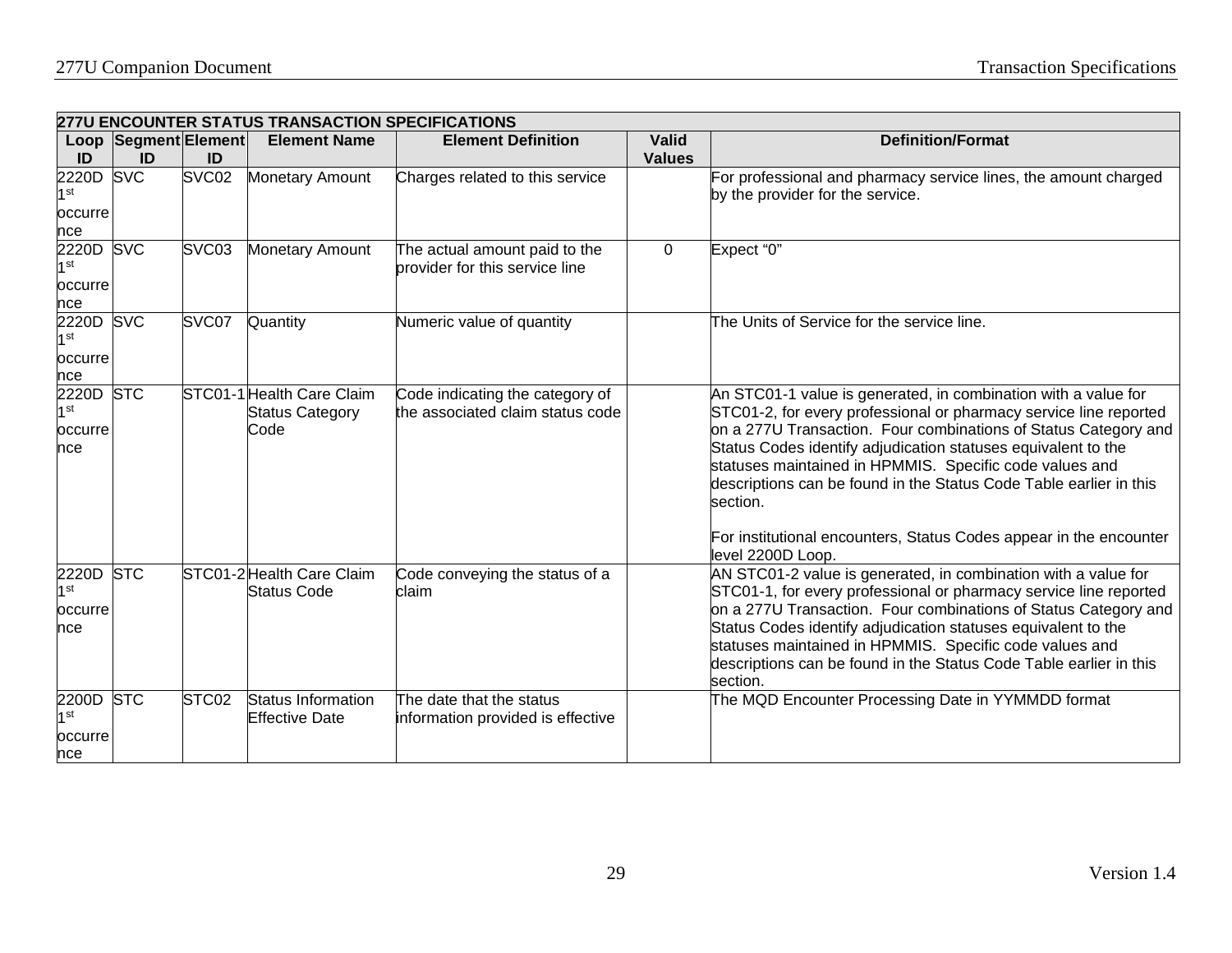|                                            | <b>277U ENCOUNTER STATUS TRANSACTION SPECIFICATIONS</b> |                   |                                             |                                                                             |                               |                                                                                                                                                                                   |  |  |  |  |
|--------------------------------------------|---------------------------------------------------------|-------------------|---------------------------------------------|-----------------------------------------------------------------------------|-------------------------------|-----------------------------------------------------------------------------------------------------------------------------------------------------------------------------------|--|--|--|--|
| ID                                         | Loop Segment Element<br>ID                              | ID                | <b>Element Name</b>                         | <b>Element Definition</b>                                                   | <b>Valid</b><br><b>Values</b> | <b>Definition/Format</b>                                                                                                                                                          |  |  |  |  |
| 2200D<br>1 <sup>st</sup>                   | <b>STC</b>                                              | STC03             | <b>Action Code</b>                          | Code indicating type of action                                              | <b>NA</b>                     | No Action Required                                                                                                                                                                |  |  |  |  |
| occurre<br>nce                             |                                                         |                   |                                             |                                                                             |                               | Actions taken to correct pended encounters are separate from the<br>277U Transaction. Health plans receive separate Pended<br>Encounter Files to facilitate encounter correction. |  |  |  |  |
| 2200D<br>1 <sup>st</sup><br>occurre<br>nce | <b>STC</b>                                              | STC04             | <b>Total Claim Charge</b><br>Amount         | The sum of all charges included<br>within this claim                        |                               | The amount charged by the provider for all services on the claim<br>that generated this encounter.                                                                                |  |  |  |  |
| 2220D<br>1 <sup>st</sup><br>occurre<br>nce | <b>REF</b>                                              | REF01             | Reference<br>Identification<br>Qualifier    | Code qualifying the reference<br>identification                             | $\overline{FJ}$               | ine Item Control Number                                                                                                                                                           |  |  |  |  |
| 2220D<br>1 <sup>st</sup><br>occurre<br>nce | <b>REF</b>                                              | REF02             | Line Item Control<br>Number                 | Identifier assigned by the<br>submitter/provider to this line<br>item       |                               | The MQD Claim Reference Number (CRN) Suffix assigned to the<br>service line.                                                                                                      |  |  |  |  |
| 2220D<br>1 <sup>st</sup><br>occurre<br>nce | <b>DTP</b>                                              | DTP01             | Date Time Qualifier                         | Code specifying the type of date<br>or time or both date and time           | 472                           | Service                                                                                                                                                                           |  |  |  |  |
| 2220D<br>1 <sup>st</sup><br>occurre<br>nce | <b>DTP</b>                                              | DTP <sub>02</sub> | Date Time Period<br><b>Format Qualifier</b> | Code indicating the date format,<br>time format, or date and time<br>format | RD <sub>8</sub>               | A range of line item Service Dates. Both from and through dates<br>are included even when they are the same.                                                                      |  |  |  |  |
| 2220D<br>1 <sup>st</sup><br>occurre<br>nce | <b>DTP</b>                                              | DTP03             | Service Line Date                           | Date of service of the identified<br>service line on the claim              |                               | Service line Begin and End Dates of Service for non-institutional<br>encounters - in CCYYMMDD-CCYYMMDD format                                                                     |  |  |  |  |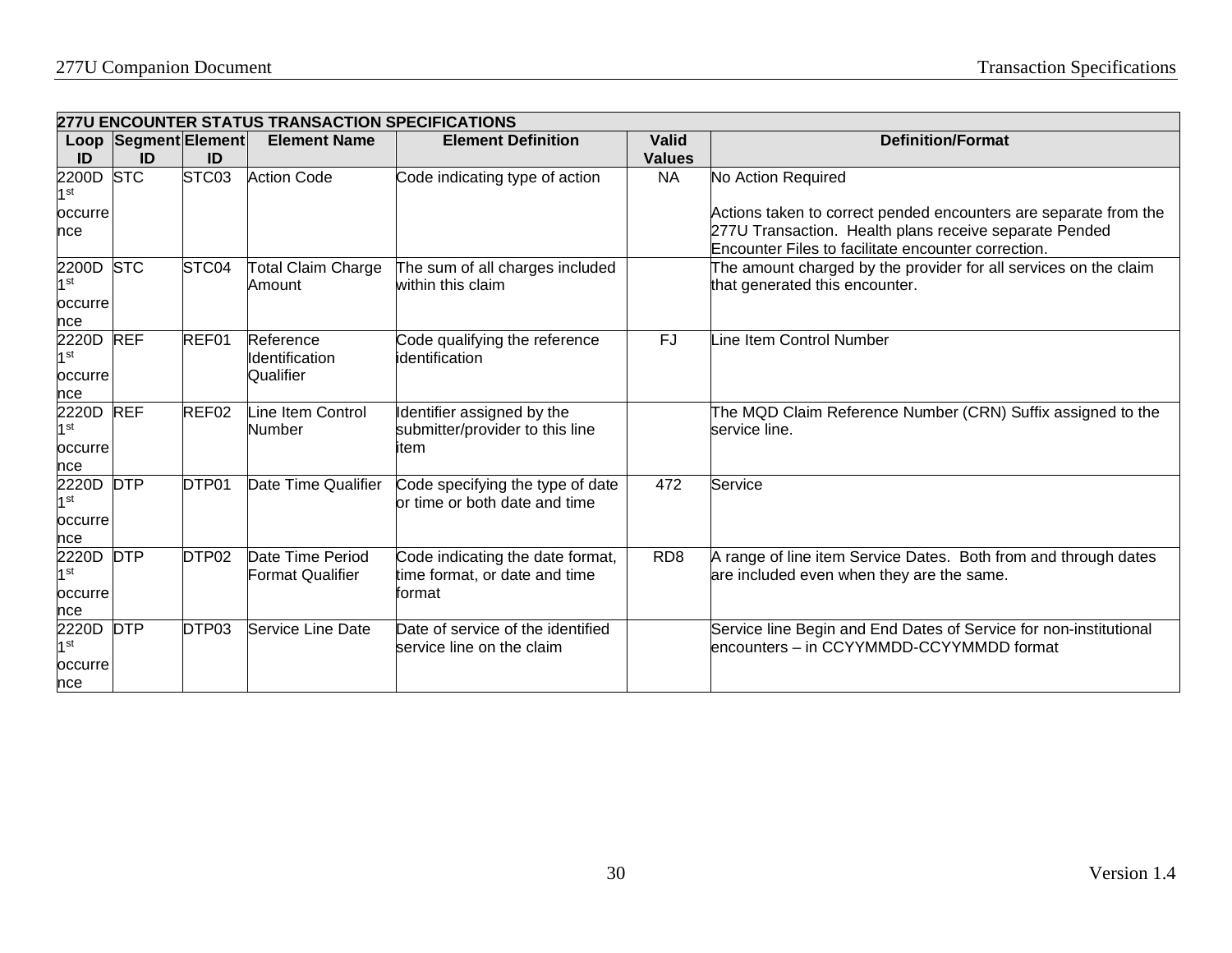|                                     | <b>277U ENCOUNTER STATUS TRANSACTION SPECIFICATIONS</b> |                   |                           |                                                                              |               |                                                                                                                                                                                                                        |  |  |
|-------------------------------------|---------------------------------------------------------|-------------------|---------------------------|------------------------------------------------------------------------------|---------------|------------------------------------------------------------------------------------------------------------------------------------------------------------------------------------------------------------------------|--|--|
|                                     | <b>Loop Segment Element</b>                             |                   | <b>Element Name</b>       | <b>Element Definition</b>                                                    | <b>Valid</b>  | <b>Definition/Format</b>                                                                                                                                                                                               |  |  |
| ID                                  | ID                                                      | ID                |                           |                                                                              | <b>Values</b> |                                                                                                                                                                                                                        |  |  |
| 2200D<br>2 <sub>nd</sub><br>occurre | <b>TRN</b>                                              | TRN01             | Trace Type Code           | Code identifying the type of<br>reassociation which needs to be<br>performed | 2             | <b>Referenced Transaction Trace Numbers</b><br>The 2200D Loop, although it is called the "C Submitter's Identifier                                                                                                     |  |  |
| nce                                 |                                                         |                   |                           |                                                                              |               | Loop" in the 277U Implementation Guide, is the loop that carrier<br>header-level data for both institutional and non-institutional<br>encounters.                                                                      |  |  |
|                                     |                                                         |                   |                           |                                                                              |               | Two 2200D Loops will be created. The first occurrence of the<br>2200D Loop will contain the MQD CRN in element REF02. The<br>second occurrence of the 2200D Loop will contain the Health Plan<br>CRN in element REF02. |  |  |
| 2200D TRN<br>2 <sub>nd</sub>        |                                                         | <b>TRN02</b>      | <b>Trace Number</b>       | Identification number used by<br>originator of the transaction               |               | Patient Account Number matches CLM01 from all 837<br>Transactions.<br>'No Data Available' for NCPDP transaction                                                                                                        |  |  |
| occurre<br>nce                      |                                                         |                   |                           |                                                                              |               |                                                                                                                                                                                                                        |  |  |
| 2200D                               | <b>STC</b>                                              |                   | STC01-1 Health Care Claim | Code indicating the category of                                              |               | Four combinations of Status Category and Status Codes identify                                                                                                                                                         |  |  |
| 2 <sub>nd</sub>                     |                                                         |                   | <b>Status Category</b>    | the associated claim status code                                             |               | adjudication statuses equivalent to the statuses maintained in                                                                                                                                                         |  |  |
| occurre                             |                                                         |                   | Code                      |                                                                              |               | HPMMIS. Specific code values and descriptions can be found in<br>the Status Code Table earlier in this section.                                                                                                        |  |  |
| nce<br>2200D STC                    |                                                         |                   | STC01-2 Health Care Claim | Code conveying the status of a                                               |               | Four combinations of Status Category and Status Codes identify                                                                                                                                                         |  |  |
| 2 <sup>nd</sup>                     |                                                         |                   | <b>Status Code</b>        | claim                                                                        |               | adjudication statuses equivalent to the statuses maintained in                                                                                                                                                         |  |  |
| occurre                             |                                                         |                   |                           |                                                                              |               | HPMMIS. Specific code values and descriptions can be found in                                                                                                                                                          |  |  |
| nce                                 |                                                         |                   |                           |                                                                              |               | the Status Code Table earlier in this section.                                                                                                                                                                         |  |  |
| 2200D STC                           |                                                         | STC <sub>02</sub> | <b>Status Information</b> | The date that the status                                                     |               | The MQD Encounter Processing Date in YYMMDD format                                                                                                                                                                     |  |  |
| 2 <sub>nd</sub>                     |                                                         |                   | <b>Effective Date</b>     | information provided is effective                                            |               |                                                                                                                                                                                                                        |  |  |
| occurre                             |                                                         |                   |                           |                                                                              |               |                                                                                                                                                                                                                        |  |  |
| nce                                 |                                                         |                   |                           |                                                                              |               |                                                                                                                                                                                                                        |  |  |
| 2200D<br>2 <sub>nd</sub>            | <b>STC</b>                                              | STC03             | <b>Action Code</b>        | Code indicating type of action                                               | <b>NA</b>     | No Action Required                                                                                                                                                                                                     |  |  |
| occurre                             |                                                         |                   |                           |                                                                              |               | Actions taken to correct pended encounters are separate from the                                                                                                                                                       |  |  |
| nce                                 |                                                         |                   |                           |                                                                              |               | 277U Transaction. Health plans receive separate Pended<br>Encounter Files to facilitate encounter correction.                                                                                                          |  |  |
| 2200D                               | <b>STC</b>                                              | STC04             | <b>Total Claim Charge</b> | The sum of all charges included                                              |               | The amount charged by the provider for all services on the claim                                                                                                                                                       |  |  |
| 2 <sup>nd</sup>                     |                                                         |                   | Amount                    | within this claim                                                            |               | that generated this encounter.                                                                                                                                                                                         |  |  |
| occurre                             |                                                         |                   |                           |                                                                              |               |                                                                                                                                                                                                                        |  |  |
| nce                                 |                                                         |                   |                           |                                                                              |               |                                                                                                                                                                                                                        |  |  |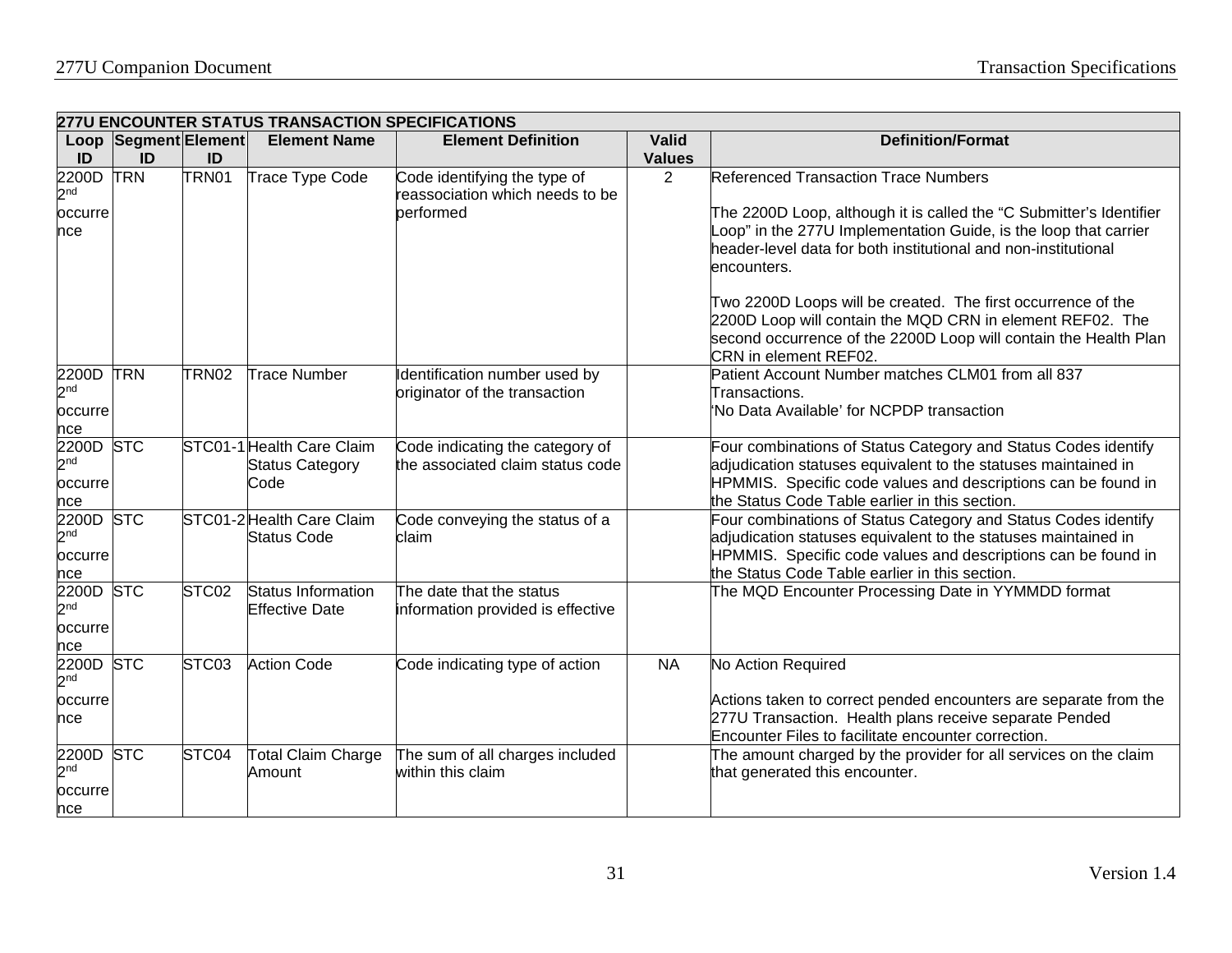|                                                | 277U ENCOUNTER STATUS TRANSACTION SPECIFICATIONS |                   |                                             |                                                                                                                                                                                                                                |                 |                                                                                                                                   |  |  |  |  |
|------------------------------------------------|--------------------------------------------------|-------------------|---------------------------------------------|--------------------------------------------------------------------------------------------------------------------------------------------------------------------------------------------------------------------------------|-----------------|-----------------------------------------------------------------------------------------------------------------------------------|--|--|--|--|
|                                                | Loop Segment Element                             |                   | <b>Element Name</b>                         | <b>Element Definition</b>                                                                                                                                                                                                      | Valid           | <b>Definition/Format</b>                                                                                                          |  |  |  |  |
| ID                                             | ID                                               | ID                |                                             |                                                                                                                                                                                                                                | <b>Values</b>   |                                                                                                                                   |  |  |  |  |
| 2200D<br>2 <sub>nd</sub><br>occurre<br>nce     | <b>REF</b>                                       | REF01             | Reference<br>Identification<br>Qualifier    | Code qualifying the reference<br>identification                                                                                                                                                                                | 1K              | Payer's Claim Number                                                                                                              |  |  |  |  |
| 2200D REF<br>2 <sup>nd</sup><br>occurre<br>nce |                                                  | REF02             | Number                                      | Payer Claim Control A number assigned by the payer<br>to identify a claim. The number<br>is usually referred to as an<br>Internal Control Number (ICN),<br>Claim Control Number (CCN) or<br>a Document Control Number<br>(DCN) |                 | The second occurrence of the 2200D Loop contains the Health Plan<br><b>CRN</b><br>Or<br>"Health Plan CRN Not Available"           |  |  |  |  |
| 2200D REF<br>2 <sub>nd</sub><br>occurre<br>nce |                                                  | REF01             | Reference<br>Identification<br>Qualifier    | Code qualifying the specific type<br>of bill or claim                                                                                                                                                                          | <b>BLT</b>      | <b>Billing Type</b><br>This REF Segment is used on institutional claims only                                                      |  |  |  |  |
| 2200D REF<br>2 <sub>nd</sub><br>occurre<br>nce |                                                  | REF02             | <b>Bill Type Identifier</b>                 | A code indicating the specific<br>type of bill or claim                                                                                                                                                                        |                 | The Institutional claim's UB-92 Type of Bill Code                                                                                 |  |  |  |  |
| 2200D REF<br>2 <sup>nd</sup><br>occurre<br>nce |                                                  | REF01             | Reference<br>Identification<br>Qualifier    | Code qualifying the reference<br>identification                                                                                                                                                                                | EA              | <b>Medical Record Identification Number</b>                                                                                       |  |  |  |  |
| 2200D REF<br>2 <sub>nd</sub><br>occurre<br>nce |                                                  | REF02             | <b>Medical Record</b><br>Number             | A unique number assigned to<br>patient by the provider to assist<br>in retrieval of medical records                                                                                                                            |                 | When available, the Medical Record Number with which the claim<br>used by the health plan to generate an encounter is associated. |  |  |  |  |
| 2200D DTP<br>2 <sup>nd</sup><br>occurre<br>nce |                                                  | DTP01             | Date Time Qualifier                         | Code specifying the type of date<br>or time or both date and time                                                                                                                                                              | 472             | Service                                                                                                                           |  |  |  |  |
| 2200D DTP<br>2 <sub>nd</sub><br>occurre<br>nce |                                                  | DTP <sub>02</sub> | Date Time Period<br><b>Format Qualifier</b> | Code indicating the date format,<br>time format, or date and time<br>format                                                                                                                                                    | RD <sub>8</sub> | Range of dates                                                                                                                    |  |  |  |  |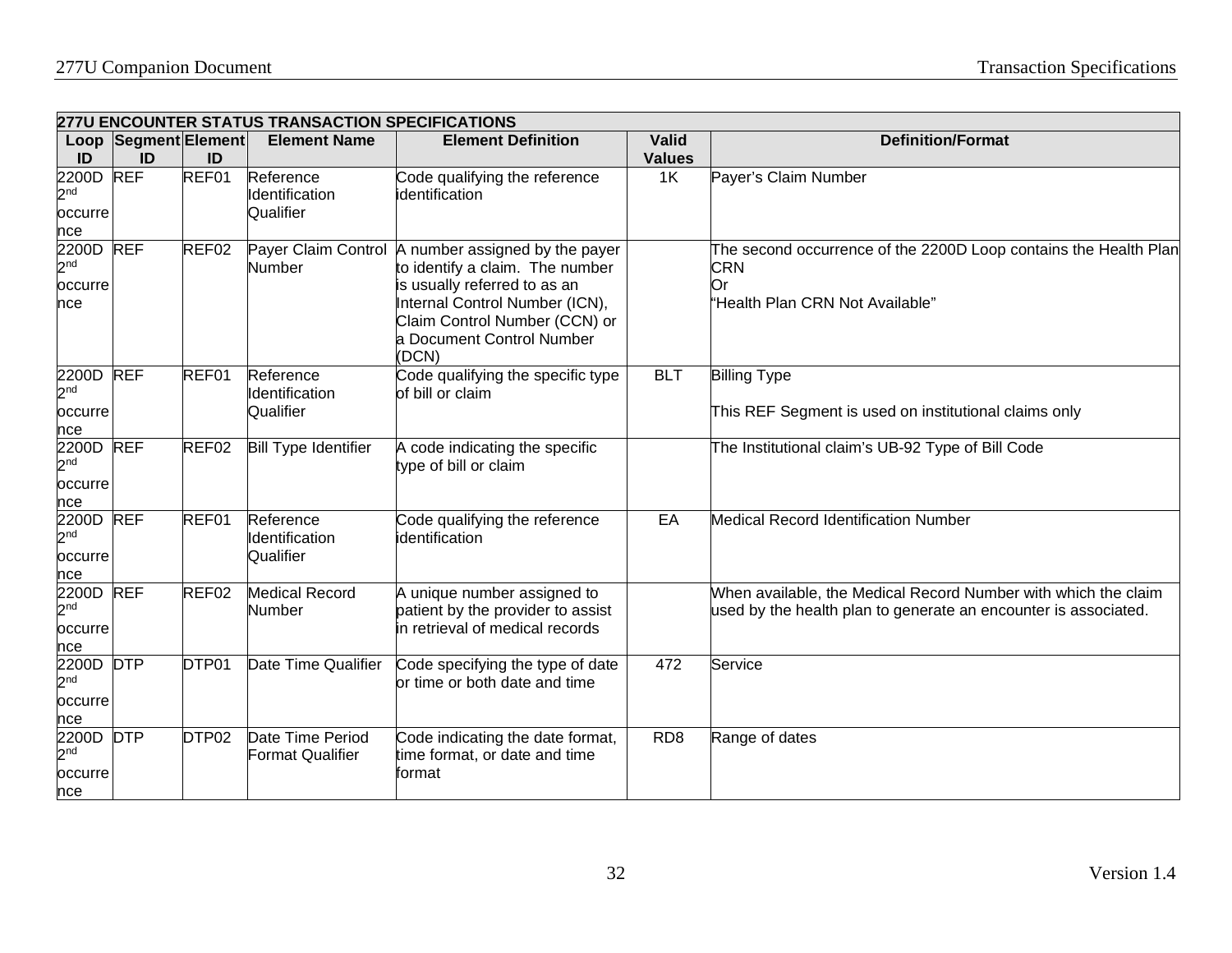|                                                       | <b>277U ENCOUNTER STATUS TRANSACTION SPECIFICATIONS</b> |       |                                                   |                                                                                                                                             |                 |                                                                                                                                                                                                                    |  |  |  |
|-------------------------------------------------------|---------------------------------------------------------|-------|---------------------------------------------------|---------------------------------------------------------------------------------------------------------------------------------------------|-----------------|--------------------------------------------------------------------------------------------------------------------------------------------------------------------------------------------------------------------|--|--|--|
|                                                       | Loop Segment Element                                    |       | <b>Element Name</b>                               | <b>Element Definition</b>                                                                                                                   | <b>Valid</b>    | <b>Definition/Format</b>                                                                                                                                                                                           |  |  |  |
| ID                                                    | ID                                                      | ID    |                                                   |                                                                                                                                             | <b>Values</b>   |                                                                                                                                                                                                                    |  |  |  |
| 2200D<br>2 <sub>nd</sub><br>occurre<br>nce            | <b>DTP</b>                                              | DTP03 | Date Time Period                                  | Expression of a date. A time. Or<br>range of dates, times or dates<br>and times                                                             |                 | On institutional encounters, the first and last Dates of Service.<br>Dates of Service appear only at the service line level for<br>professional and pharmacy encounters.<br>Expressed in format CCYYMMDD-CCYYMMDD  |  |  |  |
| 2200D<br>2 <sup>nd</sup><br>occurre<br>nce            |                                                         |       |                                                   | Service Line Information Loop                                                                                                               |                 | This loop will not be present for encounters in a pend status.                                                                                                                                                     |  |  |  |
| 2220D<br>2 <sub>nd</sub><br>occurre<br>nce            | <b>SVC</b>                                              |       | SVC01-1 Product or Service<br><b>ID Qualifier</b> | Code identifying the type/source<br>of the descriptive number used in<br>Product/Service ID                                                 | HC<br><b>ND</b> | Health Care Financing Administration Common Procedural Coding<br>System (HCPCS) Codes<br>National Drug Code<br>The "HC" value is for professional service lines, and the "ND" value<br>for pharmacy service lines. |  |  |  |
| 2220D<br>2 <sub>nd</sub><br>occurre<br>nce            | <b>SVC</b>                                              |       | Code                                              | SVC01-2Service Identification A code from a recognized coding<br>scheme identified by a qualifier<br>that describes the service<br>rendered |                 | On professional and outpatient lines, the HCPCS Procedure Code.<br>On pharmacy lines, the NDC Code.                                                                                                                |  |  |  |
| 2220D SVC<br>2 <sub>nd</sub><br>occurre<br>nce        |                                                         |       | SVC01-3 Procedure Modifier                        | This identifies special<br>circumstances related to the<br>performance of the service                                                       |                 | f present, the first Procedure Modifier on a professional service<br>line.                                                                                                                                         |  |  |  |
| <b>2220D SVC</b><br>2 <sub>nd</sub><br>occurre<br>nce |                                                         |       | SVC01-4 Procedure Modifier                        | This identifies special<br>circumstances related to the<br>performance of the service.                                                      |                 | If present, the second Procedure Modifier on a professional service<br>line.                                                                                                                                       |  |  |  |
| 2220D<br>2 <sup>nd</sup><br>occurre<br>nce            | <b>SVC</b>                                              |       | SVC01-5 Procedure Modifier                        | This identifies special<br>circumstances related to the<br>performance of the service.                                                      |                 | If present, the third Procedure Modifier on a professional service<br>line.                                                                                                                                        |  |  |  |
| 2220D<br>2 <sub>nd</sub><br>occurre<br>nce            | <b>SVC</b>                                              |       | SVC01-6 Procedure Modifier                        | This identifies special<br>circumstances related to the<br>performance of a service                                                         |                 | If present, the fourth Procedure Modifier on a professional service<br>line.                                                                                                                                       |  |  |  |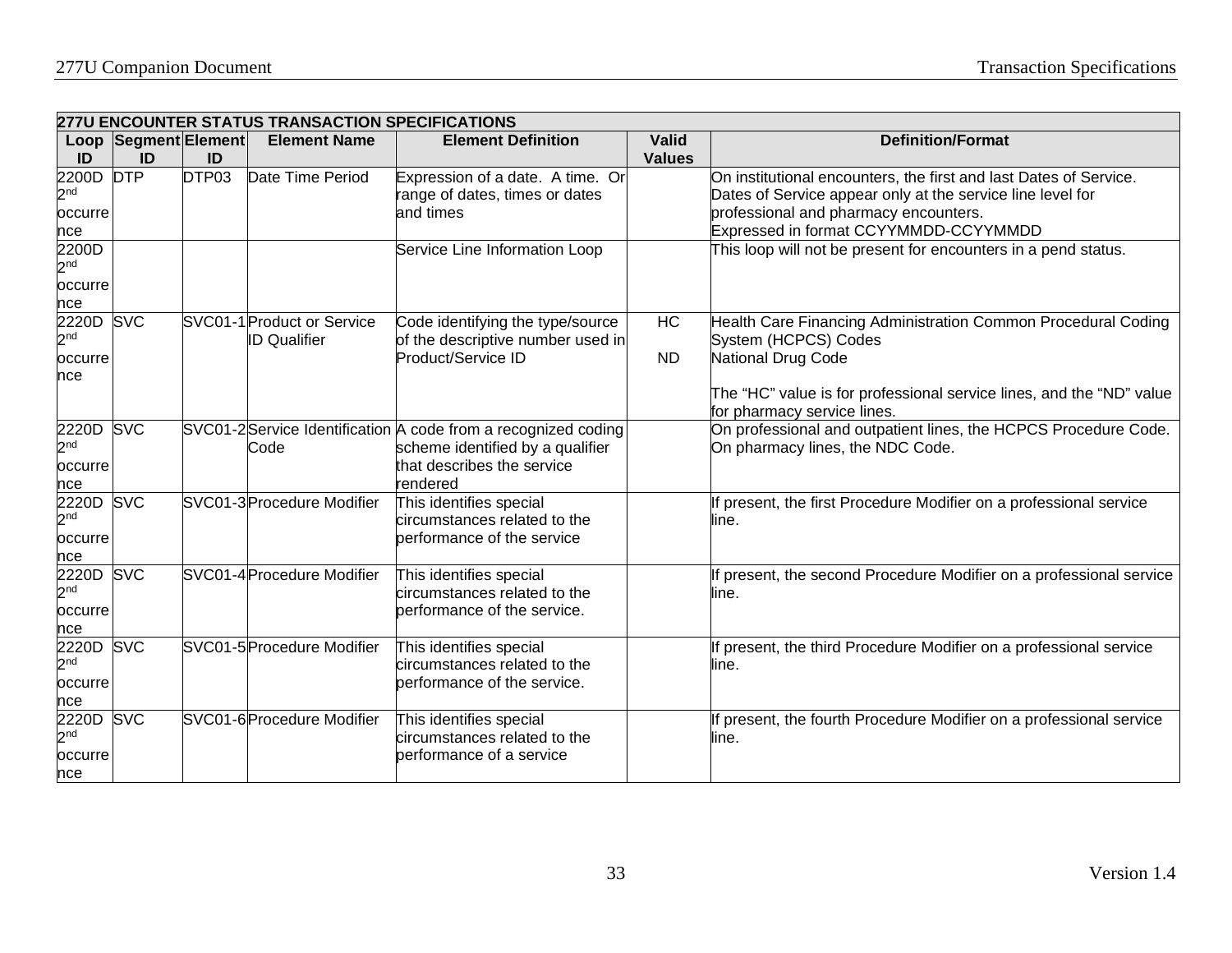|                                                | <b>277U ENCOUNTER STATUS TRANSACTION SPECIFICATIONS</b> |                   |                                                             |                                                                       |                               |                                                                                                                                                                                                                                                                                                                                                                                                                      |  |  |  |  |
|------------------------------------------------|---------------------------------------------------------|-------------------|-------------------------------------------------------------|-----------------------------------------------------------------------|-------------------------------|----------------------------------------------------------------------------------------------------------------------------------------------------------------------------------------------------------------------------------------------------------------------------------------------------------------------------------------------------------------------------------------------------------------------|--|--|--|--|
| ID                                             | Loop Segment Element<br>ID                              | ID                | <b>Element Name</b>                                         | <b>Element Definition</b>                                             | <b>Valid</b><br><b>Values</b> | <b>Definition/Format</b>                                                                                                                                                                                                                                                                                                                                                                                             |  |  |  |  |
| 2220D<br>2 <sub>nd</sub><br>occurre<br>nce     | <b>SVC</b>                                              | SVC02             | <b>Monetary Amount</b>                                      | Charges related to this service                                       |                               | For professional and pharmacy service lines, the amount charged<br>by the provider for the service.                                                                                                                                                                                                                                                                                                                  |  |  |  |  |
| 2220D<br>2 <sub>nd</sub><br>occurre<br>nce     | <b>SVC</b>                                              | SVC <sub>03</sub> | <b>Monetary Amount</b>                                      | The actual amount paid to the<br>provider for this service line       | 0                             | Expect "0"                                                                                                                                                                                                                                                                                                                                                                                                           |  |  |  |  |
| 2220D SVC<br>2 <sub>nd</sub><br>occurre<br>nce |                                                         | SVC07             | Quantity                                                    | Numeric value of quantity                                             |                               | The Units of Service for the service line.                                                                                                                                                                                                                                                                                                                                                                           |  |  |  |  |
| 2220D STC<br>2 <sub>nd</sub><br>occurre<br>nce |                                                         |                   | STC01-1 Health Care Claim<br><b>Status Category</b><br>Code | Code indicating the category of<br>the associated claim status code   |                               | An STC01-1 value is generated, in combination with a value for<br>STC01-2, for every professional or pharmacy service line reported<br>on a 277U Transaction. Four combinations of Status Category and<br>Status Codes identify adjudication statuses equivalent to the<br>statuses maintained in HPMMIS. Specific code values and<br>descriptions can be found in the Status Code Table earlier in this<br>section. |  |  |  |  |
|                                                |                                                         |                   |                                                             |                                                                       |                               | For institutional encounters, Status Codes appear in the encounter<br>level 2200D Loop.                                                                                                                                                                                                                                                                                                                              |  |  |  |  |
| 2220D<br>2 <sub>nd</sub><br>occurre<br>nce     | <b>STC</b>                                              |                   | STC01-2 Health Care Claim<br><b>Status Code</b>             | Code conveying the status of a<br>claim                               |                               | AN STC01-2 value is generated, in combination with a value for<br>STC01-1, for every professional or pharmacy service line reported<br>on a 277U Transaction. Four combinations of Status Category and<br>Status Codes identify adjudication statuses equivalent to the<br>statuses maintained in HPMMIS. Specific code values and<br>descriptions can be found in the Status Code Table earlier in this<br>section. |  |  |  |  |
| 2220D<br>2 <sub>nd</sub><br>occurre<br>nce     | <b>REF</b>                                              | REF01             | Reference<br>Identification<br>Qualifier                    | Code qualifying the reference<br>identification                       | <b>FJ</b>                     | Line Item Control Number                                                                                                                                                                                                                                                                                                                                                                                             |  |  |  |  |
| 2220D<br>2 <sub>nd</sub><br>occurre<br>nce     | <b>REF</b>                                              | REF02             | Line Item Control<br>Number                                 | Identifier assigned by the<br>submitter/provider to this line<br>item |                               | The MQD Claim Reference Number (CRN) Suffix assigned to the<br>service line.                                                                                                                                                                                                                                                                                                                                         |  |  |  |  |